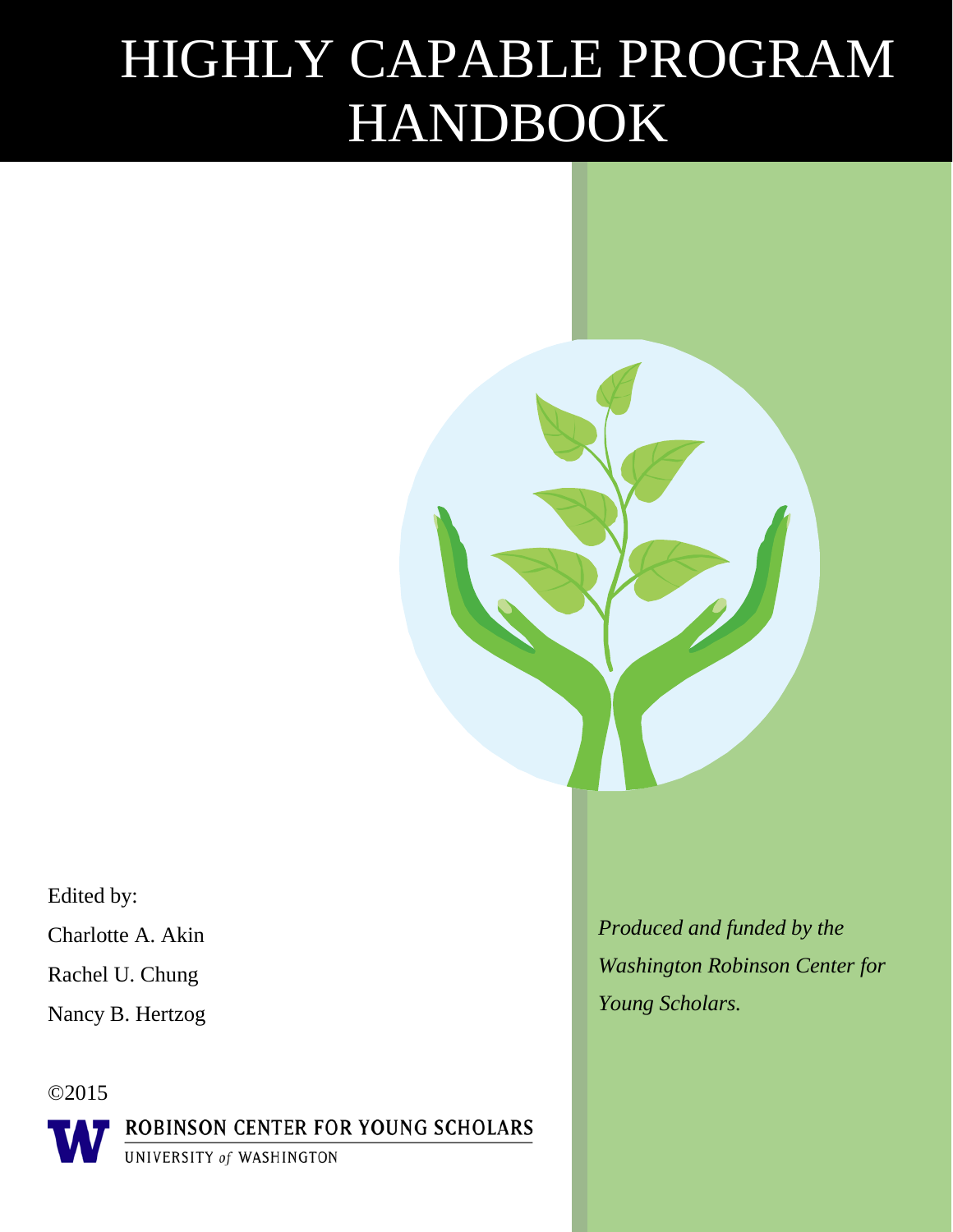## **Table of Contents**

|                                                            | pg.            | <b>WACS</b>             |
|------------------------------------------------------------|----------------|-------------------------|
|                                                            | iii            |                         |
|                                                            | iv             |                         |
|                                                            | $\mathcal V$   |                         |
| <b>Chapter 1: Identification Process</b>                   | $\mathbf{1}$   |                         |
| Annual Notification Process (Sample 1)                     | $\overline{c}$ | 042                     |
| Annual Notification Process (Sample 2)<br>$\bullet$        | 3              | 042                     |
| $\bullet$                                                  | $\overline{4}$ | 045                     |
| $\bullet$                                                  | 5              | 045                     |
| $\bullet$                                                  | 6              | 055                     |
| Nondiscrimination in the Use of Tests Process<br>$\bullet$ | $\overline{7}$ | 060                     |
| $\bullet$                                                  | 8              | 055, 070, 075, 076, 080 |
| The Multidisciplinary Selection Committee<br>٠             | 10             | 070                     |
| Selection of Most Highly Capable Process<br>$\bullet$      | 11             | 075                     |
|                                                            | 12             | 076                     |
| <b>CHAPTER 2: Programs and Services Process</b>            | 13             | 078,080                 |
| HCP Services/Programs, Grades K-12<br>$\bullet$            |                |                         |
| Continuum from OSPI Highly Capable                         |                |                         |
|                                                            | 14             | 078,080                 |
| <b>CHAPTER 3: Program Evaluation Process </b>              | 16             | 087                     |
| Program Review and Monitoring Process<br>$\bullet$         | 17             | 087                     |
|                                                            | 18             |                         |
| $\bullet$                                                  | 19             | 042                     |
| $\bullet$                                                  | 20             | 045                     |
| Nomination Form and Permission to Assess<br>$\bullet$      |                |                         |
|                                                            | 21             | 045, 047                |
| Nomination Form and Permission to Assess<br>$\bullet$      |                |                         |
|                                                            | 23             | 045, 047                |
| Nomination Form – Small District                           | 25             | 045                     |
| Referral for Assessment Form - Teacher,                    |                |                         |
| Parent/Guardian, and Student Input                         | 26             | 045, 047                |
| Permission to Test Form (Sample 1)                         | 32             | 047(1)                  |
| Permission to Test Form (Sample 2)                         | 33             | 047(1)                  |
| Permission to Test Form – Small District<br>$\bullet$      | 34             | 047(1)                  |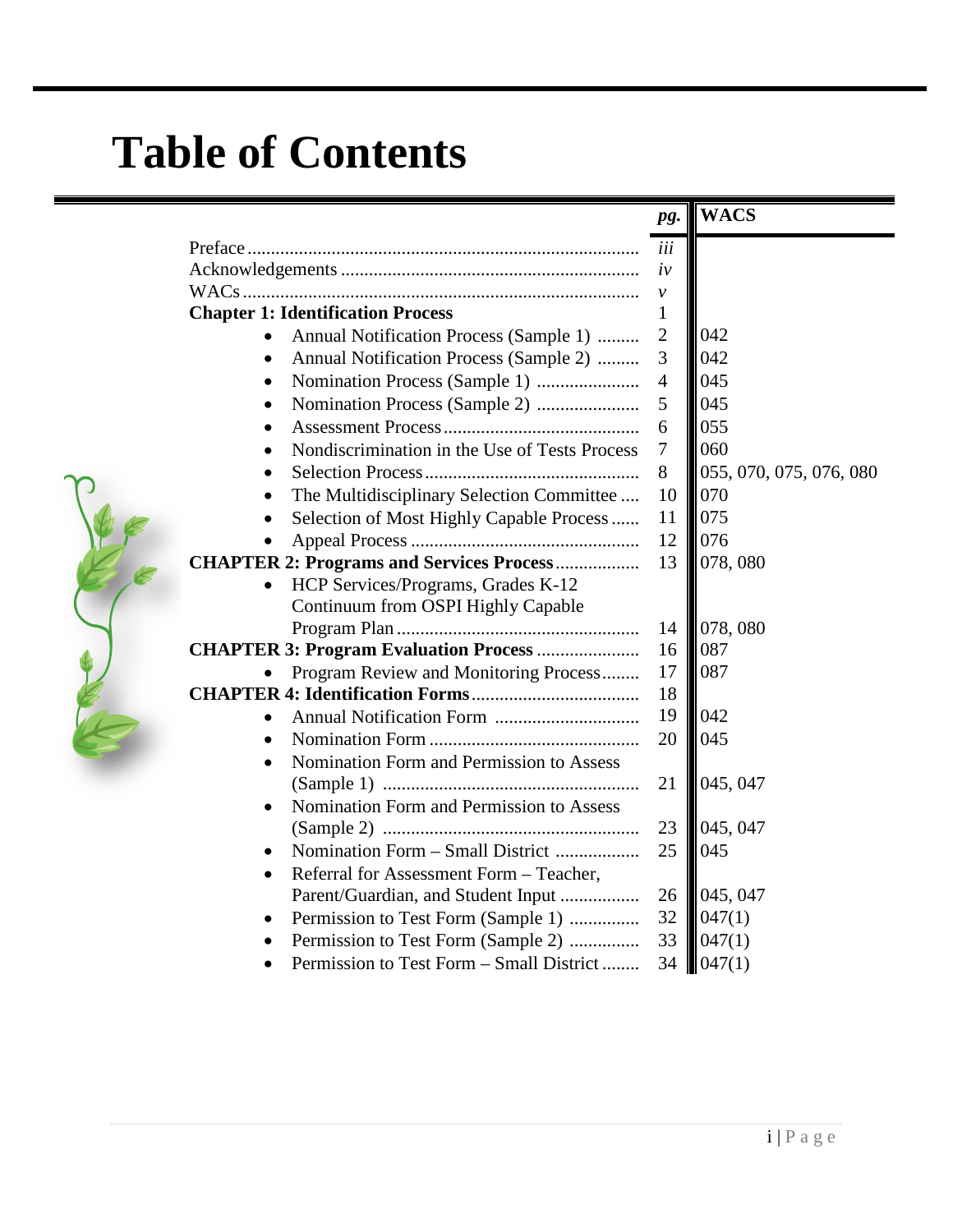## **Table of Contents II**

|                                                       | pg. | <b>WACS</b>   |
|-------------------------------------------------------|-----|---------------|
| Permission to Place Form (Sample 1)                   | 35  | 047(2), 078   |
| Permission to Place Form (Sample 2)                   | 36  | 047(2), 078   |
| Permission to Place Form – Small District             | 38  | 047(2), 078   |
|                                                       | 39  | 047(2), 078   |
|                                                       | 40  | 076           |
|                                                       | 41  | 076           |
| Appeal Denied Form (Sample 2)                         | 42  | 076           |
| <b>CHAPTER 5: Programs and Services Forms</b>         | 43  | 078,080       |
|                                                       | 44  | 078           |
| Parent/Guardian Permission to Exit Program            | 45  | 047           |
|                                                       |     |               |
| <b>CHAPTER 6: Program Evaluation Forms</b>            | 46  | 087           |
| <b>CHAPTER 7: Professional Development Resources </b> | 47  | 090(4)        |
| Professional Development Resources                    | 48  | 090(4)        |
|                                                       | 50  |               |
| <b>CHAPTER 8: District Specific Forms</b>             | 51  |               |
|                                                       | 52  | 055, 070, 075 |
| Permission to Test Form with Eligibility              |     |               |
|                                                       | 53  | 047(1), 055   |
|                                                       | 55  | 070           |
|                                                       | 57  | 076           |
|                                                       | 58  | 076           |
|                                                       | 59  | 076           |
|                                                       | 62  | 047(2), 076   |
| Permission to Place in Full-Time/Pull-Out             |     | 047(2), 078   |
|                                                       | 63  |               |
| Program Services District Exemplar 1                  | 64  | 078,080       |
| Program Services District Exemplar 2                  | 66  | 078,080       |
| Program Services District Exemplar 3                  | 68  | 078,080       |
|                                                       | 69  |               |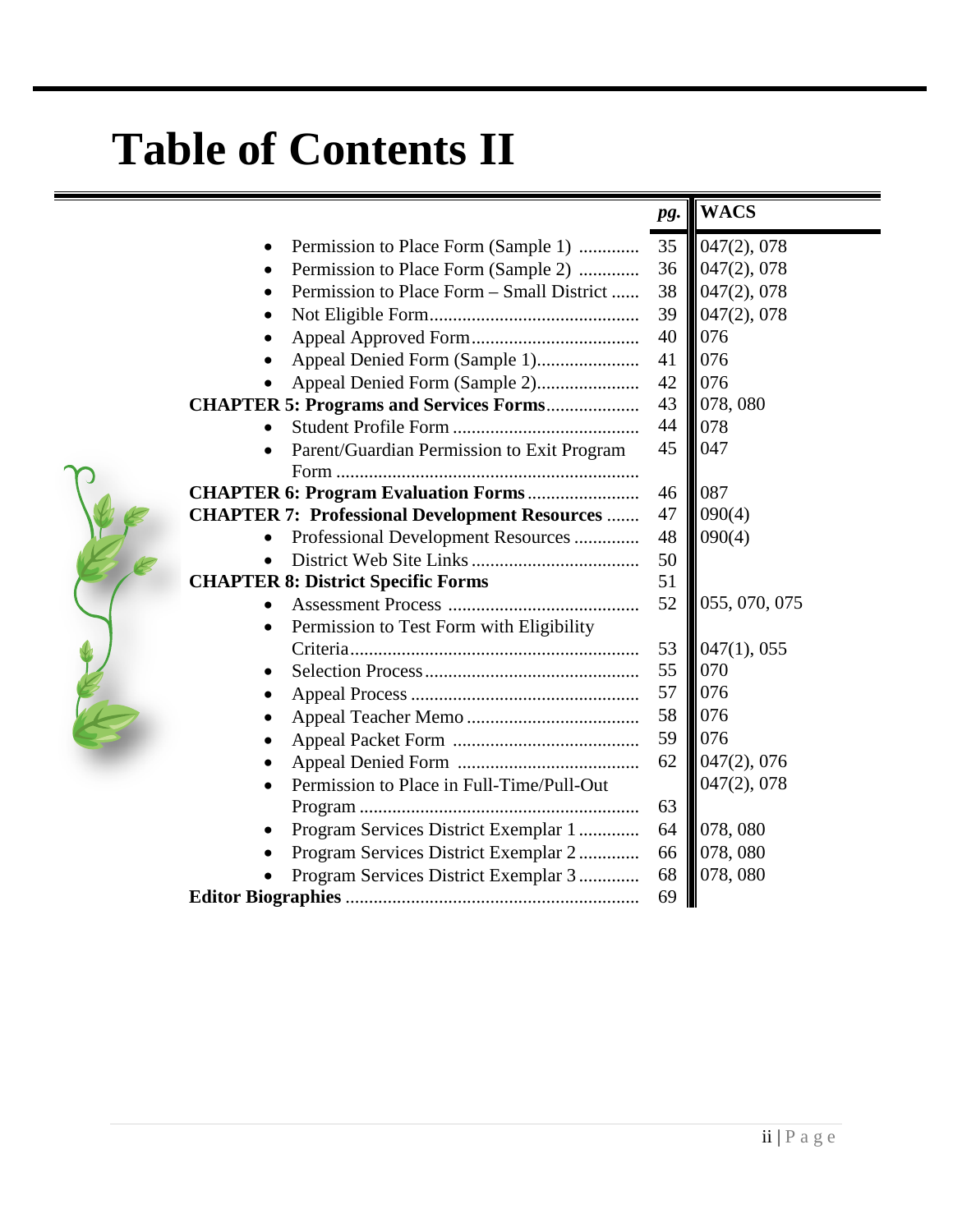## **Preface**

The Highly Capable Program (HCP) Handbook is a project produced and funded by the Robinson Center for Young Scholars at the University of Washington. In addition, six school districts of varying sizes contributed to the Handbook.

This HCP Handbook has been created with one purpose: to support Washington school districts in the implementation of the Washington Administrative Code (WAC) 392-170 that establishes policies and procedures for administration of programs for the education of K-12 highly capable students [WAC 392-170-010] as authorized by the Superintendent of Public Instruction [WAC 392-170-005]. The handbook is available as a Word document file that may be accessed and downloaded for individual district use.

This handbook is a living document organized into eight chapters. Some give the processes described by the law and some are examples of forms that could be used by School Districts in their implementation of the law. You will notice that Chapter 6: Program Evaluation Forms, is a placeholder. This is an area in which many districts are in the process of designing and getting clarification from the State for what is acceptable. We hope that districts will send us their forms so that we may add them to this chapter when they become available.

Documents marked "Small District" means that it came from and is used in a Class Two district (under 2,000 student population). These documents may be useful to larger school districts, just as some of the larger school district documents may be useful to small school districts.

Exemplary documents may have been modified in the collection and review process to meet new state requirements. Districts may have policies that are not code – and that did not match Washington Administrative Codes as they pertain to Highly Capable Programs. **Therefore, district documents are included as suggested, but not necessarily compliant with the WACs (see Chapter 8).** Some documents cover multiple WACs, and are so-labeled.

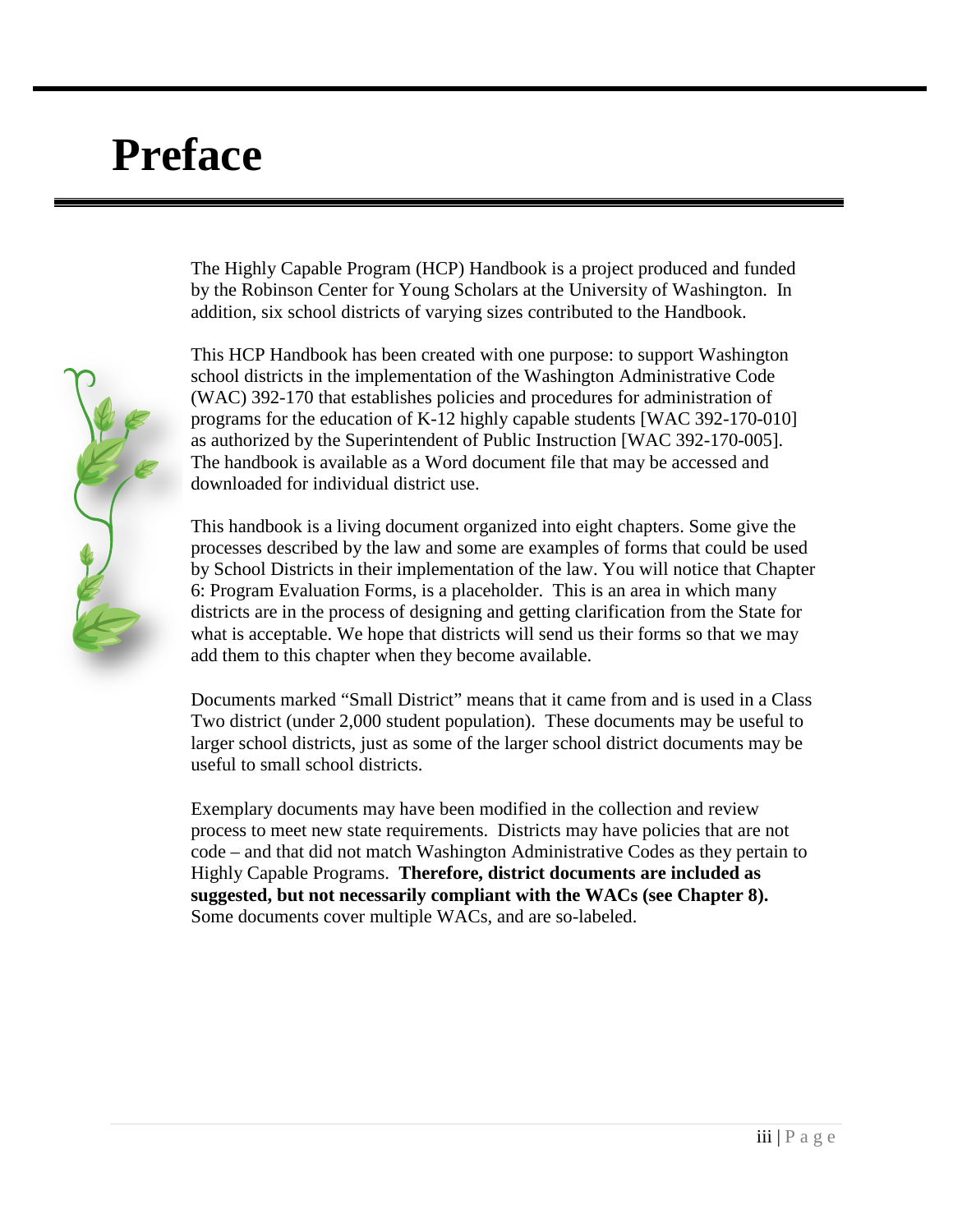## **Acknowledgements**

The following school districts generously contributed to this handbook: Bellevue, Edmonds, Evergreen, Newport, Puyallup, and Wenatchee. They range in size from Newport with just over one thousand students in the total population to Evergreen with approximately 27,000 students.

Funding for the handbook was provided by the Robinson Center for Young Scholars at the University of Washington.



*Charlotte A. Akin Rachel U. Chung Nancy B. Hertzog*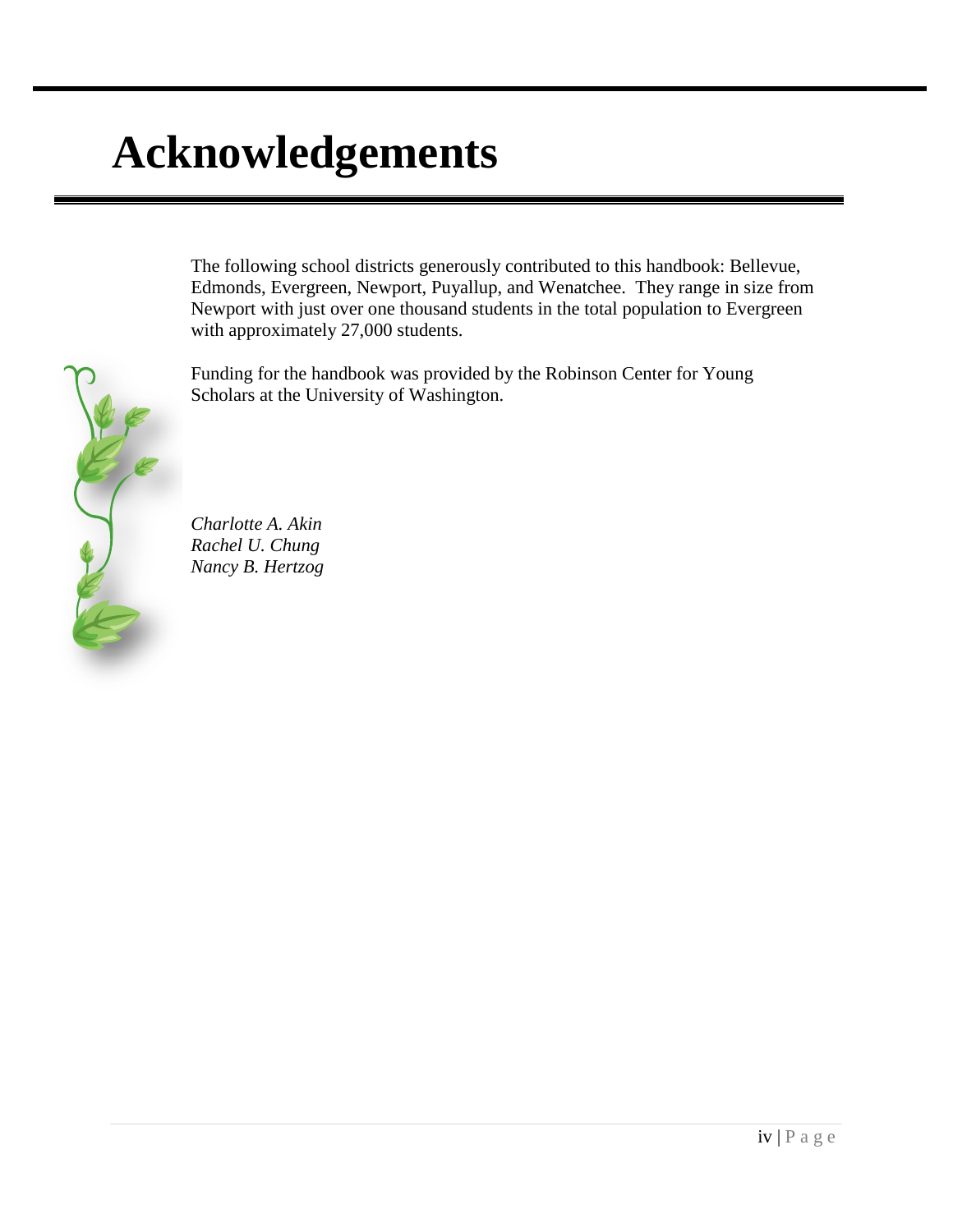### **A Primer on the Washington Administrative Codes (WACS)**

### **Chapter 392-170**

| Code                                                                     | <b>Description</b>                                                                                                                                                                                                                                                                                                                                                                                                                                                                                                                                                                                                                                                                                                                                                                                                                                                                                                                                                                                                                               |
|--------------------------------------------------------------------------|--------------------------------------------------------------------------------------------------------------------------------------------------------------------------------------------------------------------------------------------------------------------------------------------------------------------------------------------------------------------------------------------------------------------------------------------------------------------------------------------------------------------------------------------------------------------------------------------------------------------------------------------------------------------------------------------------------------------------------------------------------------------------------------------------------------------------------------------------------------------------------------------------------------------------------------------------------------------------------------------------------------------------------------------------|
| 005 - Authority                                                          | The authority for this chapter is RCW 28A.150.290, 28A.185.030, and<br>28A.185.050, which authorize the superintendent of public instruction to adopt<br>rules and regulations for the administration of a program for highly capable<br>students in kindergarten through twelfth grade, including the nomination,<br>assessment, and selection of such students.                                                                                                                                                                                                                                                                                                                                                                                                                                                                                                                                                                                                                                                                                |
| 010 - Purpose                                                            | The purpose of this chapter is to establish policies and procedures for<br>administration of programs for the education of K-12 students who are highly<br>capable.                                                                                                                                                                                                                                                                                                                                                                                                                                                                                                                                                                                                                                                                                                                                                                                                                                                                              |
| 012 - Funds                                                              | For highly capable students, access to accelerated learning and enhanced<br>instruction is access to a basic education. School districts may access basic<br>education funds, in addition to highly capable categorical funds, to provide<br>appropriate highly capable student programs.                                                                                                                                                                                                                                                                                                                                                                                                                                                                                                                                                                                                                                                                                                                                                        |
| 020 – District plans<br>for the district's<br>highly capable<br>program. | Each district shall submit an annual plan for the district's highly capable<br>program on forms provided by the superintendent of public instruction for<br>approval.                                                                                                                                                                                                                                                                                                                                                                                                                                                                                                                                                                                                                                                                                                                                                                                                                                                                            |
| $025 - Board$<br><b>Approval</b>                                         | The district's plan for students who are highly capable shall be annually<br>approved by formal action of the district's board of directors.                                                                                                                                                                                                                                                                                                                                                                                                                                                                                                                                                                                                                                                                                                                                                                                                                                                                                                     |
| 030 - Substance of<br>annual school<br>district plan.                    | The school district's annual plan shall contain the following:<br>(1) A report of the number of K-12 students who are highly capable that the<br>district expects to serve by grade level;<br>(2) A description of the district's plan to identify students;<br>(3) A description of the highly capable program goals;<br>(4) A description of the services the highly capable program will offer;<br>(5) A description of the instructional program the highly capable program will<br>provide;<br>(6) A description of ongoing professional development for educators of<br>students who are highly capable and general education staff;<br>(7) A description of how the highly capable program will be evaluated that<br>includes information on how the district's highly capable program goals and<br>student achievement outcomes will be measured;<br>(8) A fiscal report; and<br>(9) Assurances signed by the school district's authorized representative that the<br>district will comply with all applicable statutes and regulations. |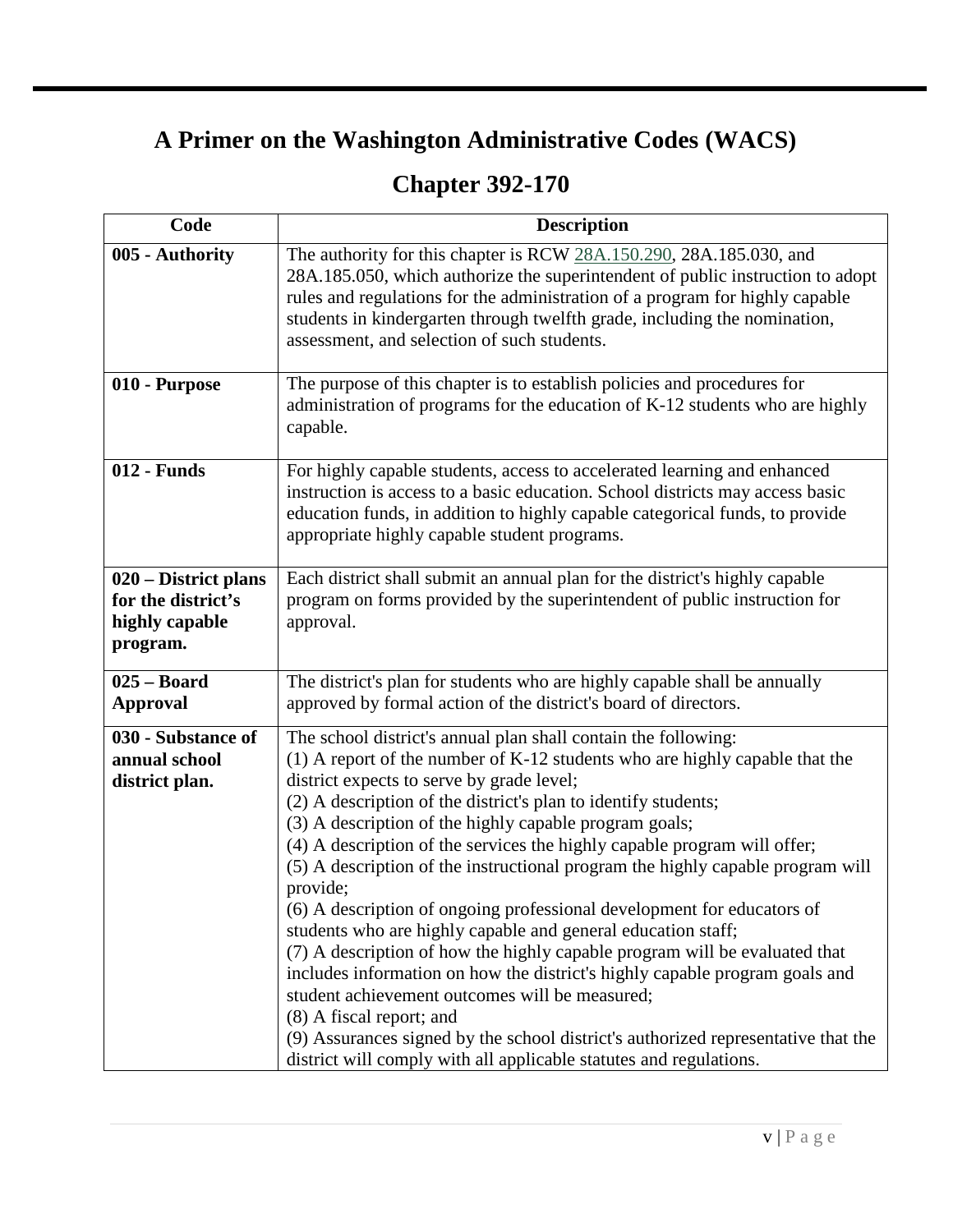| 035 - Definition-<br><b>Students who are</b><br>highly capable. | As used in this chapter, highly capable students are students who perform or<br>show potential for performing at significantly advanced academic levels when<br>compared with others of their age, experiences, or environments. Outstanding<br>abilities are seen within students' general intellectual aptitudes, specific<br>academic abilities, and/or creative productivities within a specific domain.<br>These students are present not only in the general populace, but are present<br>within all protected classes according to chapters 28A.640 and 28A.642 RCW.                                                                                                                 |
|-----------------------------------------------------------------|---------------------------------------------------------------------------------------------------------------------------------------------------------------------------------------------------------------------------------------------------------------------------------------------------------------------------------------------------------------------------------------------------------------------------------------------------------------------------------------------------------------------------------------------------------------------------------------------------------------------------------------------------------------------------------------------|
| 036 - Definition-<br><b>Learning</b><br>characteristics.        | As used in this chapter, the term learning characteristics means that students<br>who are highly capable may possess, but are not limited to, these learning<br>characteristics:<br>(1) Capacity to learn with unusual depth of understanding, to retain what has<br>been learned, and to transfer learning to new situations;<br>(2) Capacity and willingness to deal with increasing levels of abstraction and<br>complexity earlier than their chronological peers;<br>(3) Creative ability to make unusual connections among ideas and concepts;<br>(4) Ability to learn quickly in their area(s) of intellectual strength; and<br>(5) Capacity for intense concentration and/or focus. |
| 038 - Definition-<br><b>Special teacher</b>                     | As used in this chapter, a special teacher is a teacher who has training,<br>experience, advanced skills, and knowledge in the education of highly capable<br>students. Areas of competence should include knowledge of the following:<br>Identification procedures, academic, social and emotional characteristics,<br>program design and delivery, instructional practices, student assessment, and<br>program evaluation.                                                                                                                                                                                                                                                                |
| 042 - Annual<br>notification                                    | Annual public notification of parents and students shall be made before any<br>major identification activity. The notice shall be published or announced in<br>multiple ways in appropriate languages to each community in school and<br>district publications or other media, with circulation adequate to notify parents<br>and students throughout the district.                                                                                                                                                                                                                                                                                                                         |
| 045 - Nomination<br>process for highly<br>capable students.     | Each school district shall adopt procedures for the nomination of students to<br>participate in programs for highly capable students. Such procedures shall<br>permit referrals based on data or evidence from teachers, other staff, parents,<br>students, and members of the community.<br>A district's nomination procedure for students who are highly capable may<br>include screening procedures to eliminate students who, based on clear, current<br>evidence, do not qualify for eligibility under WAC 392-170-055.                                                                                                                                                                |
| 047 - Parental/legal<br>guardian<br>permission.                 | Parental permission shall be obtained in writing before:<br>(1) Conducting assessment(s) to determine eligibility for participation in<br>programs for highly capable students;<br>(2) Placement in the district's highly capable program before any special<br>services and programs are started for an identified highly capable student;<br>Parental permission notice shall include:                                                                                                                                                                                                                                                                                                    |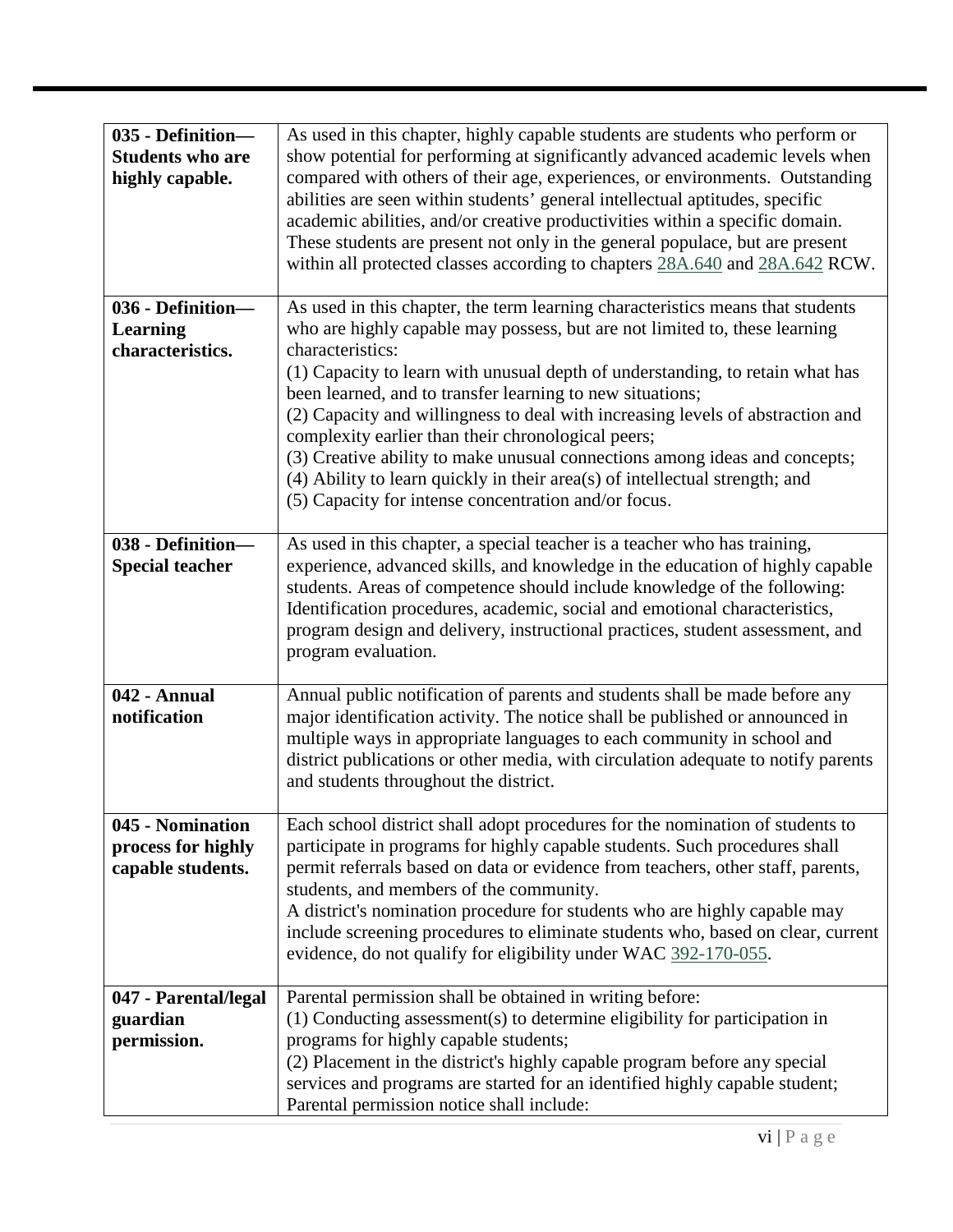|                                                                            | (a) A full explanation of the procedures for identification of a student for<br>entrance into the highly capable program;<br>(b) An explanation of the appeal's process;<br>(c) An explanation of the procedures to exit a student from the program; and<br>(d) Information on the district's program and the options that will be available<br>to identified students.                                                                                                                                                                                                                                                                                                                                                        |
|----------------------------------------------------------------------------|--------------------------------------------------------------------------------------------------------------------------------------------------------------------------------------------------------------------------------------------------------------------------------------------------------------------------------------------------------------------------------------------------------------------------------------------------------------------------------------------------------------------------------------------------------------------------------------------------------------------------------------------------------------------------------------------------------------------------------|
| 055 - Assessment<br>process for<br>selection as highly<br>capable student. | 1) Students nominated for selection as a highly capable student, unless<br>eliminated through screening as provided in WAC 392-170-045, shall be<br>assessed by qualified district personnel;<br>(2) Districts shall use multiple objective criteria for identification of students<br>who are among the most highly capable. There is no single prescribed method<br>for identification of students among the most highly capable; and<br>(3) Districts shall have a clearly defined and written assessment process.                                                                                                                                                                                                          |
| $060 -$<br><b>Nondiscrimination</b><br>in the use of tests.                | All tests and other evaluation materials used in the assessment shall have been<br>validated for the specific purpose for which they are used and shall accurately<br>reflect whatever factors the tests purport to measure. If properly validated tests<br>are not available, the professional judgment of the qualified district personnel<br>shall determine eligibility of the student based upon evidence of cognitive<br>ability and/or academic achievement. This professional judgment shall be<br>documented in writing.                                                                                                                                                                                              |
| $070 -$<br><b>Multidisciplinary</b><br>selection committee                 | The multidisciplinary selection committee for the final selection of the most<br>highly capable students for participation in the district's program for highly<br>capable students shall consist of the following professionals:<br>(1) A special teacher: Provided, that if a special teacher is not available, a<br>classroom teacher shall be appointed;<br>(2) A psychologist or other qualified practitioner with the training to interpret<br>cognitive and achievement test results;<br>(3) A certificated coordinator/administrator with responsibility for the<br>supervision of the district's program for highly capable students; and<br>(4) Such additional professionals, if any, the district deems desirable. |
| 075 – Selection of<br>most highly<br>capable.                              | Each school district's board of directors shall adopt policies and procedures for<br>the selection of the most highly capable students by the multidisciplinary<br>selection committee. Such policies and selection procedures:<br>(1) Shall not violate federal and state civil rights laws including, without<br>limitation, chapters 28A.640 and 28A.642 RCW;<br>(2) Shall be based on professional judgment as to which students will benefit<br>the most from inclusion in the district's program; and<br>(3) Shall be based on a selection system that determines which students are the<br>most highly capable as defined under WAC 392-170-055, and other data<br>collected in the assessment process.                 |
| 076 - Process for                                                          | Each district shall adopt a procedure for appealing the multidisciplinary                                                                                                                                                                                                                                                                                                                                                                                                                                                                                                                                                                                                                                                      |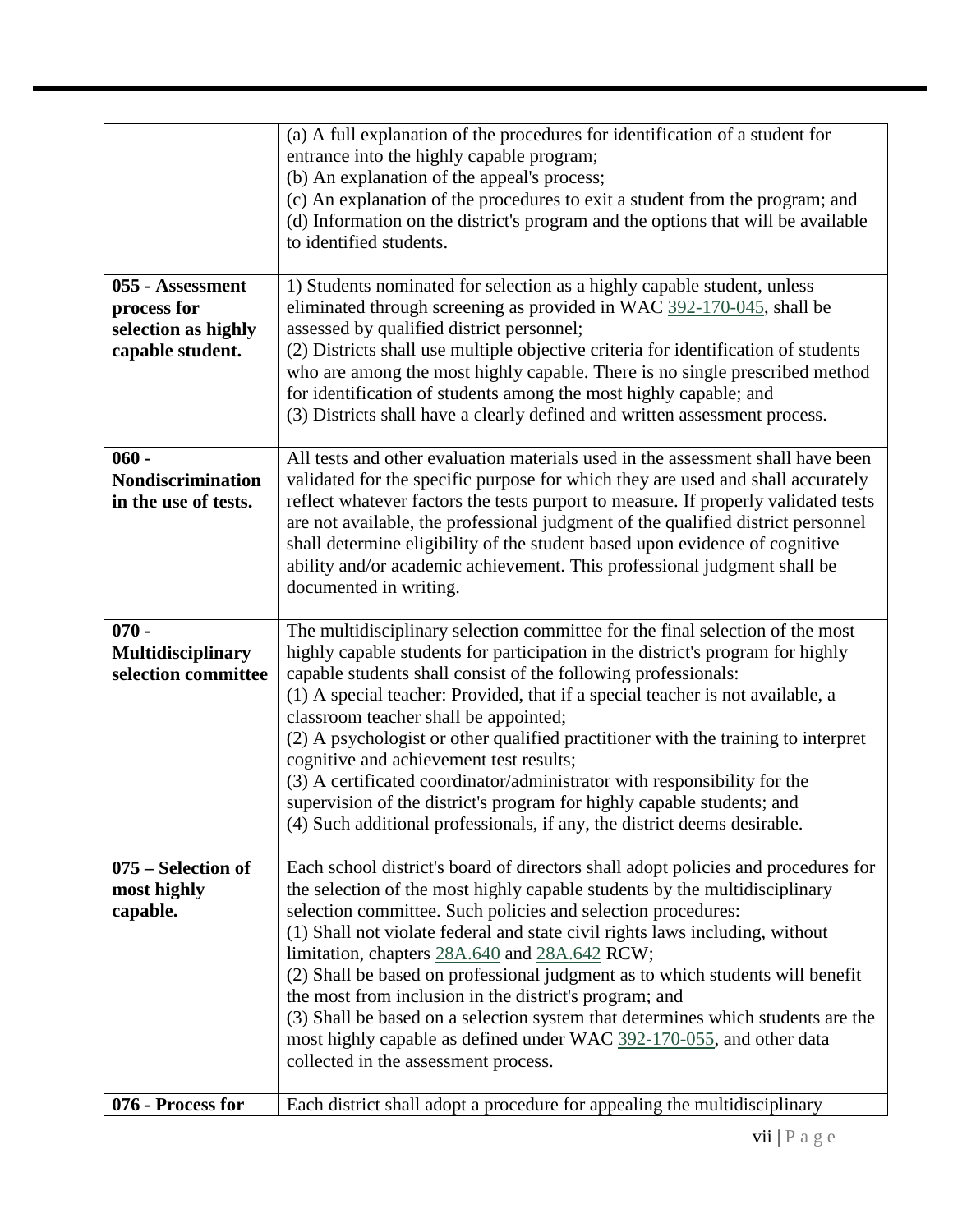| appeal.                                                      | selection committee's decision and disseminate this procedure to the public.                                                                                                                                                                                                                                                                                                                                                                                                                                                                                                                                                                                                                                                                                                                                                |
|--------------------------------------------------------------|-----------------------------------------------------------------------------------------------------------------------------------------------------------------------------------------------------------------------------------------------------------------------------------------------------------------------------------------------------------------------------------------------------------------------------------------------------------------------------------------------------------------------------------------------------------------------------------------------------------------------------------------------------------------------------------------------------------------------------------------------------------------------------------------------------------------------------|
| 078 - Program<br>services                                    | Districts shall make a variety of appropriate program services available to<br>students who participate in the district's program for highly capable students.<br>Once services are started, a continuum of services shall be provided to the<br>student from K-12. Districts shall periodically review services for each<br>student to ensure that the services are appropriate.                                                                                                                                                                                                                                                                                                                                                                                                                                           |
| 080 - Educational<br>program for highly<br>capable students. | Each student identified as a highly capable student shall be provided<br>educational opportunities which take into account such student's unique needs<br>and capabilities. Such program shall recognize the limits of the resources<br>provided by the state and the program options available to the district,<br>including programs in adjoining districts and public institutions of higher<br>education. Districts shall keep on file a description of the educational programs<br>provided for students selected.                                                                                                                                                                                                                                                                                                     |
| 087 - Program<br>review and<br>monitoring                    | In order to ensure that school districts are meeting the requirements of this<br>chapter, the superintendent of public instruction shall monitor district<br>programs no less than once every five years. Monitoring under this section<br>may be conducted concurrently with other program reviews. The reviews shall<br>monitor program components including:<br>(1) The process used by the district to identify highly capable students;<br>(2) Assessment data and other indicators to determine the degree to which<br>districts are meeting the academic needs of identified students; and<br>(3) Highly capable program expenditures.                                                                                                                                                                               |
| 090 - End of year<br>report                                  | Districts shall submit to the superintendent of public instruction at the close of<br>each fiscal year an end of the year report on forms provided by the<br>superintendent of public instruction which includes:<br>(1) Number of students served by grade level $(K-12)$ ;<br>(2) Student demographic information;<br>(3) Data to determine if students who are highly capable met the goals set and<br>if the programs provided met the academic needs of these students;<br>(4) Number and content of professional development activities provided for<br>special teachers and general education staff;<br>(5) Program evaluation data and, if needed, program changes that will be made<br>based upon this information; and<br>(6) Final fiscal report that reports on activities and staff funded by this<br>program. |
| 095 - District<br>records                                    | Districts shall keep such records as are necessary to demonstrate compliance<br>with this chapter and shall make such records available to authorized state<br>personnel.                                                                                                                                                                                                                                                                                                                                                                                                                                                                                                                                                                                                                                                   |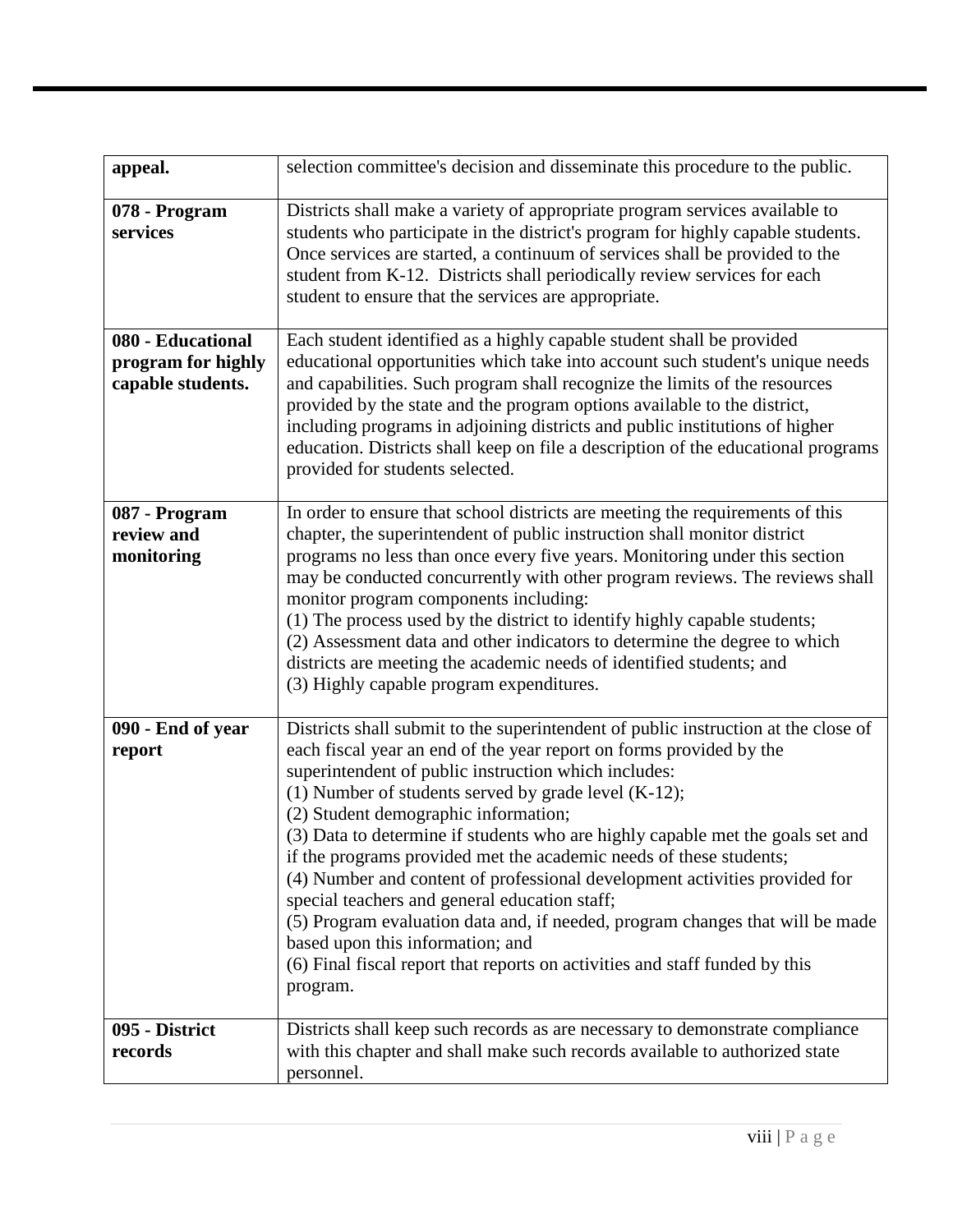## **CHAPTER 1: Identification Process**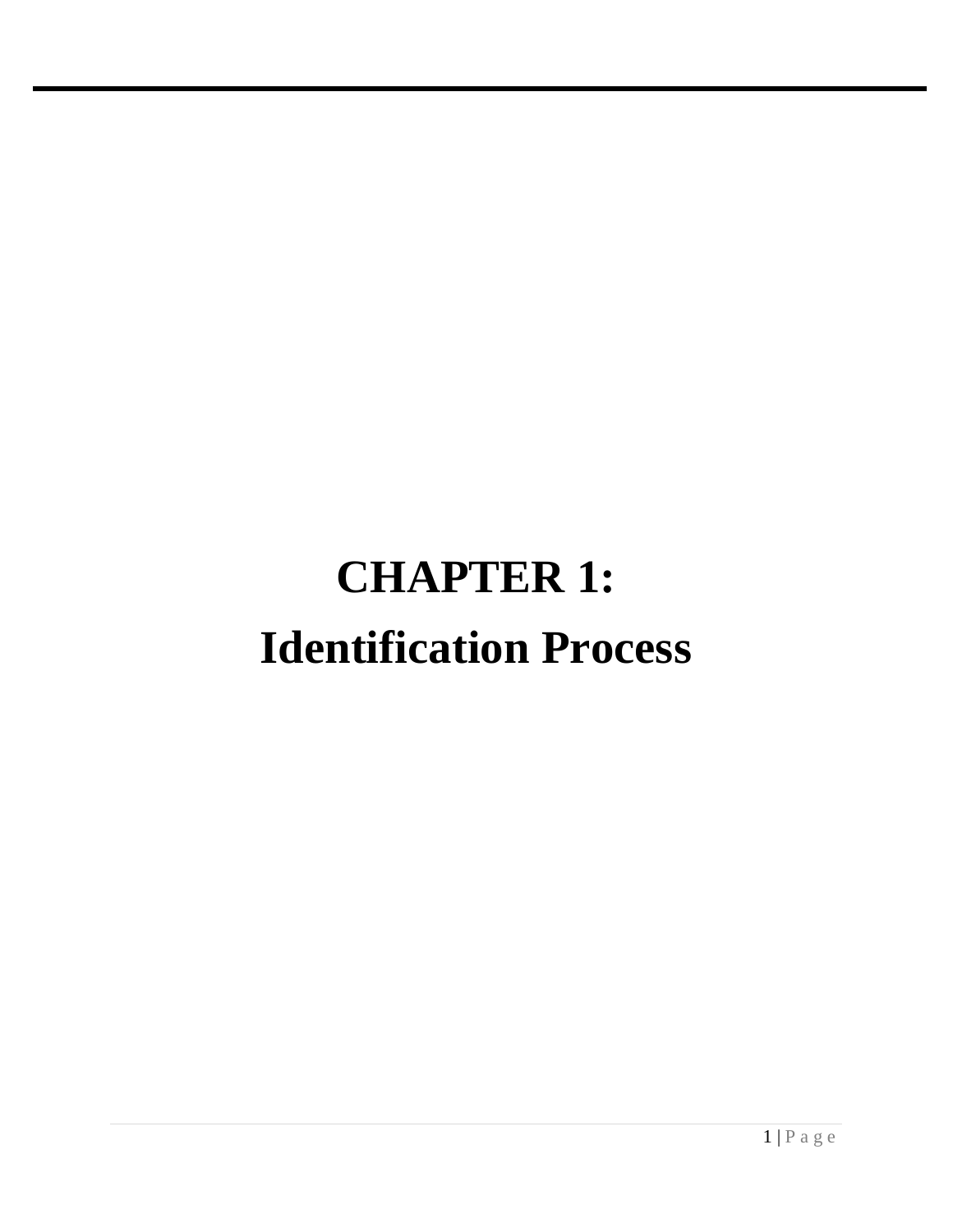## **Annual Notification Process (Sample 1) WAC 392-170-042**

### **[DISTRICT NAME] Annual Public Announcement of Notification Process**

Annual notification is made through the front page of district web site, district's Highly Capable Services web site, district publications, and individual school publications/emails to parents. We update all Highly Capable Services nomination and testing dates on the Highly Capable Services website in **[DATE]**. A flyer regarding K-12 Parent Information Night will be sent to each household via school newsletters.

Annual notification is sent to newspapers/e-news such as **[NEWSPAPER NAMES]**. Teachers, principals, counselors, and office staff receive information and nomination forms. Teachers are also reminded a second time via email to give nomination forms to parents at the parent/teacher conferences at the end of **[DATE]**. Highly Capable Services information posters in English and **[LANGUAGE(S)]** are put up in school office windows.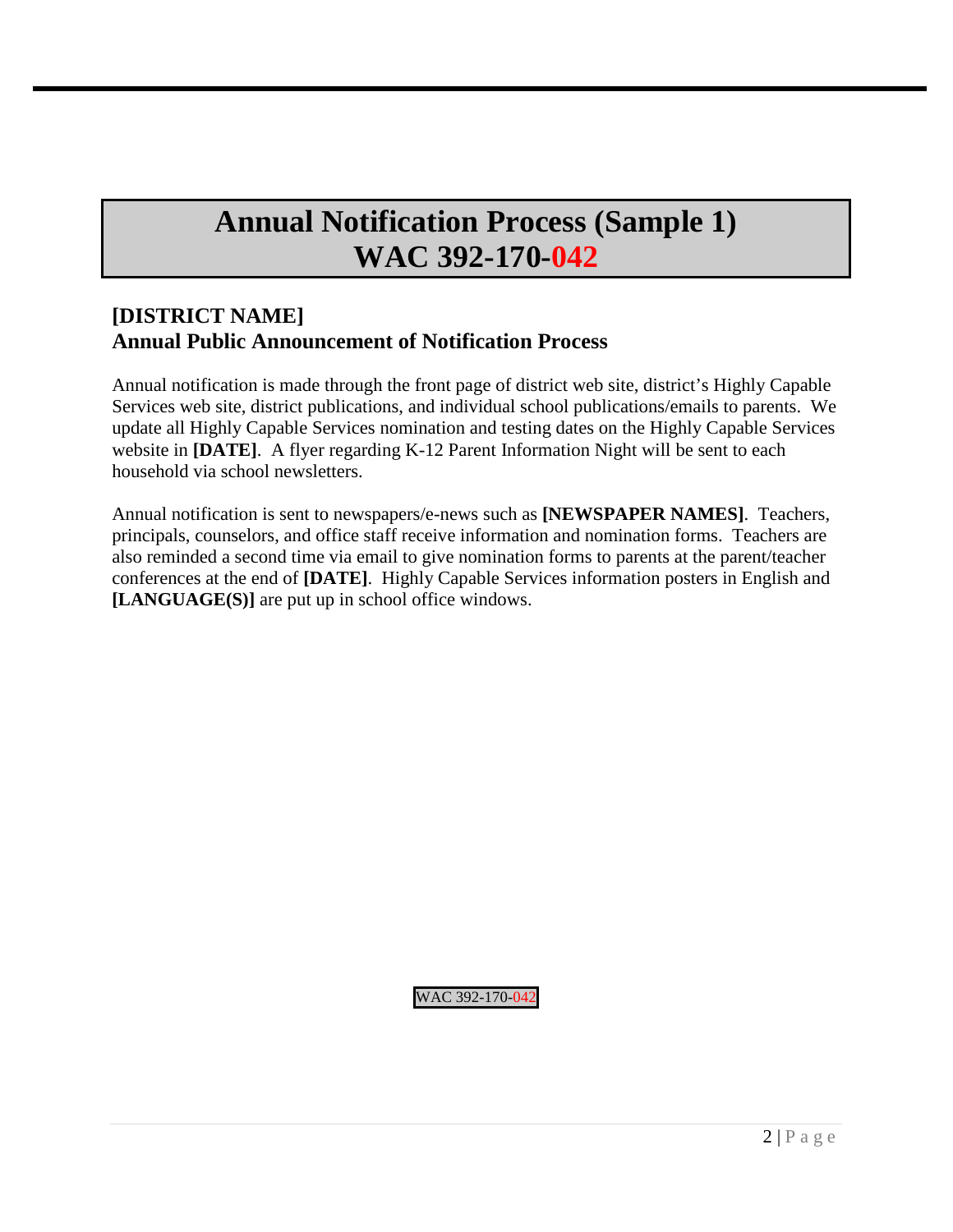## **Annual Notification Process (Sample 2) WAC 392-170-042**

### **[DISTRICT NAME] Notification**

The notification of the referral process for highly capable services as well as the referral packet is available in **[LANGUAGE(S)]** as well as English. Notification is published in school newsletters, on the district website, in the Highly Capable Services brochures available in all schools, and published in **[NEWSPAPER NAME]**. Anyone may refer a child for assessment.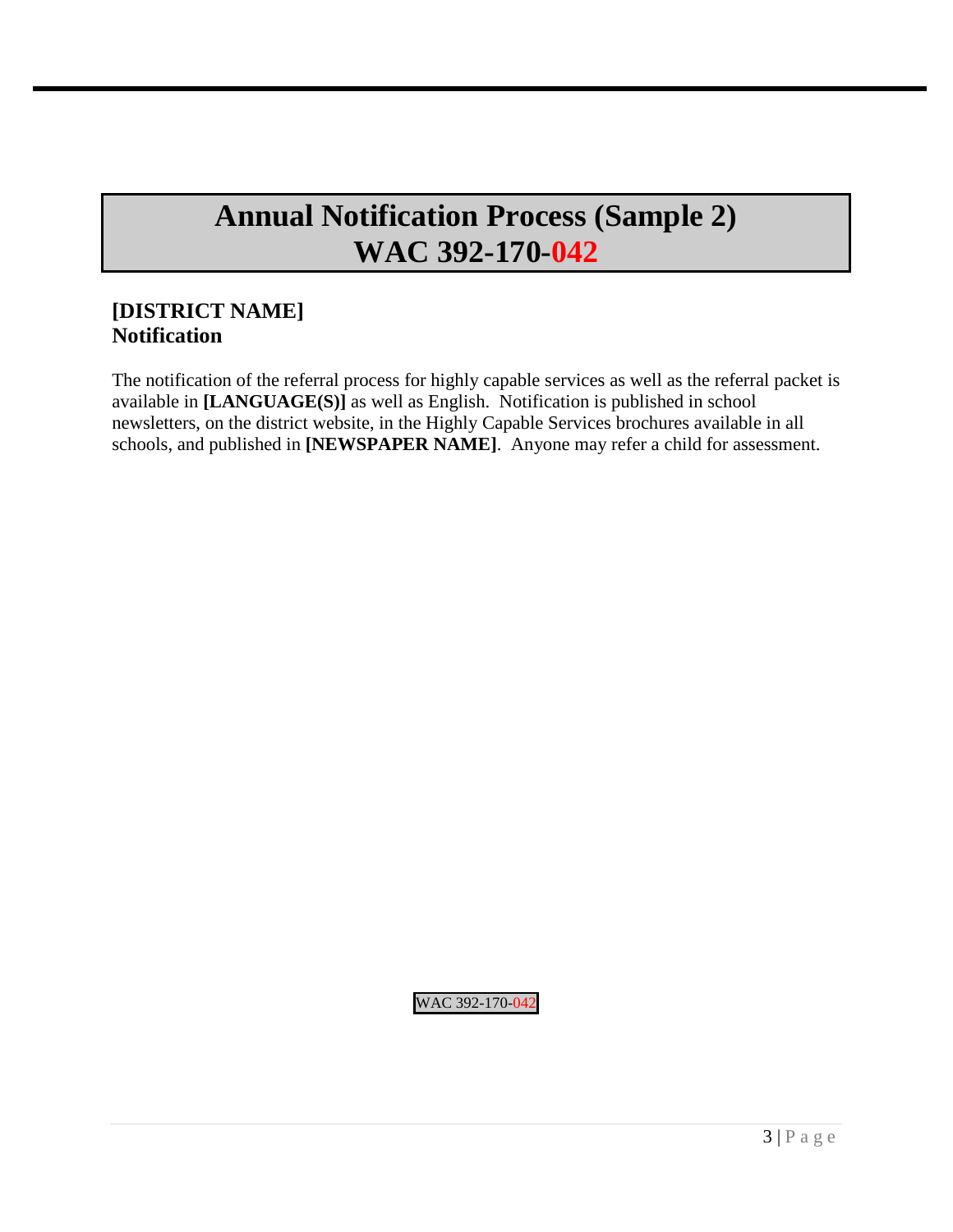## **Nomination Process (Sample 1) WAC 392-170-045**

### **Nomination**

Referrals are accepted based on data or evidence from teachers, other staff, parents, students, and members of the community. Nominators will use the district's nomination form to refer a student to be considered for admission in the program.

Nominations / Applications for Highly Capable Services must be received in the **[DISTRICT NAME & LOCATION]** by **[DATE]** for secondary programs and **[DATE]** for elementary programs. Resident students new to the **[DISTRICT NAME]** must apply prior to **[DATE]**.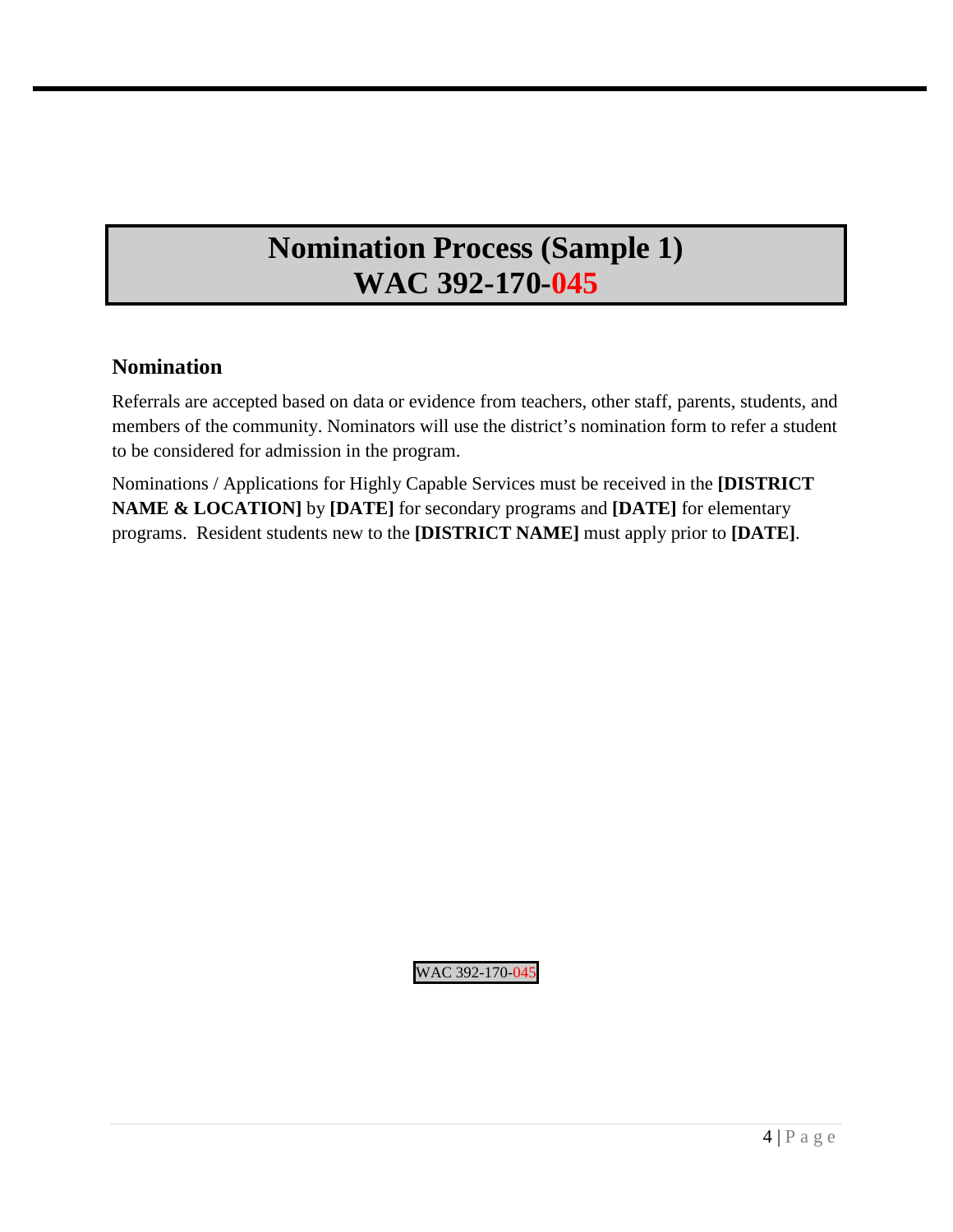## **Nomination Process (Sample 2) WAC 392-170-045**

### **[DISTRICT NAME] Highly Capable Services Nomination Procedure**

Selection procedures include nomination from parents, teachers, other staff, and community members as well as assessment of each student. A referral form should be filled out by the person referring the student. *Written parent permission is required prior to conducting assessments*. Assessment administrators are trained to look for barriers to a true picture of a child's cognitive or creative ability, especially for the under-served or under-represented populations of our District. Barriers could be emerging English language, cultural background or any other factor that might distort the results of the test.

All students must currently live in the **[DISTRICT NAME]** boundaries in order to be nominated and assessed. Nomination forms are in multiple languages. All Nomination/Referral forms must be submitted by the deadline listed. No late nomination/referrals forms will be accepted after the deadline. Please send form to:

**[Highly Capable Services Contact]**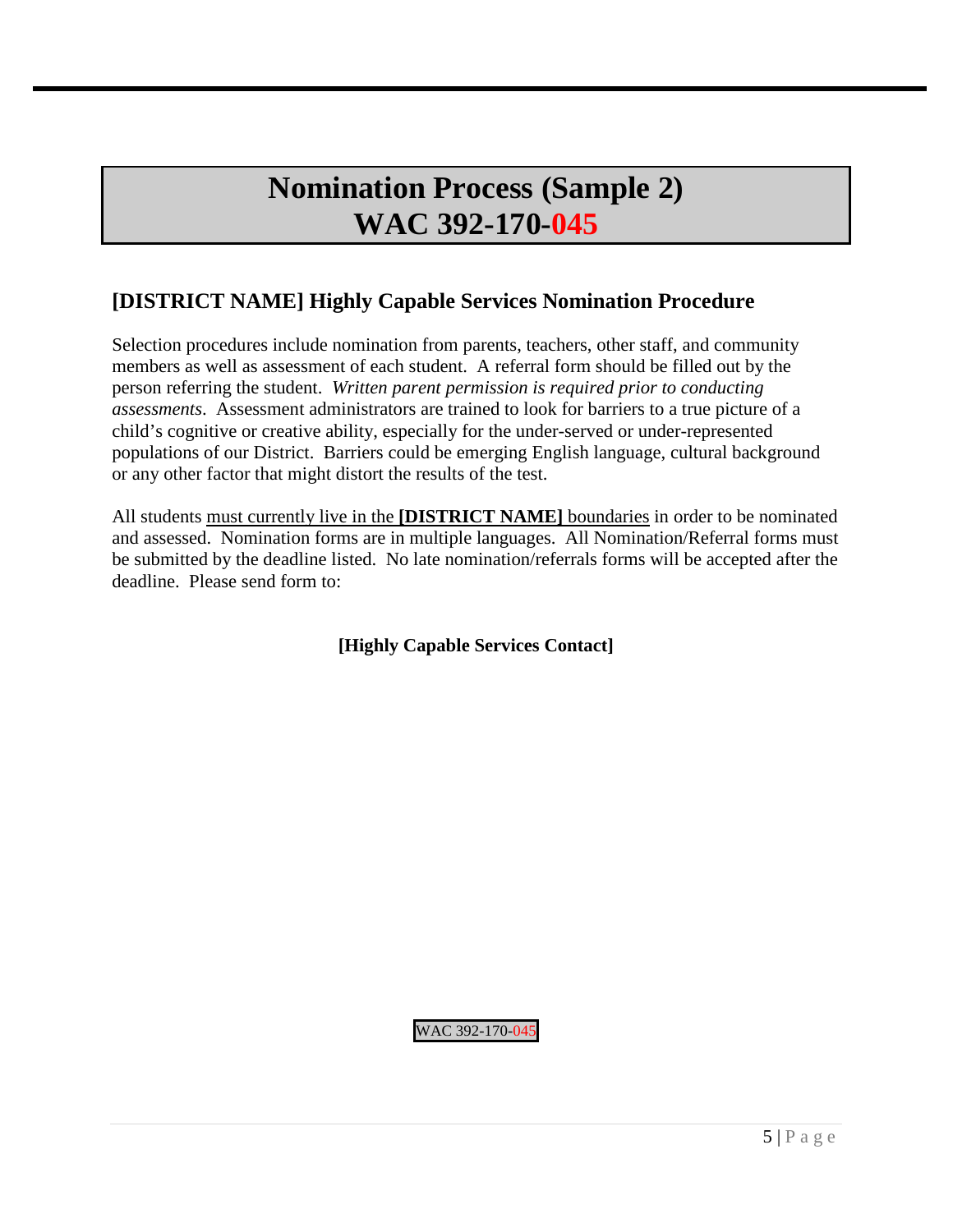## **Assessment Process WAC 392-170-055**

### **Assessment process or selection as highly capable student**

- (1) Students nominated for selection as a highly capable student, unless eliminated through screening as provided in WAC 392-170-045, shall be assessed by qualified district personnel;
- (2) Districts shall use multiple objective criteria for identification of students who are among the most highly capable. There is no single prescribed method for identification of students among the most highly capable; and
- (3) Districts shall have a clearly defined and written assessment process.

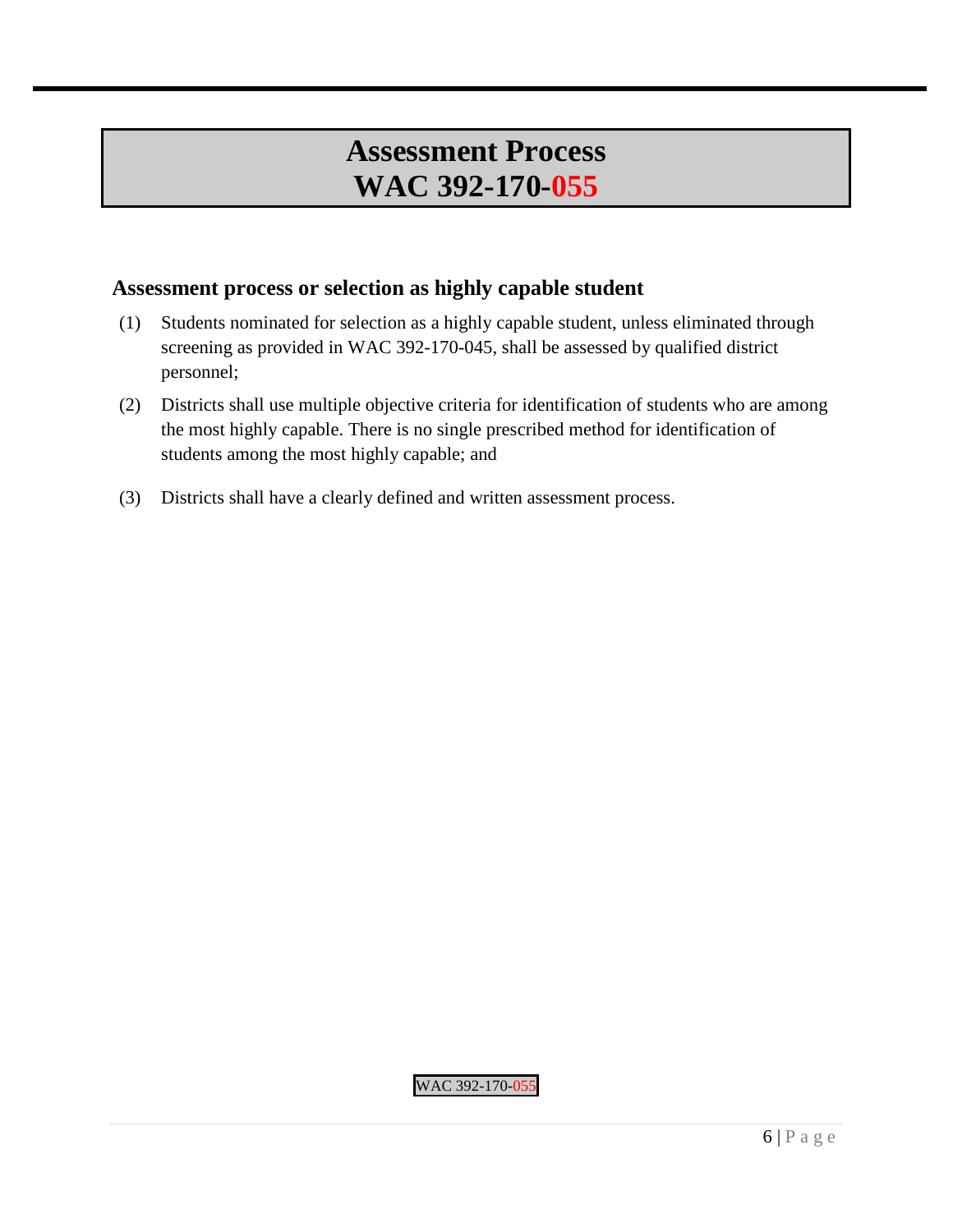## **Nondiscrimination in the Use of Tests Process WAC 392-170-060**

### **Nondiscrimination in the use of tests**

All tests and other evaluation materials used in the assessment shall have been validated for the specific purpose for which they are used and shall accurately reflect whatever factors the tests purport to measure. If properly validated tests are not available, the professional judgment of the qualified district personnel shall determine eligibility of the student based upon evidence of students' cognitive abilities and/or academic achievement. This professional judgment shall be documented in writing.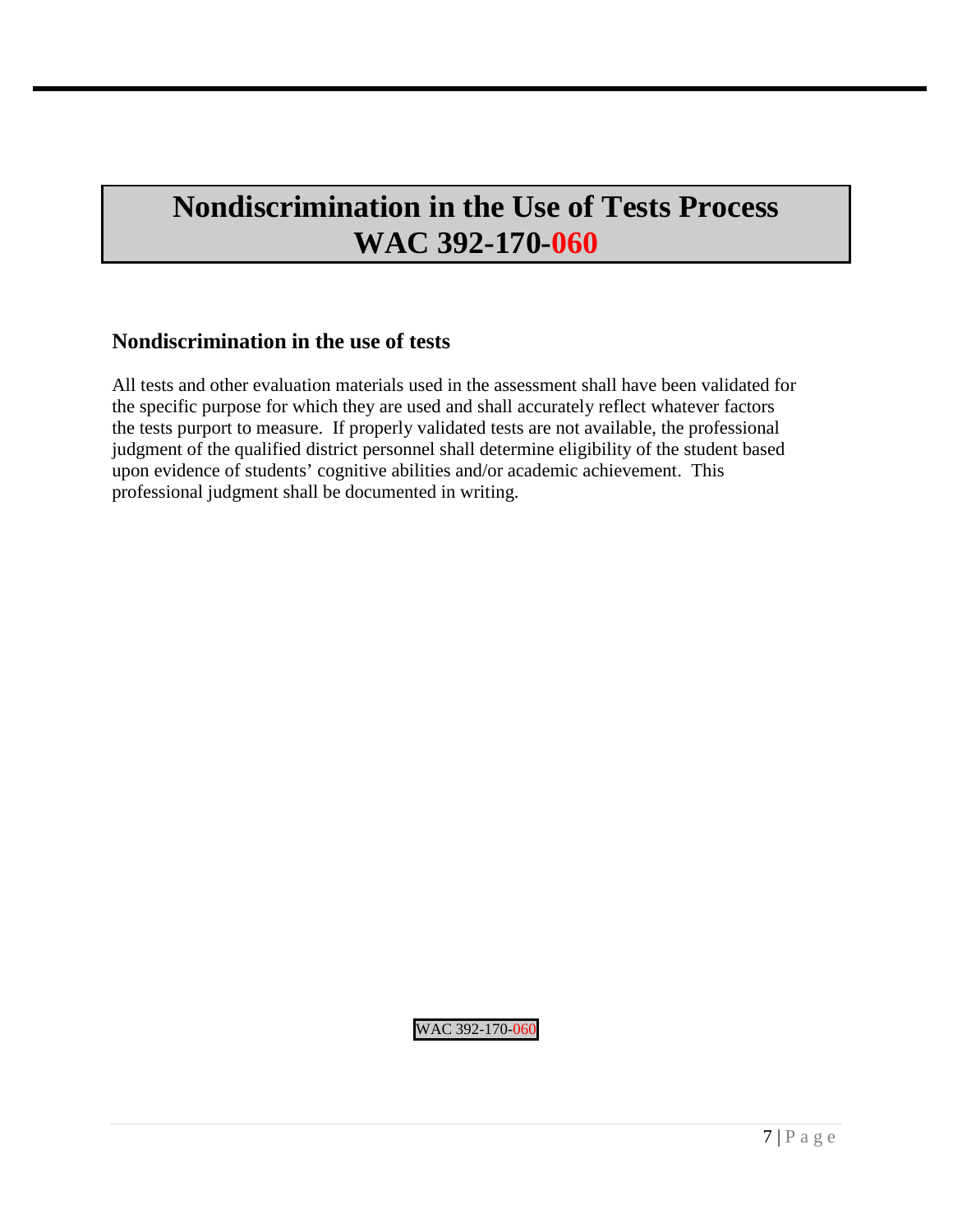## **Selection Process**

## **WAC 392-170-055, 070, 075, 076, 078, 080**

### **Highly Capable Program**

Highly Capable Services are designed for students who perform or show potential for performing at significantly advanced academic levels when compared with others of their age, experiences, or environments. Successful candidates are often independent learners who thrive on progressively challenging opportunities and utilize advanced problem-solving in-depth study and presentation of curriculum matched to their demonstrated skills and capabilities. Students in Highly Capable Services shall receive appropriate curriculum and instruction to meet their academic needs.

**Highly Capable Services Program Nomination and Assessment Process for Grades K-5**  In order to enter the selection process for Highly Capable Services, the student must currently live in the **[DISTRICT NAME]** boundaries. A Highly Capable Services referral form must be completed and submitted to:

**[DISTRICT NAME]** Highly Capable Services **[ADDRESS]**

Selection procedures may include nomination forms from parents, teachers, other school staff, students or community members. *Written parent permission is required prior to assessing students*. Assessment administrators are trained to look for barriers to a true picture of a child's cognitive or creative ability, especially for the under-served or under-represented populations of our District. Barriers could be emerging English language, cultural background or any other factor that might impact the assessment data.

### **Identification and Placement for Highly Capable Services**

The Multidisciplinary Selection Committee (MDSC) reviews the performance data for referrals and identifies students who require highly capable services beyond the general classroom to be successful. The Committee is assisted by the District Assessment Office to compile and

WAC 392-170-055, 070, 075, 076, 078, 080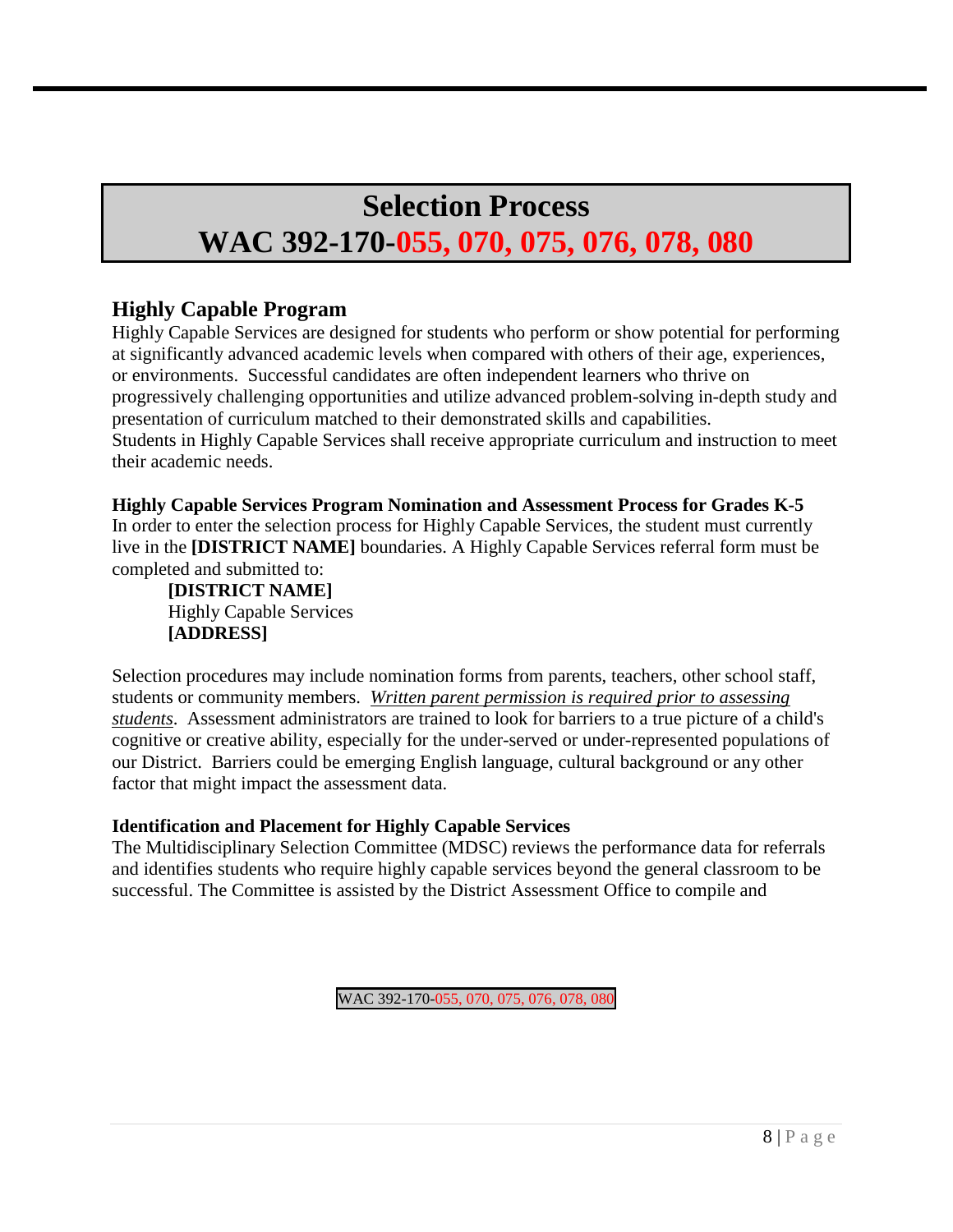interpret the student's assessment profile. Students' academic achievement data, district assessment records, nomination and referral information, report cards, plus any other pertinent information available will be reviewed in the process. No single criteria may be used for placement or non-placement into the program.

### **Notification Process**

Decision letter will be mailed by **[DATE]** as to whether the student qualifies for Highly Capable Services. *Signed parent permission is required for highly capable placement*. Parental permission notice includes:

- (a) A full explanation of the procedures for identification of a student for entrance into the highly capable program;
- (b) An explanation of the appeal's process;
- (c) An explanation of the procedures to exit a student from the program; and
- (d) Information on the district's program and the options that will be available to identified students.

### **Appeal Process**

You do have an option to appeal the MDSC decision if your student did not qualify for Highly Capable Services. The appeal process is strictly defined. [**DESCRIBE DISTRICT PROCESS HERE].** The MDSC will review the appeal. The MDSC's appeal decision is final.

#### **Program Services (WAC 392-170-078)**

Districts shall make a variety of appropriate program services available to students who participate in the district's program for highly capable students. Once services are started, a continuum of services shall be provided to the student from K-12. Districts shall periodically review services for each student to ensure that the services are appropriate.

WAC 392-170-055, 070, 075, 076, 078, 080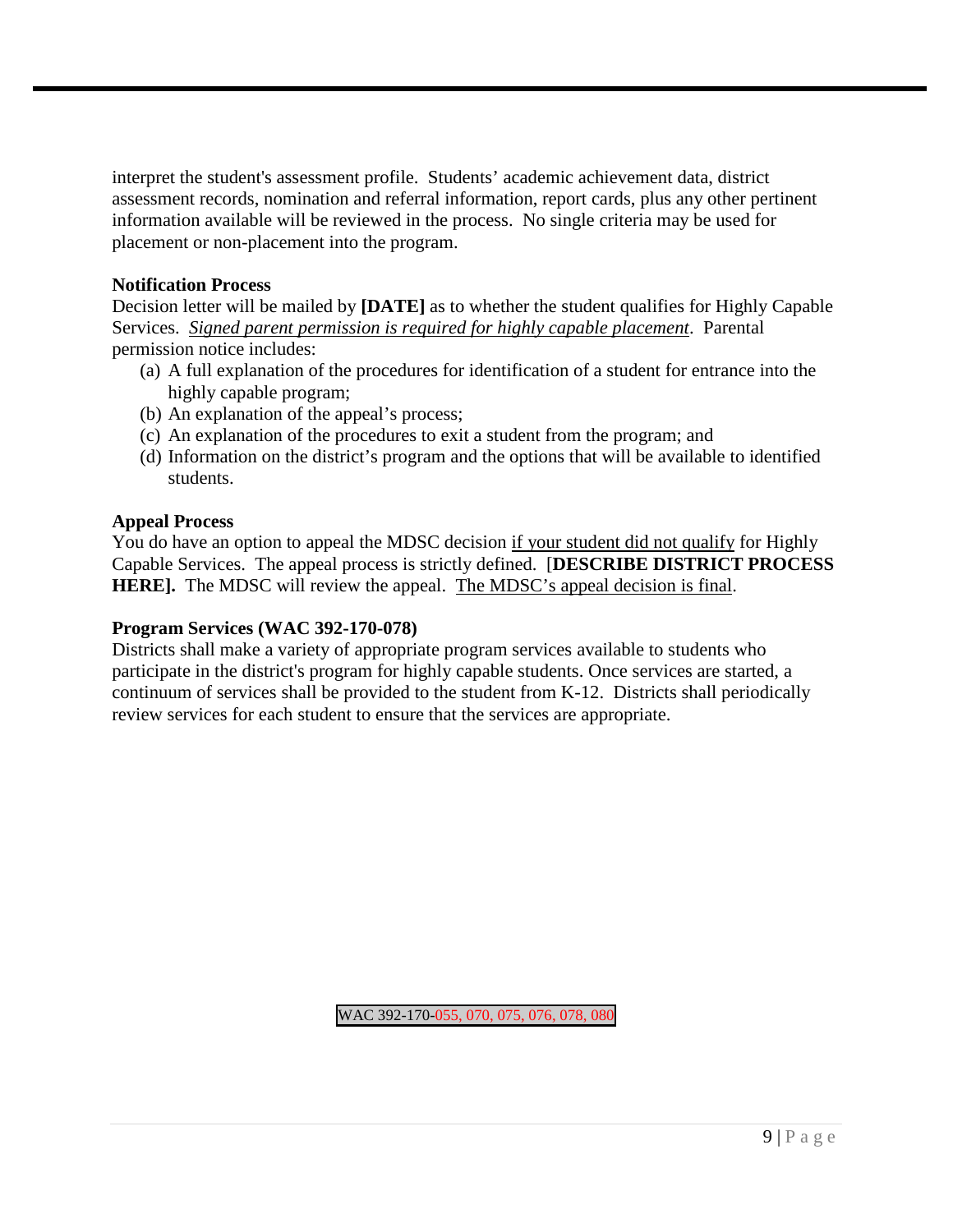## **The Multidisciplinary Selection Committee WAC 392-170-070**

### **The Multidisciplinary Selection Committee**

The multidisciplinary selection committee for the final selection of the most highly capable students for participation in the district's program for highly capable students shall consist of the following professionals:

- (1) A special teacher: Provided, that if a special teacher is not available, a classroom teacher shall be appointed;
- (2) A psychologist or other qualified practitioner with the training to interpret cognitive and achievement test results;
- (3) A certificated coordinator/administrator with responsibility for the supervision of the district's program for highly capable students; and
- (4) Such additional professionals, if any, the district deems desirable.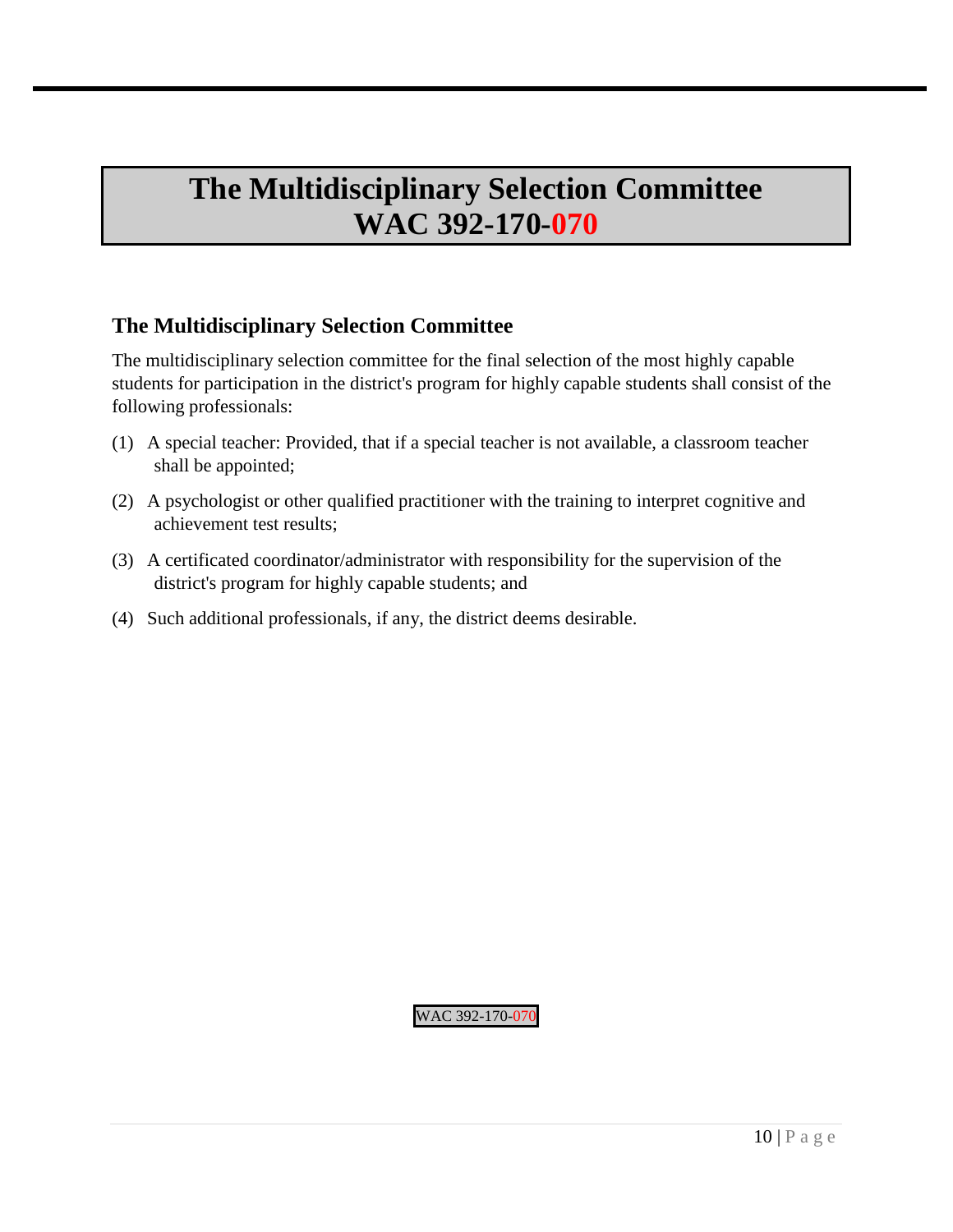## **Selection of Most Highly Capable Process WAC 392-170-075**

The **Multidisciplinary Selection Committee (MDSC)** will review all applications and make one of four determinations:

- 1. (Qualified Placement) The student qualifies under the criteria of most highly capable and will be placed in the program.
- 2. (Provisional Placement) The committee is unable to make a determination based on a preponderance of the evidence. The student may be offered, at the discretion of the MDSC, a provisional placement in Highly Capable services. Provisional placements will be reviewed yearly by the MDSC. Additional testing or data may be requested by the committee each year. Provisional students are not considered selected or identified for continuing placement within the program. **[PROGRAM NAME]** provisional students will not be provided transportation out of resident attendance areas.
- 3. (High Performance Placement) Students who have demonstrated high performance and consistently achieve above grade level, have strong task completion and embrace challenges but for whom the cognitive assessment data does not support qualification for Highly Capable Services. These students may benefit from and contribute to the unique learning environment of a **[PROGRAM NAME]** or accelerated classroom as space is available. Such placements will be reviewed yearly by the MDSC, and high performing students are not considered selected or identified for continuing placement within the program. **[PROGRAM NAME]** high performing students will not be provided transportation out of resident attendance areas.
- 4. (No Placement) The student's data does not qualify them for Highly Capable Services.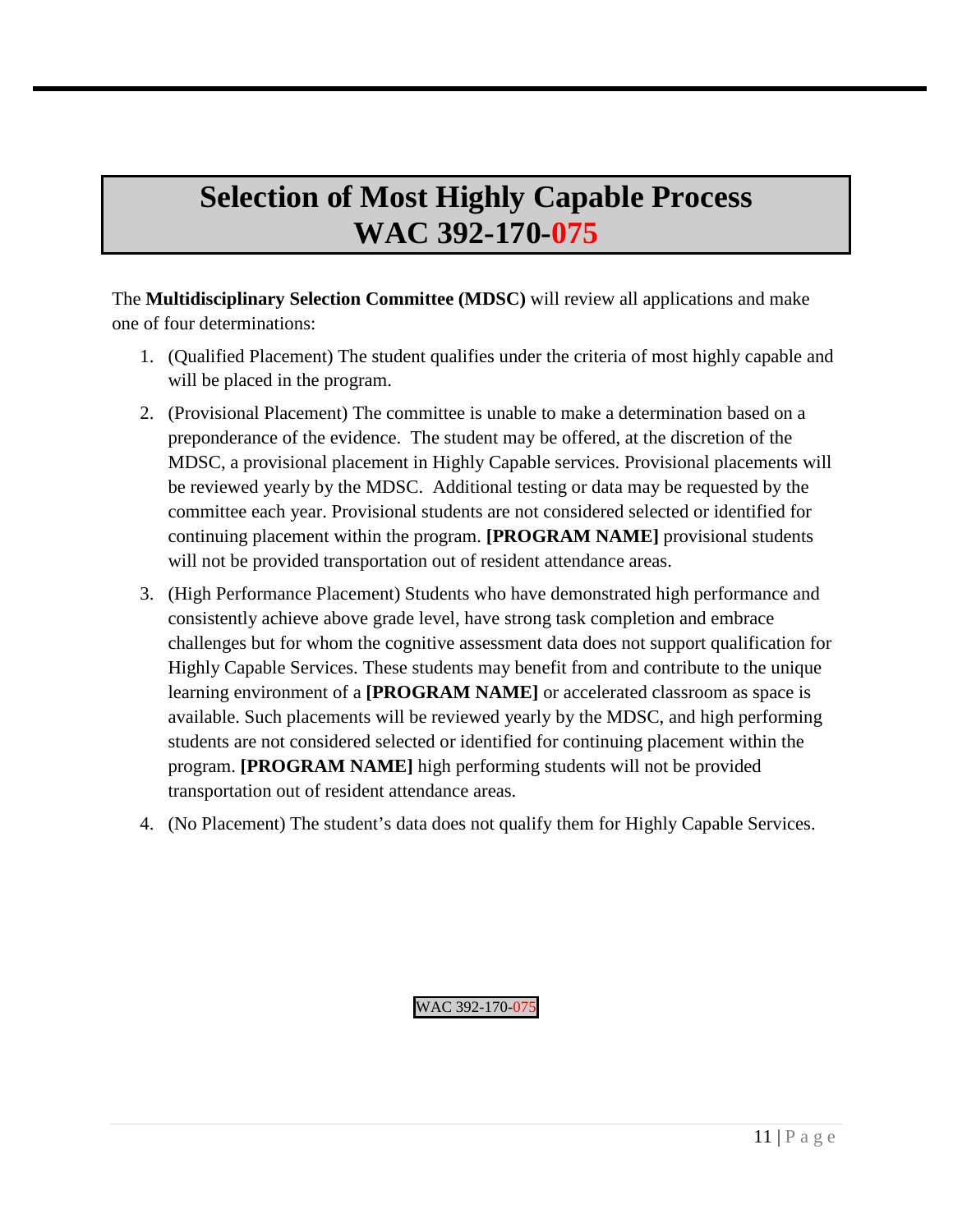## **Appeal Process WAC 392-170-076**

### **Appeals**

Each district shall adopt a procedure for appealing the multidisciplinary selection committee's decision and disseminate this procedure to the public.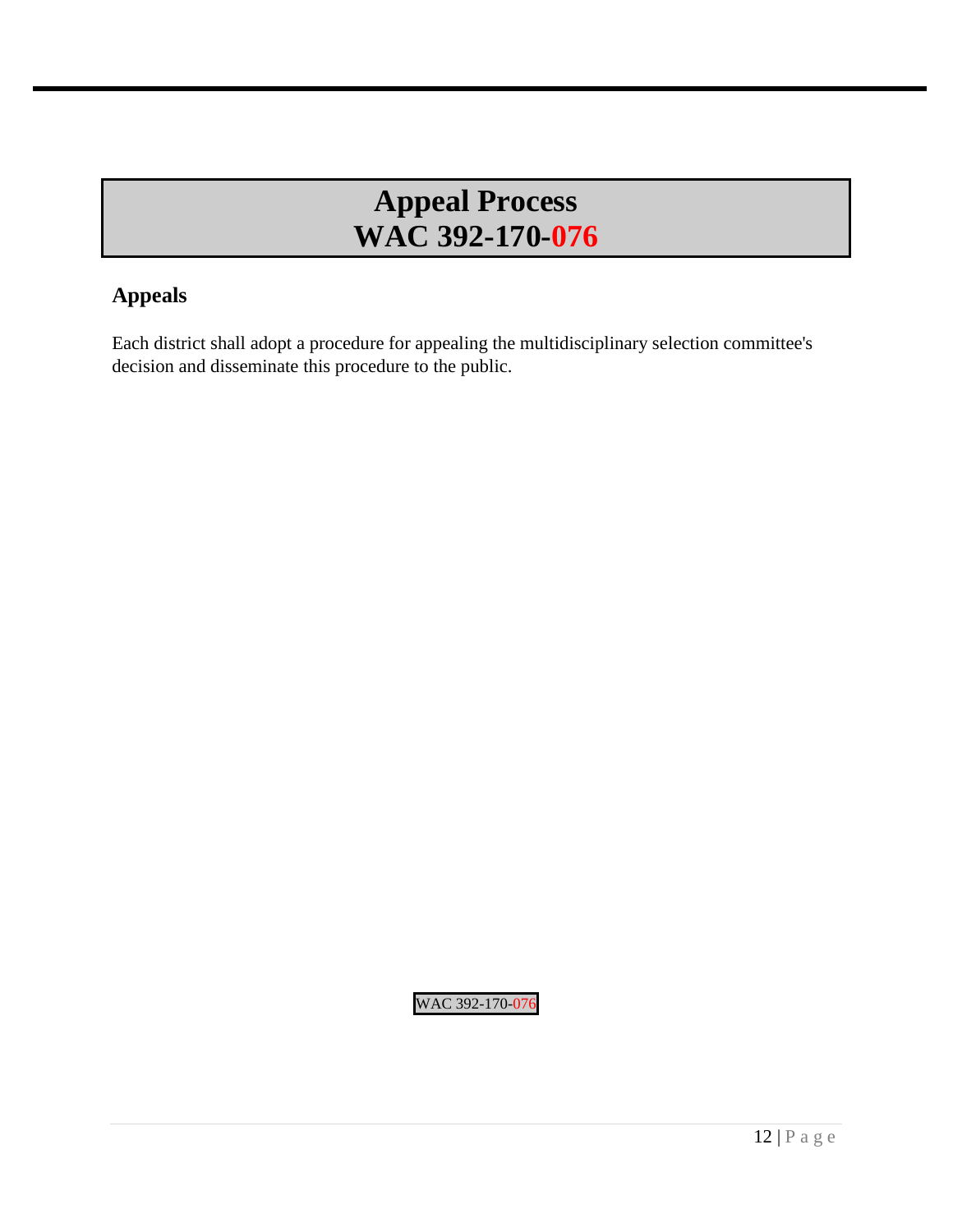# **CHAPTER 2: Programs and Services Process**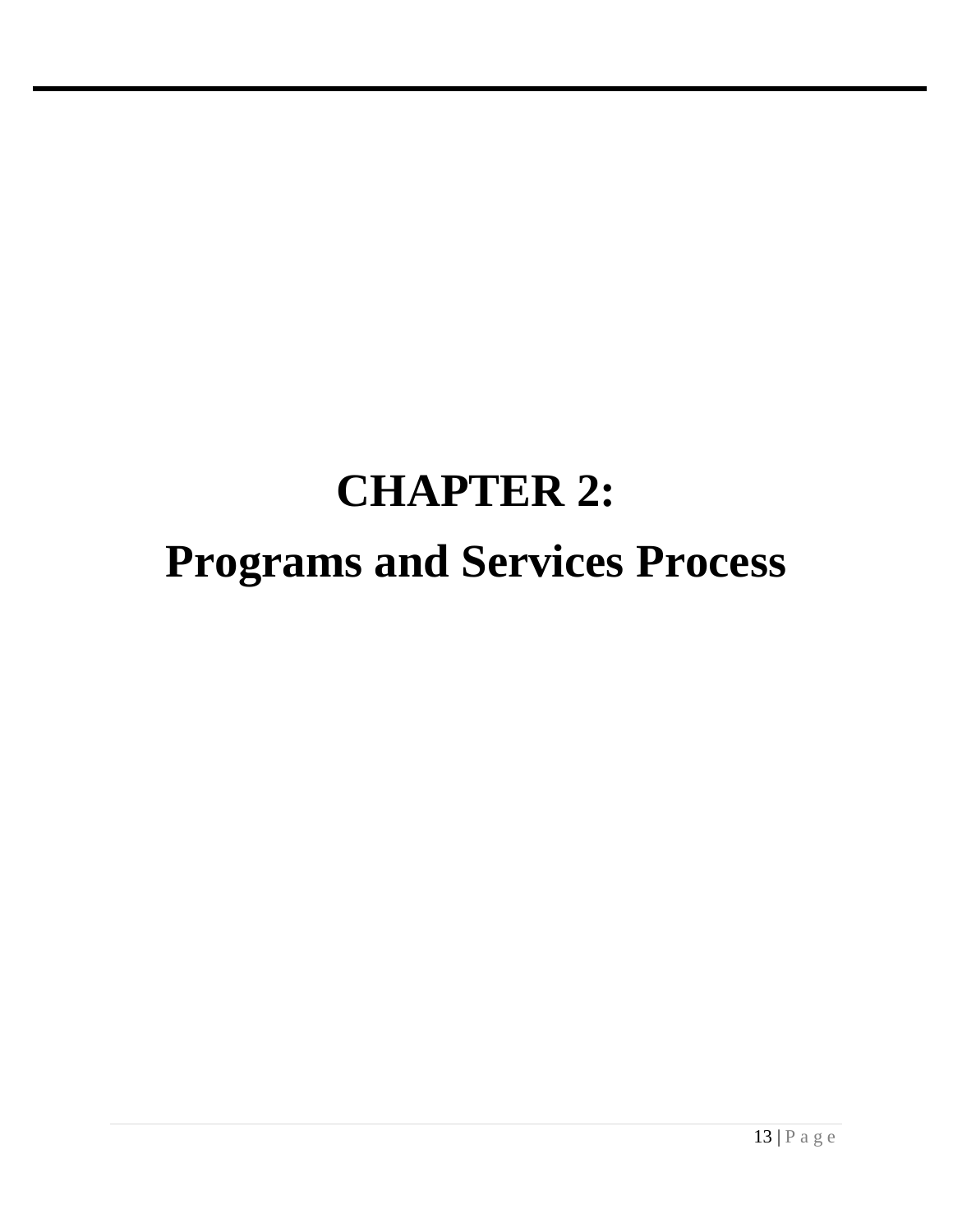## **HCP Services/Programs, Grades K-12 Continuum From OSPI Highly Capable Program Plan WAC 392-170-078, 080**

### **Regular Classroom-Based Services/Programs (CEDARS Gifted Value 32)**

Curriculum Compacting

Differentiated Instruction

Enrichment

Flexible or Cluster Grouping

Independent Projects

Supplemental Instruction in Area of Interest

**Other** 

Specify Other:

### **Unique HCP Services/Programs (CEDARS Gifted Value 33)**

Self-Contained Classroom

Pull-Out Program

Specialty Online Course(s)

**Other** 

Specify Other:

WAC 392-170-078, 080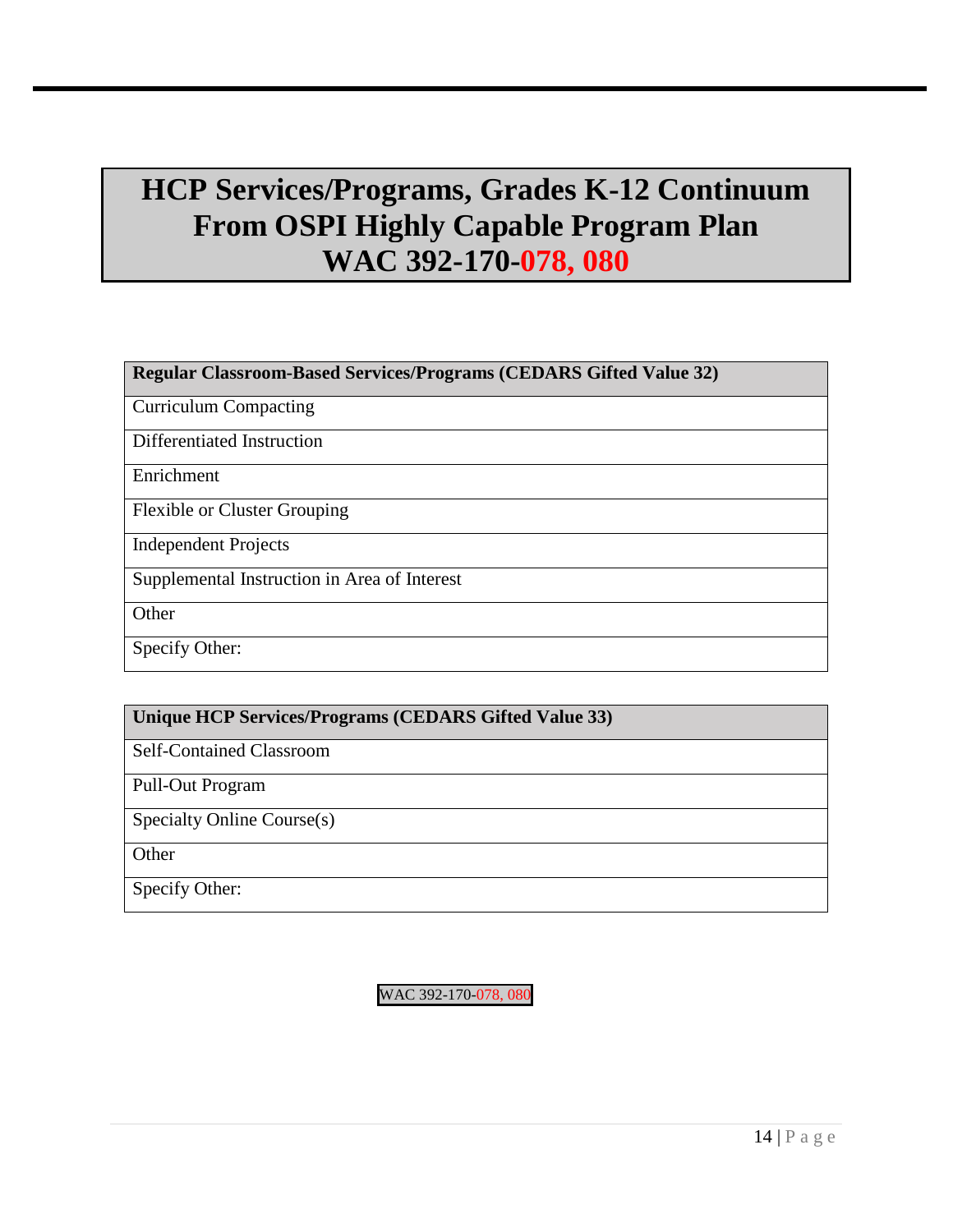### **Acceleration Services/Programs (CEDARS Gifted Value 34)**

Advanced Placement (AP)

Cambridge AICE

Concurrent/Dual Enrollment

Credit by Examination

Early Entrance Middle School, High School, or College

Grade Level Advancement

Honors

International Baccalaureate (IB)

Online Course(s) for subject acceleration

Running Start Subject Acceleration

**Other** 

Specify Other:

## **Non-Traditional Services/Programs (CEDARS Gifted Value 34)** Mentorship Collaborative Partnership with Industry Cooperative Arrangement with ESD Cooperative Arrangement with Other District(s) Academic Competitions Summer Enrichment/Acceleration Before/After School Services/Program **Other**

Specify Other:

WAC 392-170-078, 080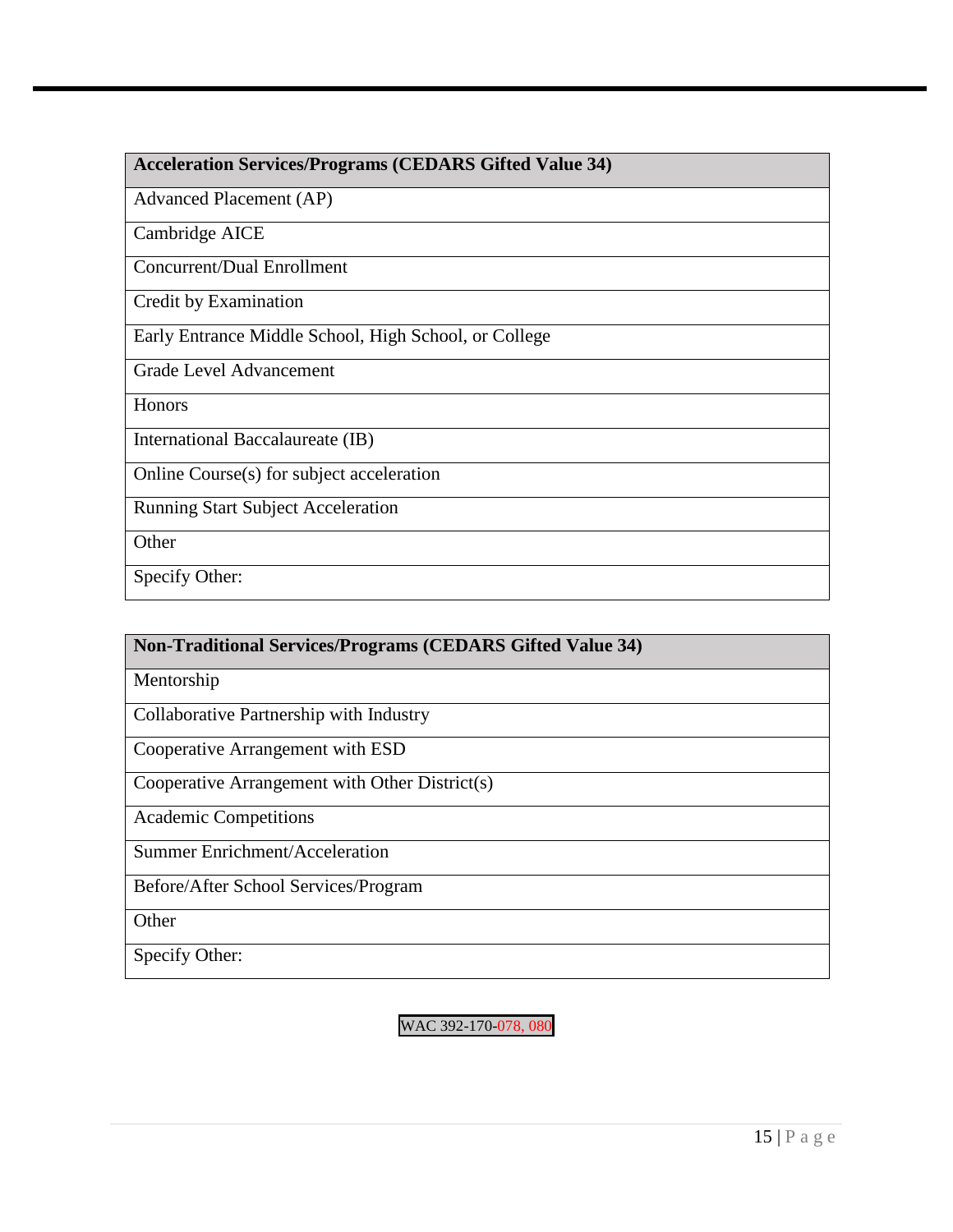# **CHAPTER 3: Program Evaluation Process**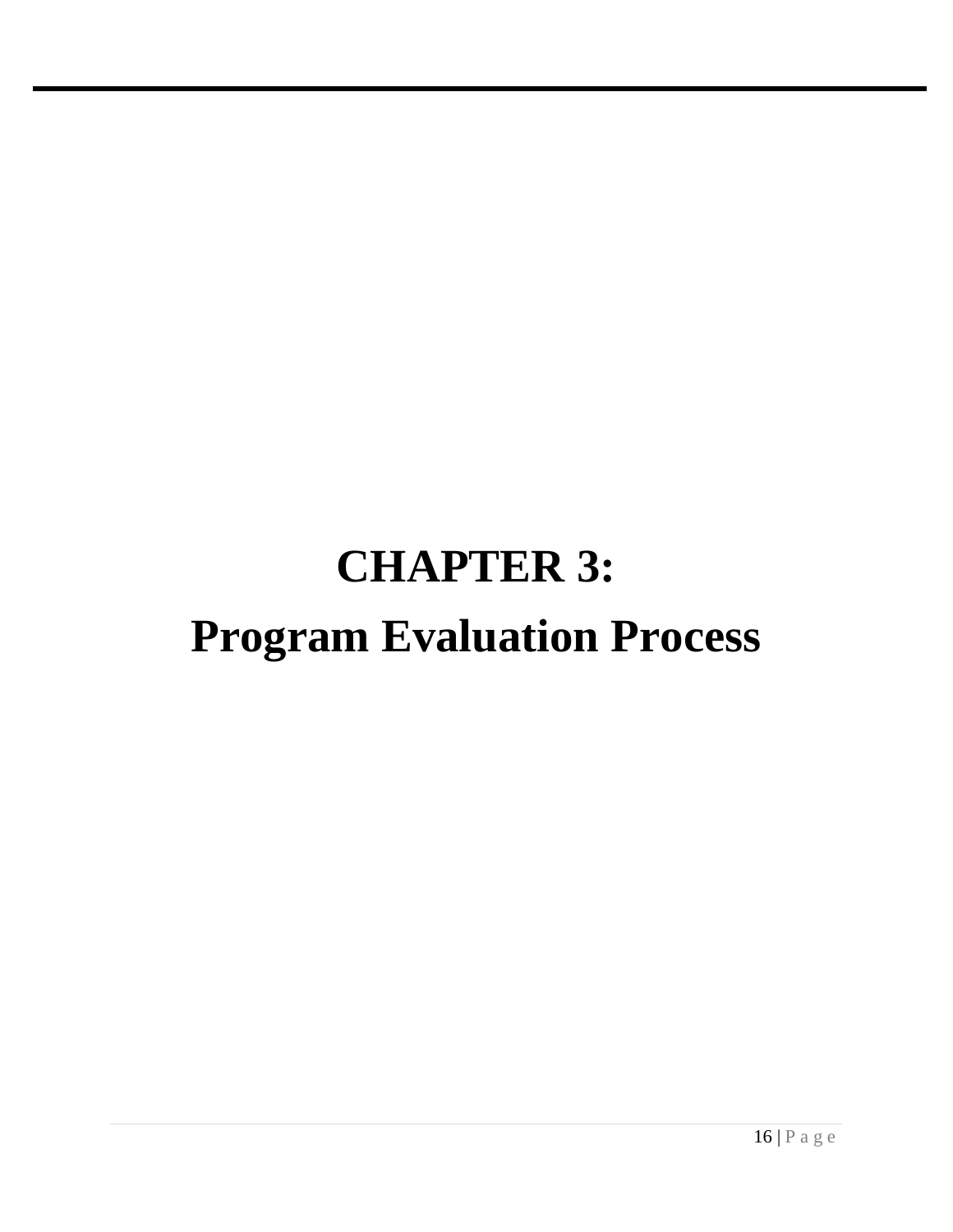## **Program Review and Monitoring Process WAC 392-170-087**

### **Program Evaluation**

Annually:

- Surveys are sent to parents, staff, and students. Results are tallied, and comparisons made in terms of trends, areas needing focus, etc. This information is shared with staff and with the HCP Advisory Committee, which is made up of parents, and staff. It is kept on file.
- State testing data is reviewed by the HCP Manager, compiled and shared with staff and the HCP Advisory.
- Individual student data is monitored, documented, and preserved as indicators of growth.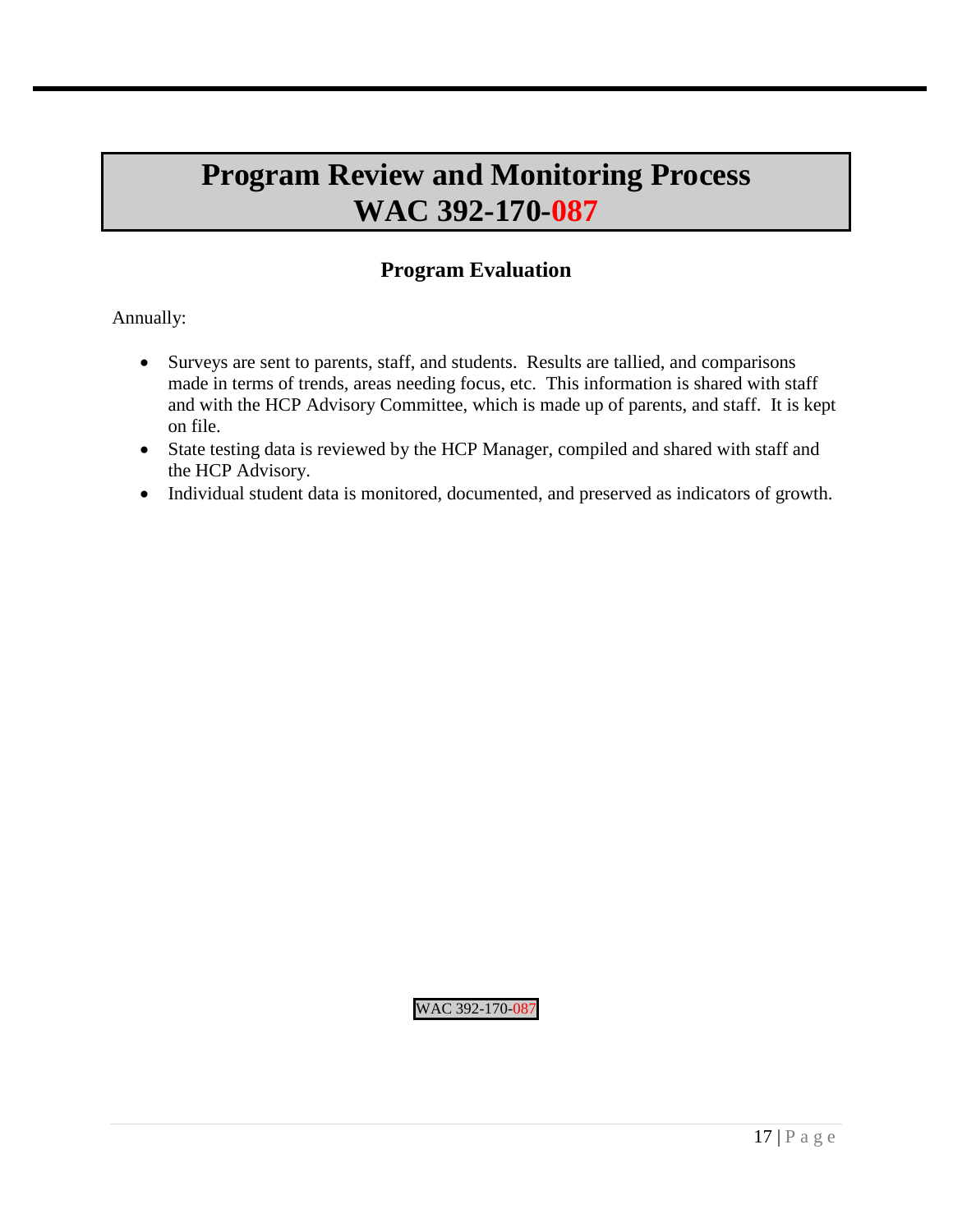# **CHAPTER 4: Identification Forms**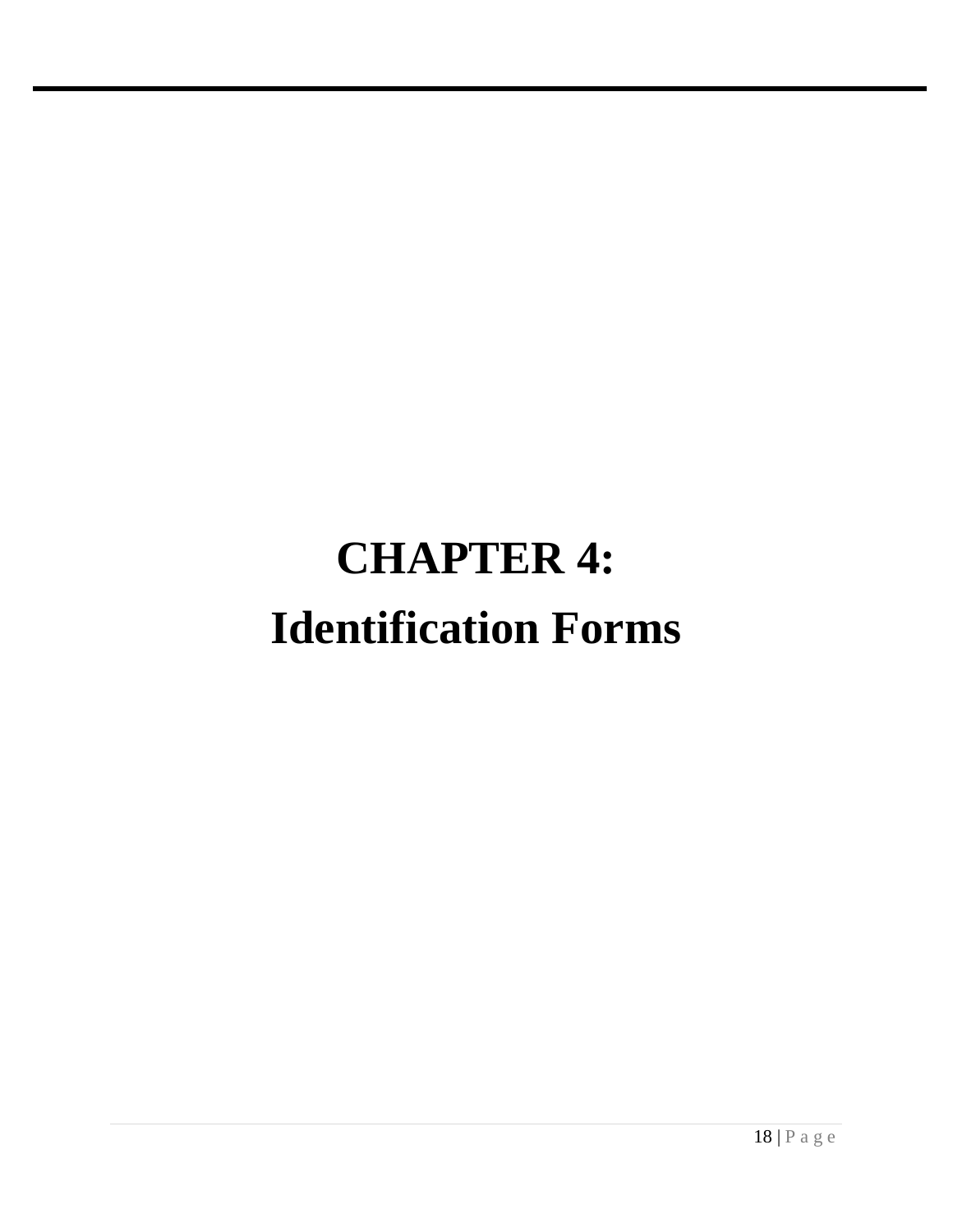### **Annual Notification Form WAC 392-170-042**

### **Annual Notification of Referral for Highly Capable Services**

Referrals for testing for participation in **[SCHOOL NAME]** Highly Capable Services for the **[ACADEMIC SCHOOL YEAR]** are currently being accepted. Anyone may refer a student including parents, teachers, other staff, students, and members of the community.

Highly Capable Services are designed to address the needs of highly capable students in grades K-12. Your school has brochures explaining the program options, curriculum, identification process, and the schedule for testing. Referral forms are available online at **[WEB ADDRESS]** Click on **[WEB DIRECTIONS]** to download this form. Additional information can also be obtained through your school's Highly Capable Services Liaison.

Students in **[STUDENT GRADE LEVEL]** will be assessed in **[DATES]** for possible placement in the **[ACADEMIC SCHOOL YEAR]**. Once your student has been scheduled, the date will not be re-scheduled except for a true family emergency or illness.

Referrals must be returned to your Building Liaison by **[DATE]** or the HCP office at:

### **[HCP ADDRESS]**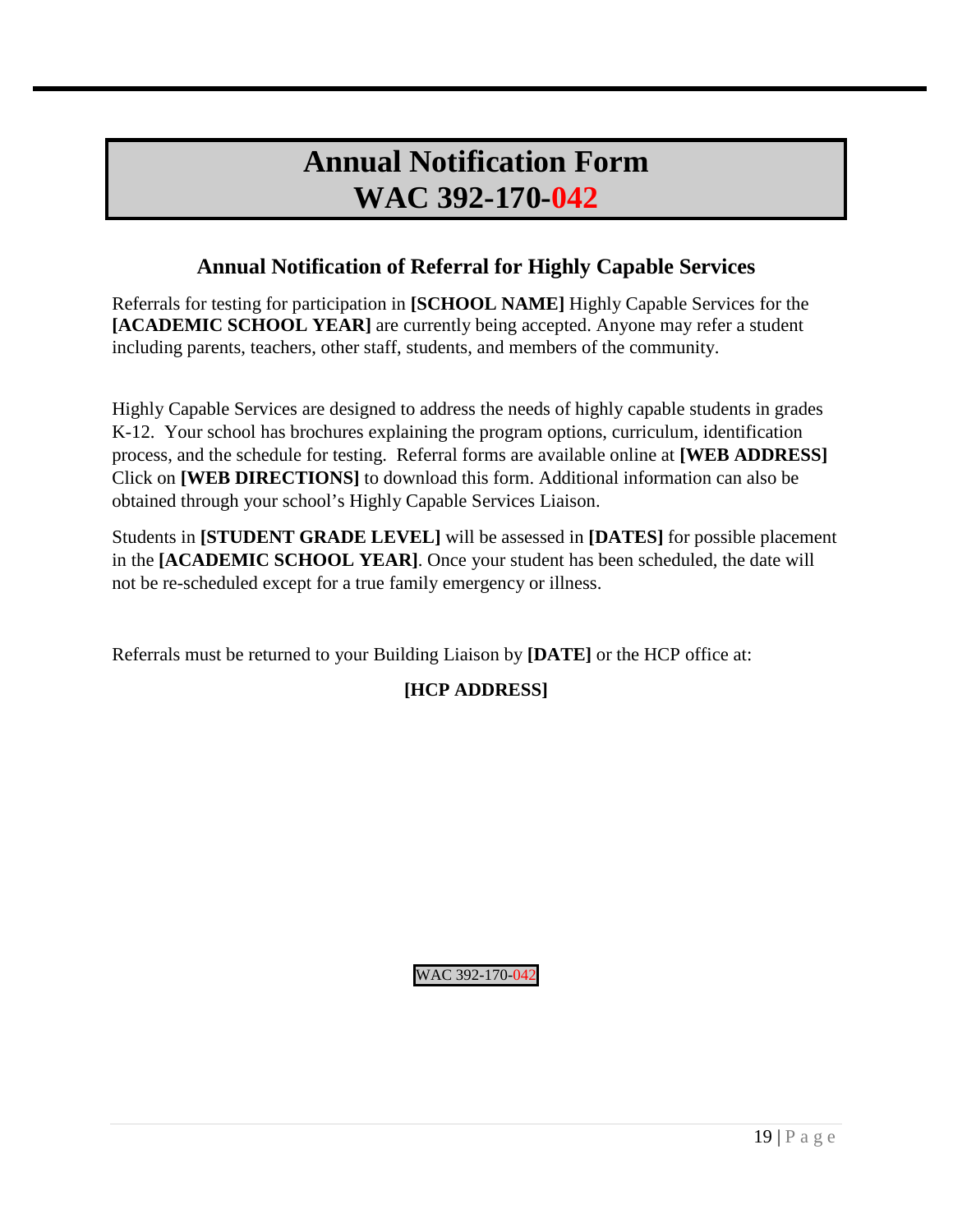## **Nomination Form WAC 392-170-045**

### **HIGHLY CAPABLE SERVICES**

### **[ADDRESS]**

### **Nomination for Highly Capable Services**

Please complete a separate form for each nominated student. Student Name: First *Last* Grade: *First Last*  Current School: Teacher Name: Teacher Name: I am nominating this student to be considered for Highly Capable Services. Nominator's Name (please print):\_\_\_\_\_\_\_\_\_\_\_\_\_\_\_\_\_\_\_\_\_\_\_\_\_\_\_\_\_\_\_\_\_\_\_\_\_\_\_\_\_\_\_\_\_\_\_\_\_\_ **Signature of Nominator:** \_\_\_\_\_\_\_\_\_\_\_\_\_\_\_\_\_\_\_\_\_\_\_\_\_\_\_\_\_\_\_\_\_\_\_\_\_\_\_\_ **Date:** \_\_\_\_\_\_\_\_\_\_ ☐ Teacher ☐ Parent/Guardian  $\Box$  Other Staff  $\Box$ ☐ Peer

In the space below, provide a written statement giving examples of how this student has exhibited traits, attitudes, or behaviors that are evidence of needing highly capable services.

Please return this form to:

**Coordinator for Highly Capable Services [ADDRESS]**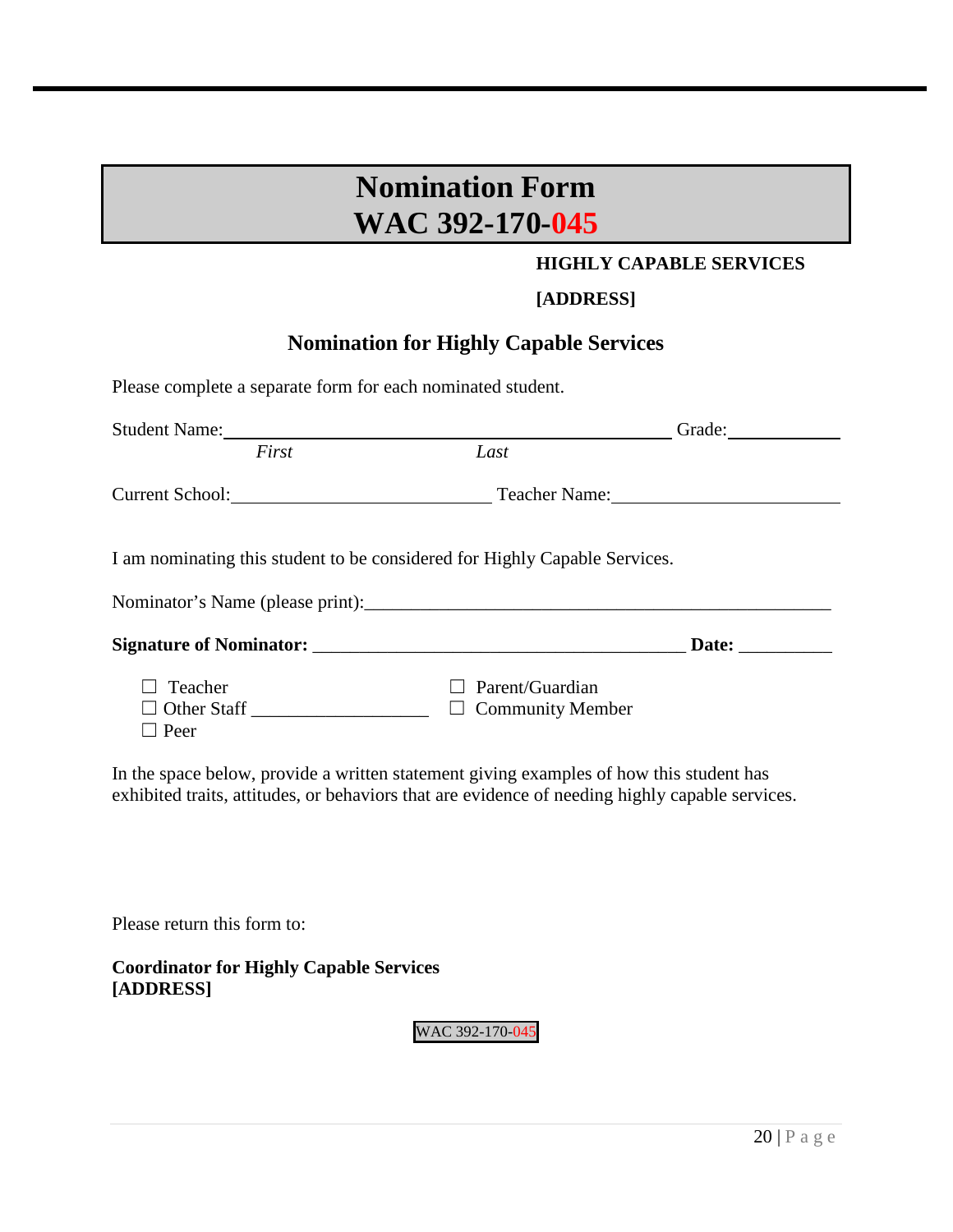## **Nomination Form and Permission to Assess (Sample 1) WAC 392-170-045, 047**

### **Highly Capable Services Application and Permission for Assessment**

| Please print clearly or type.                          |             |                                                   |      |        |
|--------------------------------------------------------|-------------|---------------------------------------------------|------|--------|
| <b>Student's First Name</b><br>Middle                  |             | <b>Last Name</b>                                  |      |        |
|                                                        |             |                                                   |      |        |
| <b>Current School</b>                                  | School Year | <b>Current Grade Level</b>                        | Male | Female |
|                                                        |             |                                                   |      |        |
| Neighborhood School (if different that current school) |             | Date of Birth M/D/Y                               |      |        |
|                                                        |             |                                                   |      |        |
| <b>Current Teacher</b>                                 |             | Student resides in district? $\Box$ Yes $\Box$ No |      |        |
|                                                        |             |                                                   |      |        |
| Language(s) routinely spoken in the home               |             |                                                   |      |        |
|                                                        |             |                                                   |      |        |
| <b>Student Ethnicity (Optional)</b>                    |             |                                                   |      |        |
|                                                        |             |                                                   |      |        |

I give consent for my child to be tested by the Highly Capable Services Program in order to determine eligibility and/or possible placement in highly capable services.

| Parent/Guardian Signature                                                                      |                                              |                    |
|------------------------------------------------------------------------------------------------|----------------------------------------------|--------------------|
| Parent/Guardian Name (Please Print)                                                            |                                              | Today's Date M/D/Y |
| <b>Street Address</b>                                                                          | City                                         | Zip code           |
| Phone 1: $\Box$ cell $\Box$ home $\Box$ work                                                   | Phone 2: $\Box$ cell $\Box$ home $\Box$ work |                    |
| <b>Email Address</b>                                                                           |                                              |                    |
| Are there any factors which might affect your child's ability to take tests?                   |                                              |                    |
| If yes, please explain.                                                                        |                                              | Y or N             |
| Does your child need special testing accommodations as specified in a<br>Y or N<br>504 or IEP? |                                              |                    |
| Has your child been tested for highly capable services in the past year?<br>Y or N             |                                              |                    |
|                                                                                                |                                              |                    |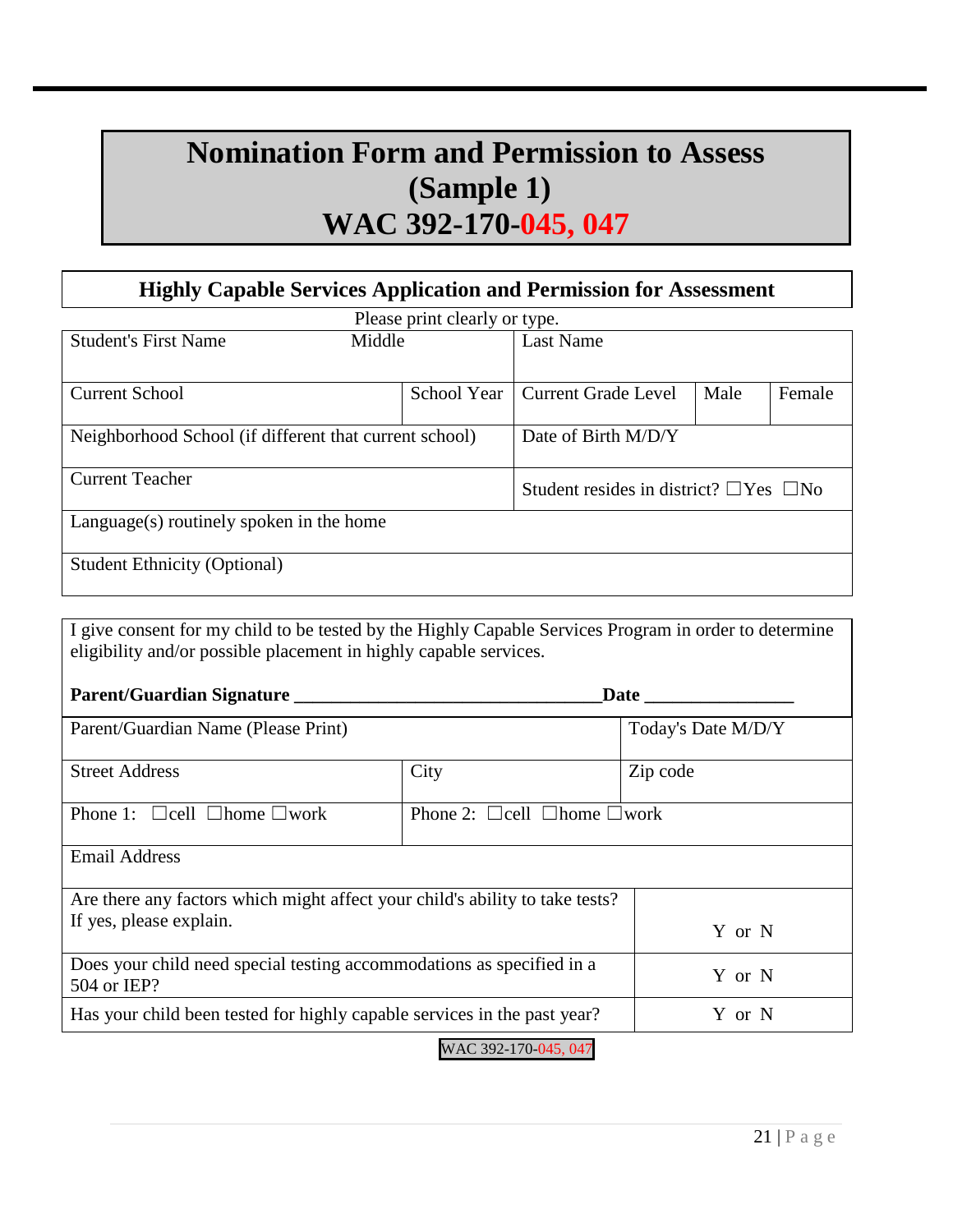**Submit pages 1 and 2** of this application to the address listed above. Students moving from another state or district may attach state or district assessment reports to this application for review.

**[DISTRICT NAME]** *does not discriminate on the basis of sex, race, creed, religion, color, national origin, age, honorably discharged veteran or military status, sexual orientation including gender expression or identity, the presence of any sensory, mental, or physical disability, or the use of a trained dog guide or service animal by a person with a disability in its programs and activities and provides equal access to the Boy Scouts and other designated youth groups. The following employees have been designated to handle questions and complaints of alleged discrimination*:

### **[CONTACT #1 NAME, PHONE ADDRESS]**

**[CONTACT #2 NAME, PHONE ADDRESS]**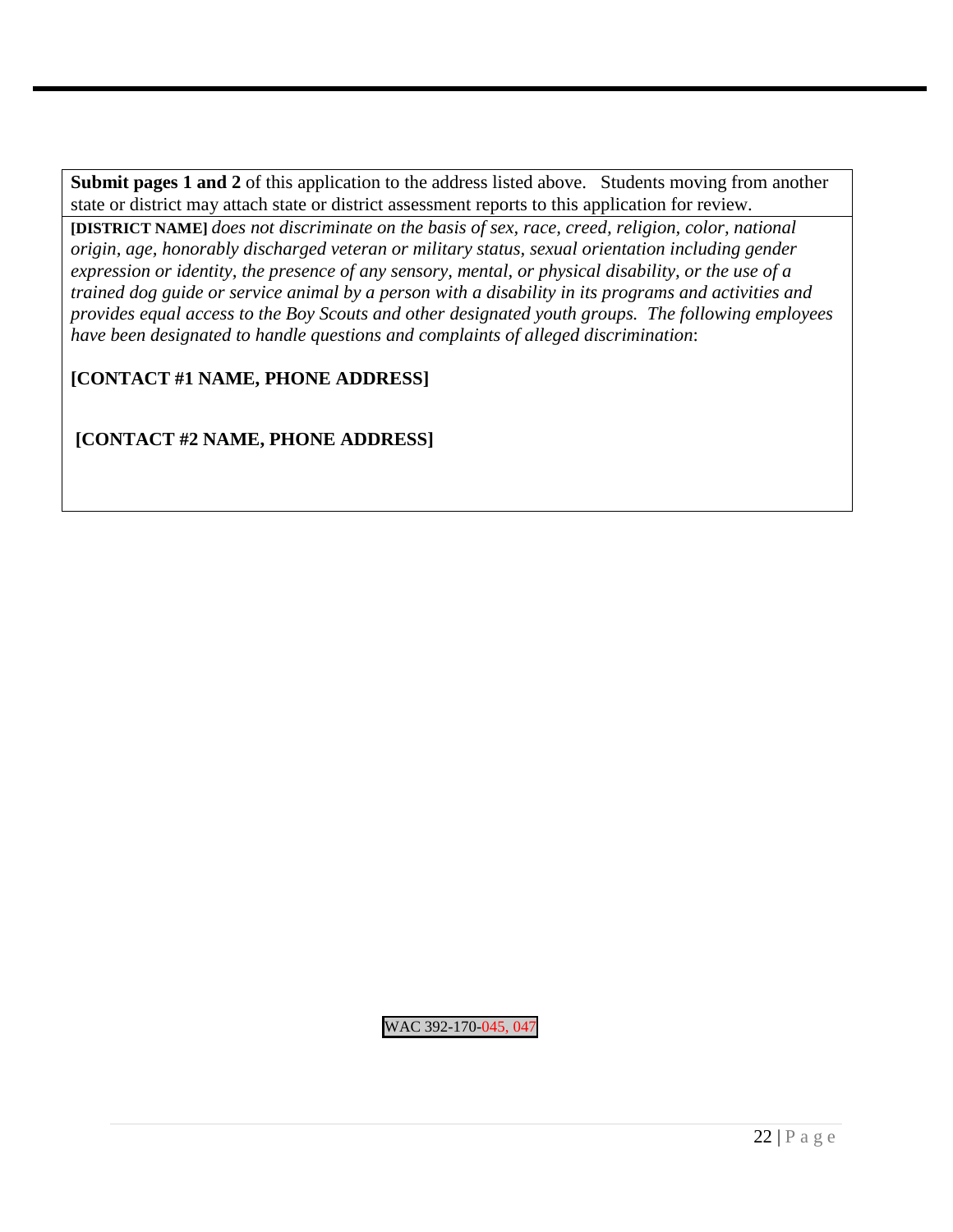## **Nomination Form and Permission to Assess (Sample 2) WAC 392-170-045, 047**

### **[DISTRICT NAME] [ADDRESS] Highly Capable Services Referral for Testing**

### **Part 1: Student Information**

| Student Name                                        |                                                         |        |  |
|-----------------------------------------------------|---------------------------------------------------------|--------|--|
| Last                                                | First                                                   | Middle |  |
| Current Grade                                       |                                                         |        |  |
| Month Day<br>$2nd$ Language $\qquad$                | Year                                                    |        |  |
|                                                     | <b><i>Must Fill In –</i></b> Current School and Teacher |        |  |
| Address of Current School if NOT in [DISTRICT NAME] |                                                         |        |  |

\_\_\_\_\_\_\_\_\_\_\_\_\_\_\_\_\_\_\_\_\_\_\_\_\_\_\_\_\_\_\_\_\_\_\_\_\_\_\_\_\_\_\_\_\_\_\_\_\_\_\_\_\_\_\_\_\_\_\_\_\_\_\_\_\_\_\_\_\_\_\_\_\_\_\_\_

#### **Part 2: Person Referring Student** (please mark and fill in name if other than parent)

| $\Box$ Parent/Guardian |       |  |
|------------------------|-------|--|
| $\Box$ Teacher         |       |  |
| $\Box$ Other: Name     | Phone |  |

 $\Box$ Please mark if your child needs a special testing accommodation as specified in an IEP or 504 plan and please attach a copy of the plan to the referral. We only need a copy of the page that refers to assessment; do not send the entire IEP.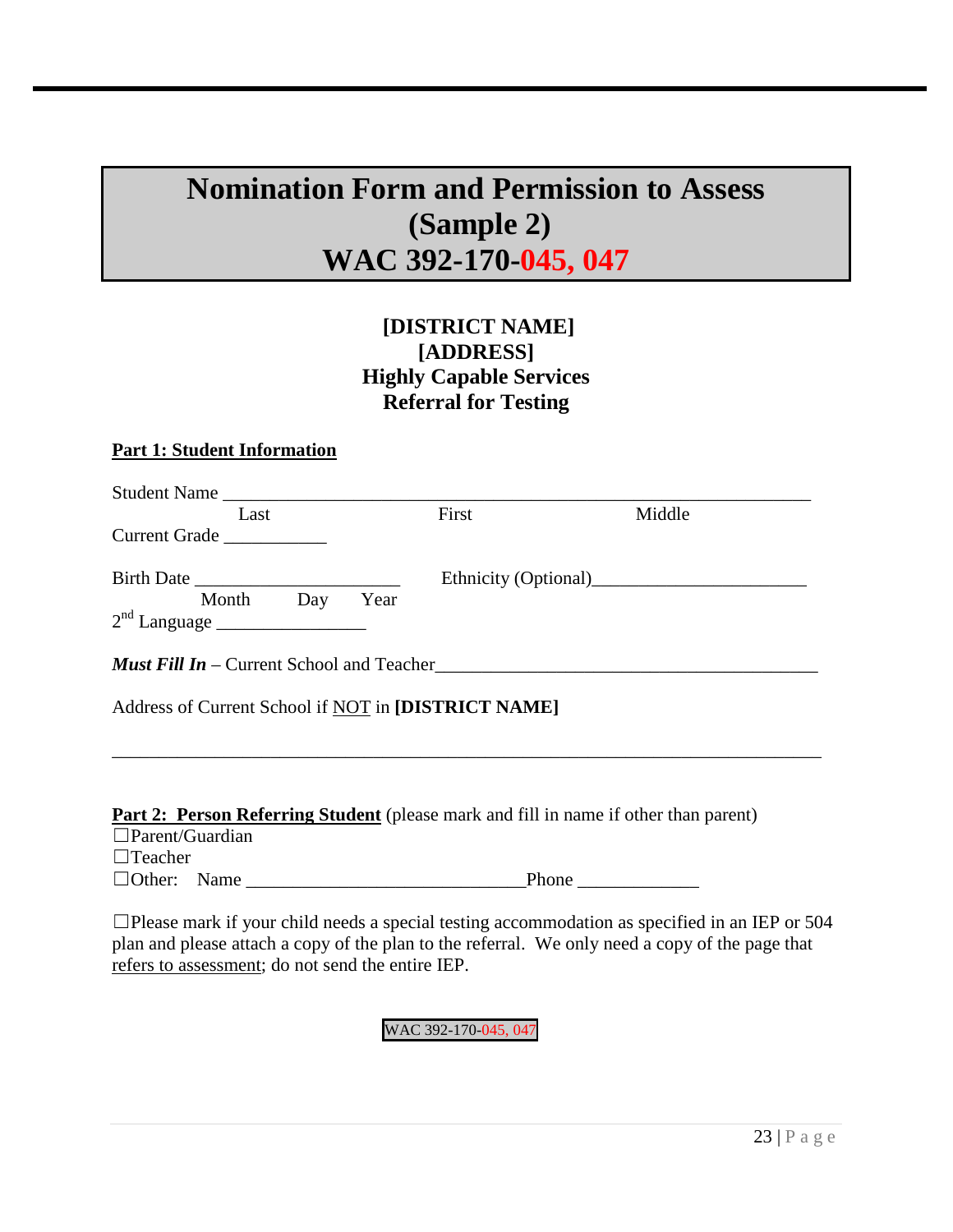### **\*\*Part 3: Parent/Guardian Information and Permission to Assess - Required!!**

\*\*This referral **WILL NOT** be processed without parent permission signature.

Parent/Guardian Name(s) and Phone Number

| Last    | First                         |      | Work/Cell |
|---------|-------------------------------|------|-----------|
| Last    | First                         |      | Work/Cell |
| Address |                               |      |           |
|         | <b>Street</b>                 | City | Zip Code  |
|         | E-Mail (please print legibly) |      |           |

I give permission for my child to be assessed for **[DISTRICT NAME] Highly Capable Services**. The assessment starts with the **[ASSESSMENT NAME]**. Additional available data will be considered by the Multi-Disciplinary Selection Committee for identification/placement of students in highly capable services.

| Parent/Guardian Signature |  |
|---------------------------|--|
|---------------------------|--|

**Part 4: Required Information from Parent/Guardian –** Please staple additional sheet to the referral with information about your student.

*In what ways do you believe that your student would benefit from highly capable services? What advanced characteristics do you see?* 

**Part 4A: Required – Attach Student's Previous Year's Report Card (exception Kindergarten)**

**REFERRAL DEADLINE: No Referrals will be accepted after [DATE].**

### **Please drop off or mail to: [CONTACT NAME, ADDRESS]**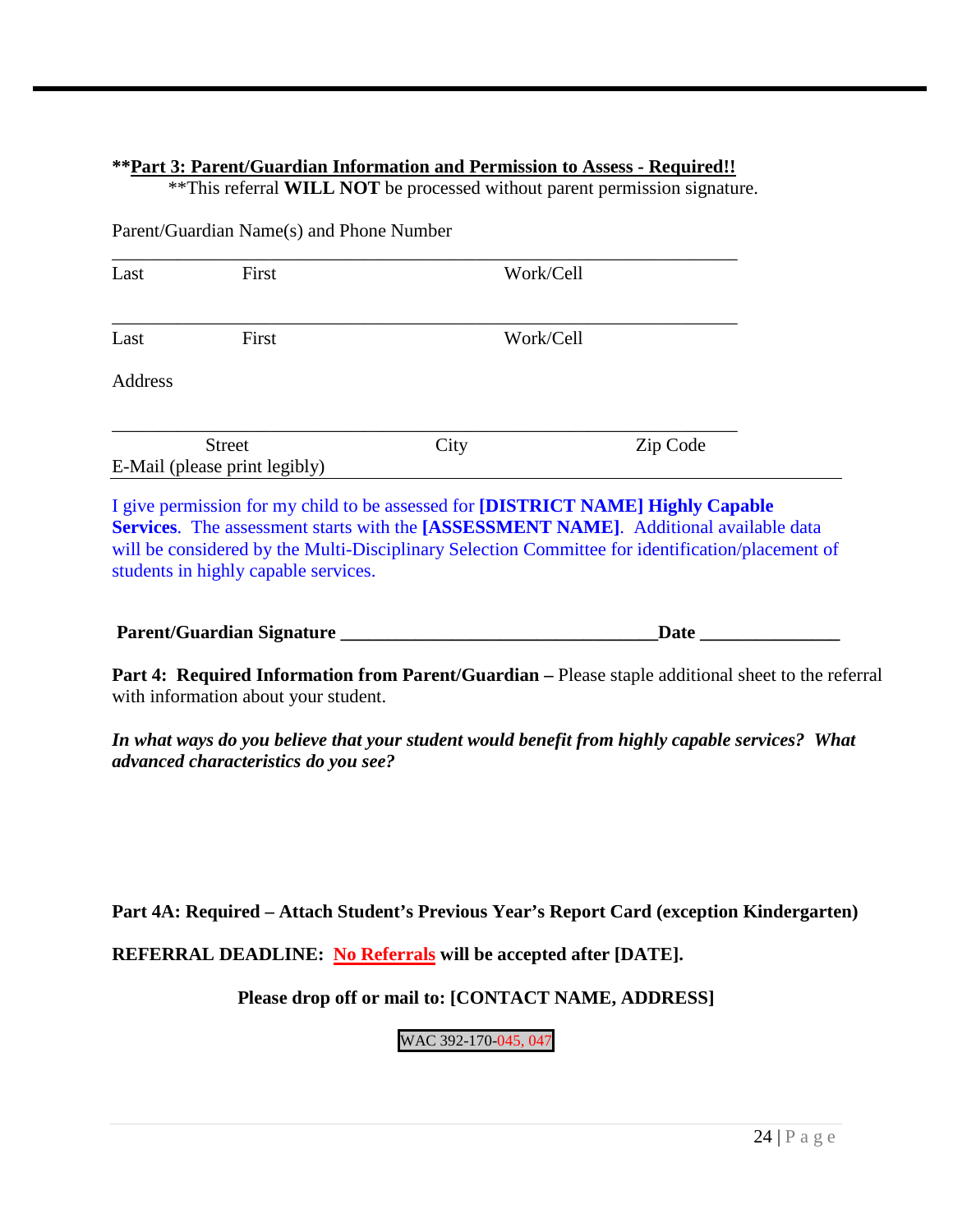## **Nomination Form - Small District WAC 392-170-045**

### **[SCHOOL DISTRICT NAME] Highly Capable Services**

### **Nomination Form**

Highly capable students generally possess the following learning characteristics [WAC 392-170- 036]:

- Capacity to learn with unusual depth of understanding, to retain what has been learned, and to transfer learning to new situations;
- Capacity and willingness to deal with increasing levels of abstraction and complexity earlier than their chronological peers;
- Ability to make unusual connections among ideas and concepts;
- Ability to learn very quickly in their area(s) of intellectual strength;
- Capacity for intense concentration and/or focus.

| <b>Nominated Student Name:</b> |       |                                                                                |                |
|--------------------------------|-------|--------------------------------------------------------------------------------|----------------|
|                                | First | Last                                                                           | Middle Initial |
|                                |       | I believe that this student may possess the characteristics as outlined above. |                |
| Nominator Signature:           |       | Date:                                                                          |                |
| Relationship to student:       |       |                                                                                |                |

### **If you have any questions, please contact [CONTACT NAME] at [PHONE NUMBER].**

### WAC 392-170-045 (SD)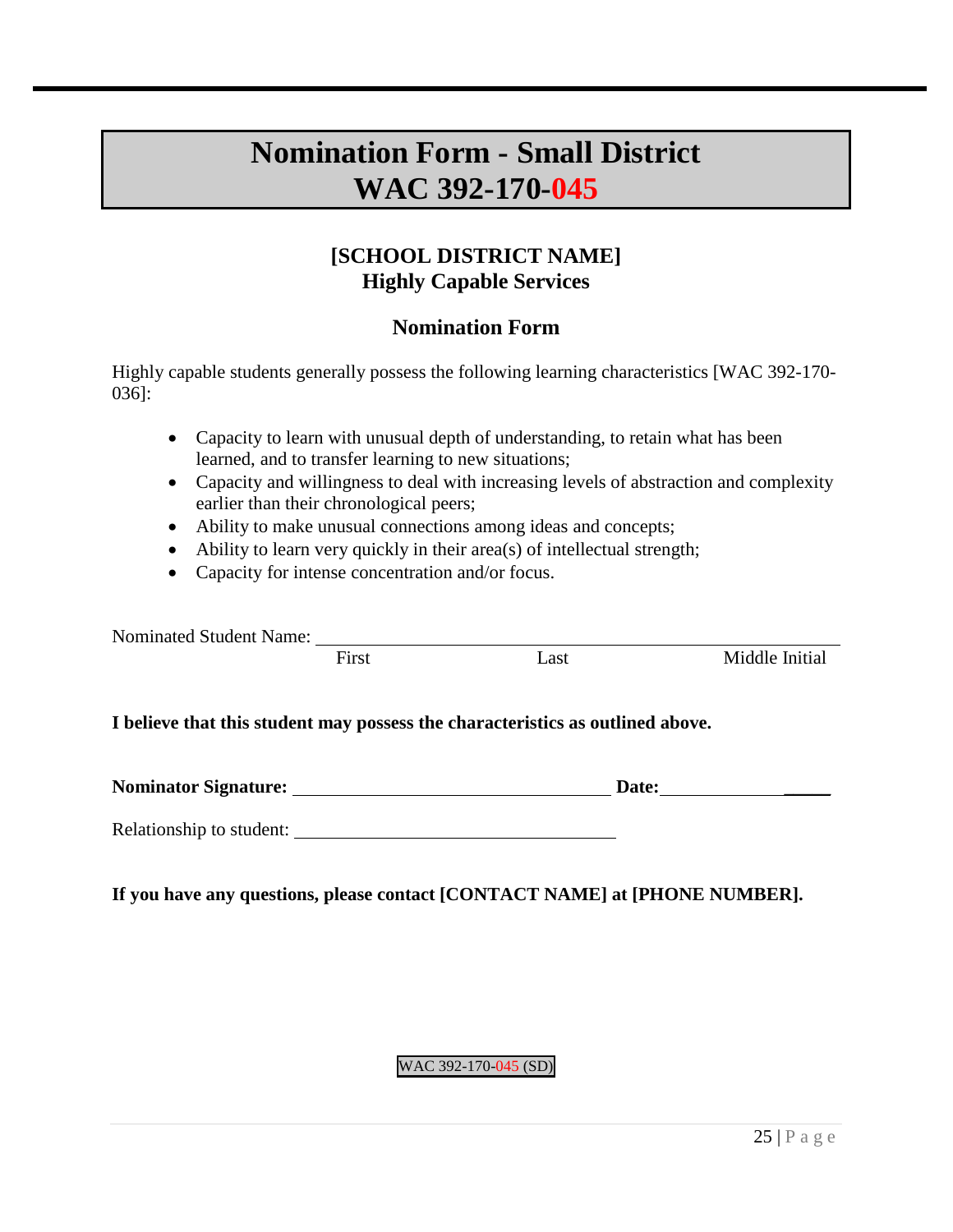## **Referral for Assessment Form Teacher, Parent/Guardian, & Student Input WAC 392-170-045, 047**

### **[PROGRAM NAME] Referral Packet [ACADEMIC YEAR]**

#### **General Directions** –

- The **[PROGRAM NAME]** assessments measure general reasoning ability and performance.
- Referrals are encouraged from parents, teachers, friends, etc., and are accepted from any source.
- Parents and teacher need to complete the Referral Packet. (Please forward appropriate pages).
- Referrals are due to the school's **[PROGRAM NAME]** Liaison by **[DATE].**
- Referrals are due to the Highly Capable Services office by **[DATE].**
- Refer to the Highly Capable Services brochure for additional information/timelines.

### **STUDENT INFORMATION**

### **PLEASE PRINT**

|                                                                                                                                                                                                                                                                        | First | Last                 |             | Middle        |
|------------------------------------------------------------------------------------------------------------------------------------------------------------------------------------------------------------------------------------------------------------------------|-------|----------------------|-------------|---------------|
|                                                                                                                                                                                                                                                                        |       |                      |             |               |
|                                                                                                                                                                                                                                                                        |       |                      |             |               |
|                                                                                                                                                                                                                                                                        |       |                      | $\Box$ Male | $\Box$ Female |
|                                                                                                                                                                                                                                                                        |       |                      |             |               |
|                                                                                                                                                                                                                                                                        | First | Last                 |             |               |
|                                                                                                                                                                                                                                                                        |       |                      |             |               |
|                                                                                                                                                                                                                                                                        |       |                      |             |               |
|                                                                                                                                                                                                                                                                        | City  | <b>State</b>         |             | Zip           |
|                                                                                                                                                                                                                                                                        |       |                      |             |               |
| To request accommodation due to the presence of a physical, sensory or mental disability, please<br>contact the ADA Coordinator at least forty-eight (48) hours in advance of the event. The ADA<br>Coordinator, may be contacted at: [CONTACT NAME, PHONE, & ADDRESS] |       | WAC 392-170-045, 047 |             |               |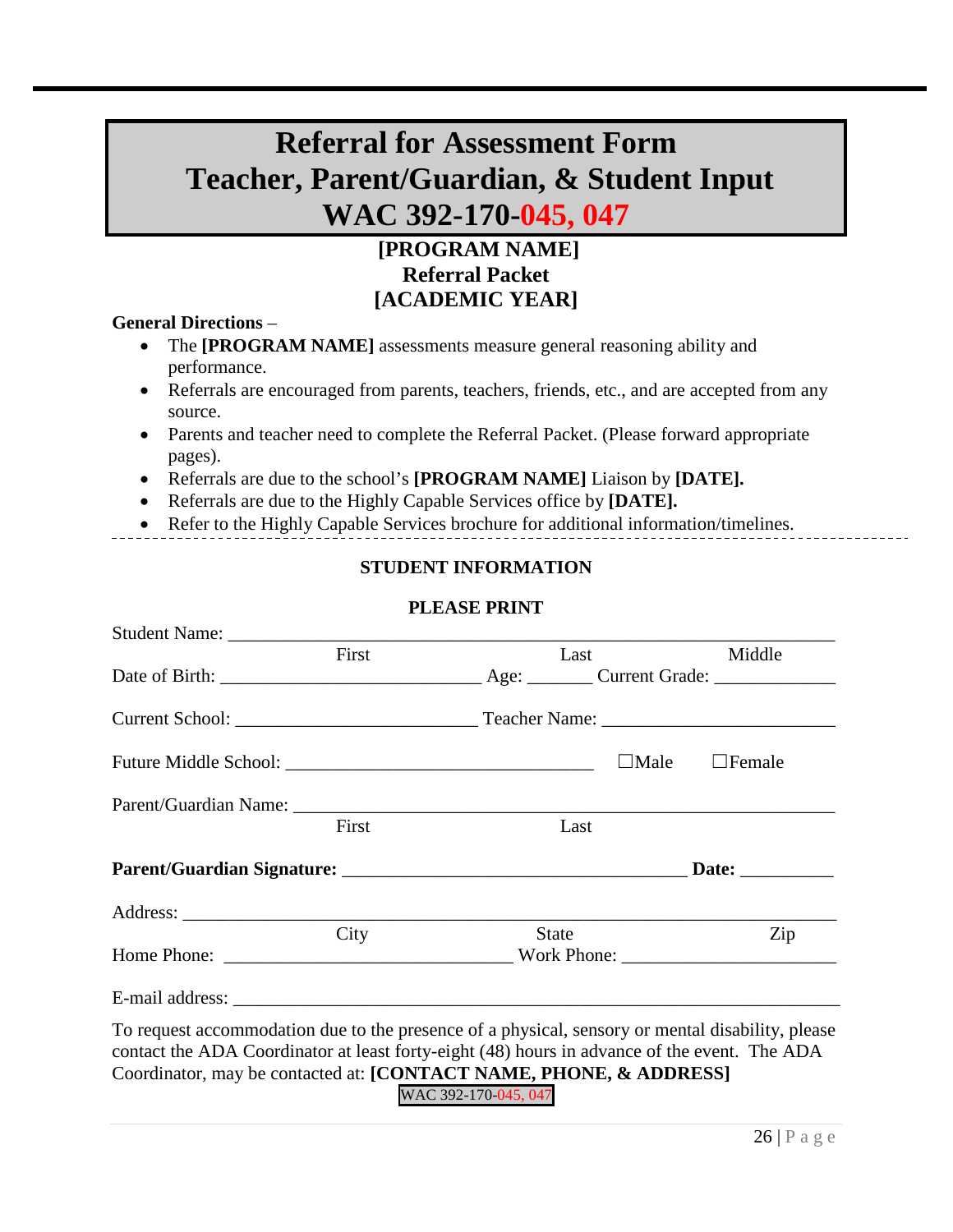### **[PROGRAM NAME]**

### **Referral Packet [ACADEMIC YEAR]**

### **TEACHER INPUT**

| <b>Student Name:</b>   |       | <b>Current Grade:</b> |  |  |
|------------------------|-------|-----------------------|--|--|
|                        | First | Last                  |  |  |
| <b>Current School:</b> |       | Teacher Name:         |  |  |

- 1. What are the student's strengths?
- 2. In what ways do you think the student would benefit from participating in highly capable services?
- 3. Describe how the standard curriculum has been modified to meet this student's special needs within the general education classroom.
- 4. Please describe what services would be appropriate to meet the student's academic needs.
- 5. Are there any constraining factors which may influence performance on standardized assessment? (e.g. culturally or linguistically diverse, I.E.P. or 504 plan, other). If so, please explain and attach copies.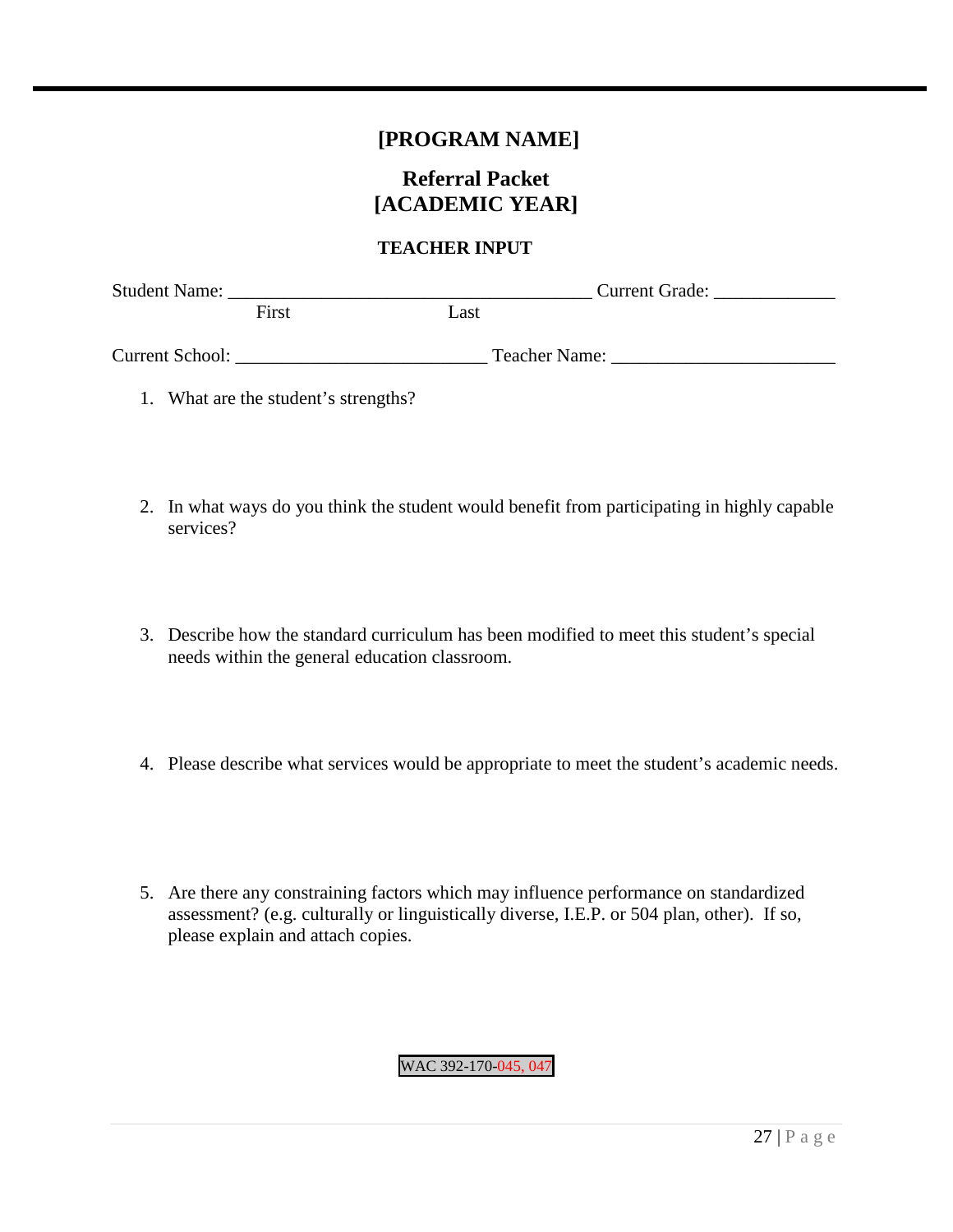Please also complete, sign, and date the **[ASSESSMENT NAME].**

| Teacher Signature:          |  |
|-----------------------------|--|
|                             |  |
| <b>Additional Comments:</b> |  |
|                             |  |
|                             |  |
|                             |  |
|                             |  |
|                             |  |
|                             |  |
|                             |  |
|                             |  |
|                             |  |
|                             |  |
|                             |  |
|                             |  |
|                             |  |

Please return to your school's Highly Capable Services Liaison: **[TIME, DATE]**

To Highly Capable Services Coordinator: **[TIME, DATE]**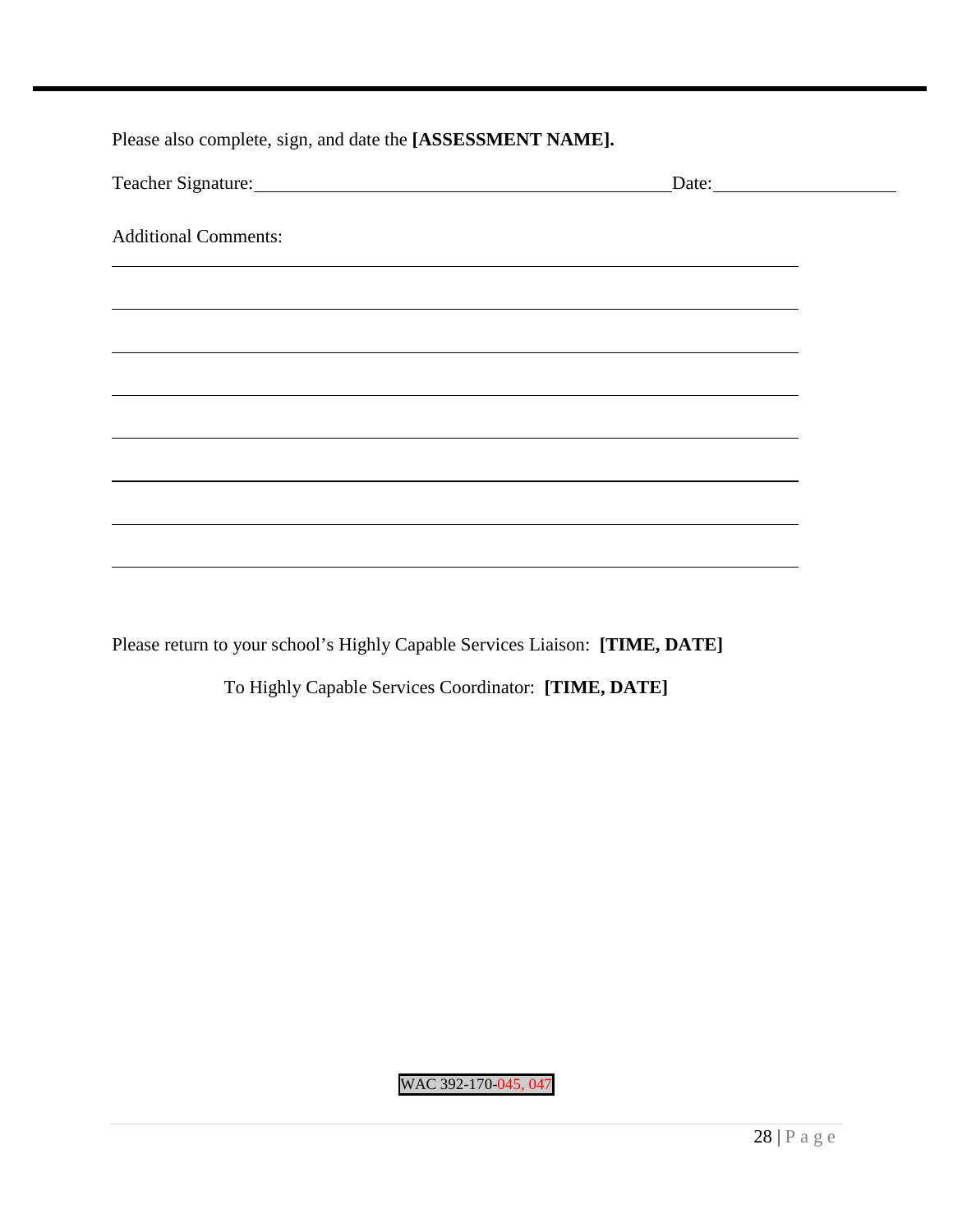## **[PROGRAM NAME] Referral Packet [ACADEMIC YEAR]**

### **PARENT INPUT**

| <b>Student Name:</b> |       | <b>Current Grade:</b> |  |  |  |
|----------------------|-------|-----------------------|--|--|--|
|                      | First | Last                  |  |  |  |
| Current School:      |       | Teacher Name:         |  |  |  |

Describe in as much detail as possible what it is about your child that suggests he/she:

1. .....is performing, or has mastered the content in your child's grade level.

2. .....has a need for highly capable services.

3. .....would benefit from highly capable services.

4. Will your child require special assistance or accommodations during the testing sessions?\_\_\_\_\_. If so, please describe: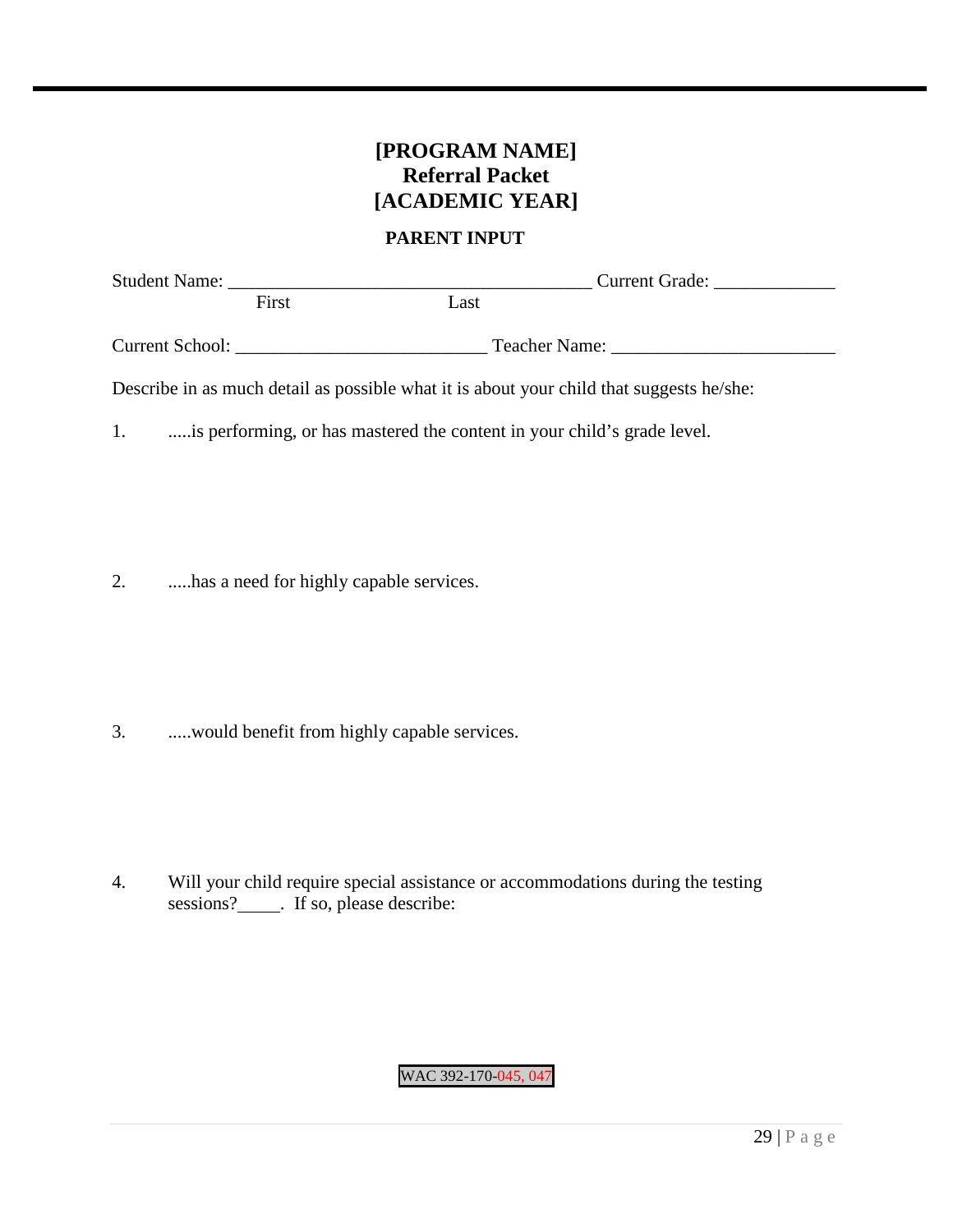Your signature below gives the school district permission to assess your student for eligibility for the district's highly capable services. You will receive a letter informing you of test dates. Test outcomes will be mailed to you by **[DATE]**. If your student is ineligible, you may appeal the decision. A description of the appeal process will be included in your test outcomes letter. It is also described on the HCP web site and in the program brochure available at your student's school

|                  | Date: $\qquad \qquad$ |  |  |
|------------------|-----------------------|--|--|
|                  |                       |  |  |
| <b>COMMENTS:</b> |                       |  |  |
|                  |                       |  |  |
|                  |                       |  |  |
|                  |                       |  |  |
|                  |                       |  |  |
|                  |                       |  |  |
|                  |                       |  |  |
|                  |                       |  |  |
|                  |                       |  |  |
|                  |                       |  |  |

DEADLINE: *To your school's Highly Capable Services Liaison by:* **[TIME, DATE]**

*To Highly Capable Services Manager:* **[TIME, DATE]**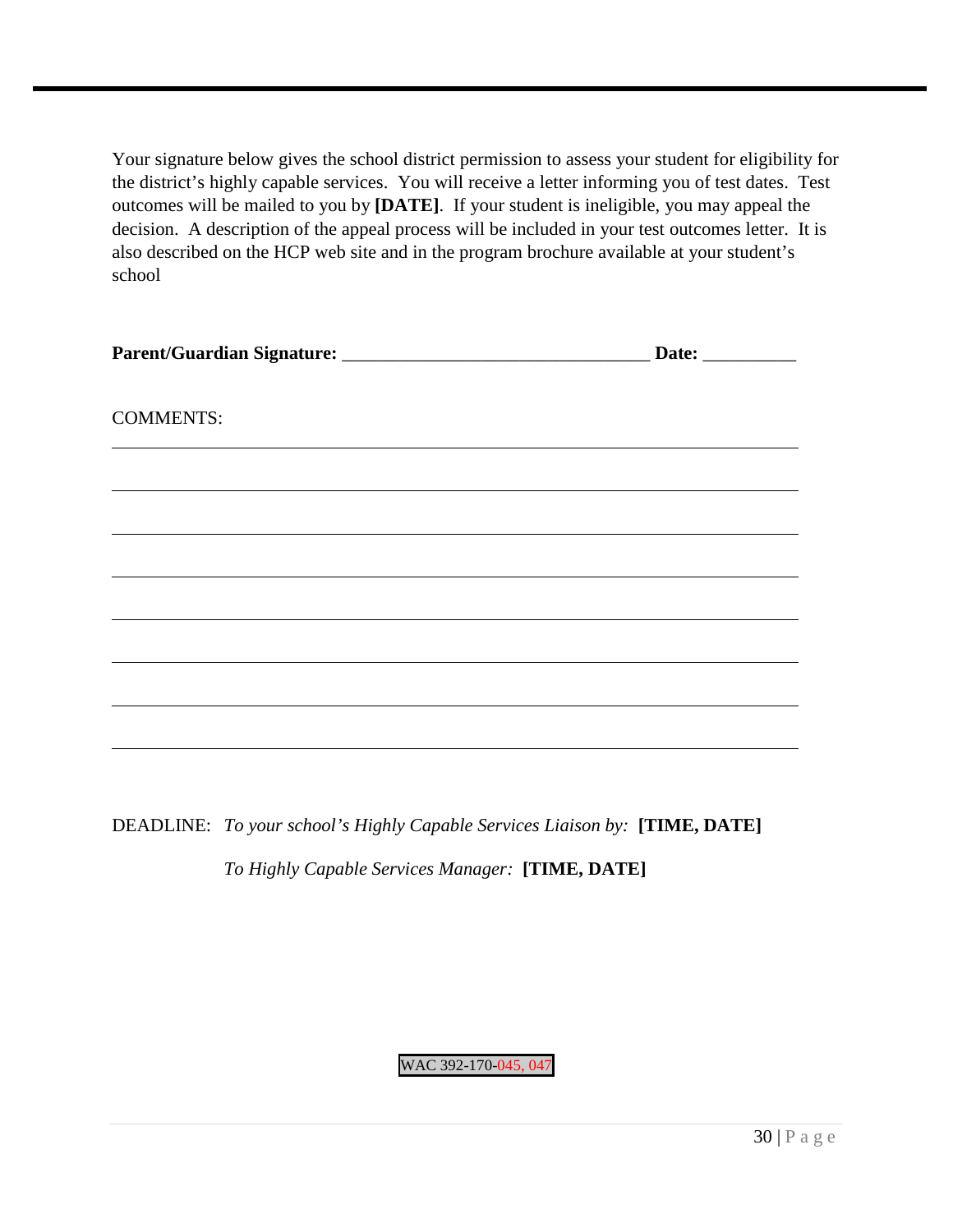## **[PROGRAM NAME] Referral Packet [ACADEMIC YEAR]**

### **STUDENT INPUT**

| <b>Student Name:</b>   |       |               | <b>Current Grade:</b> |
|------------------------|-------|---------------|-----------------------|
|                        | First | Last          |                       |
| <b>Current School:</b> |       | Teacher Name: |                       |

1. Describe why you feel you should join the **[PROGRAM NAME]**.

2. Explain how you would benefit from participating in Highly Capable Services.

3. What other information about yourself would you like to share?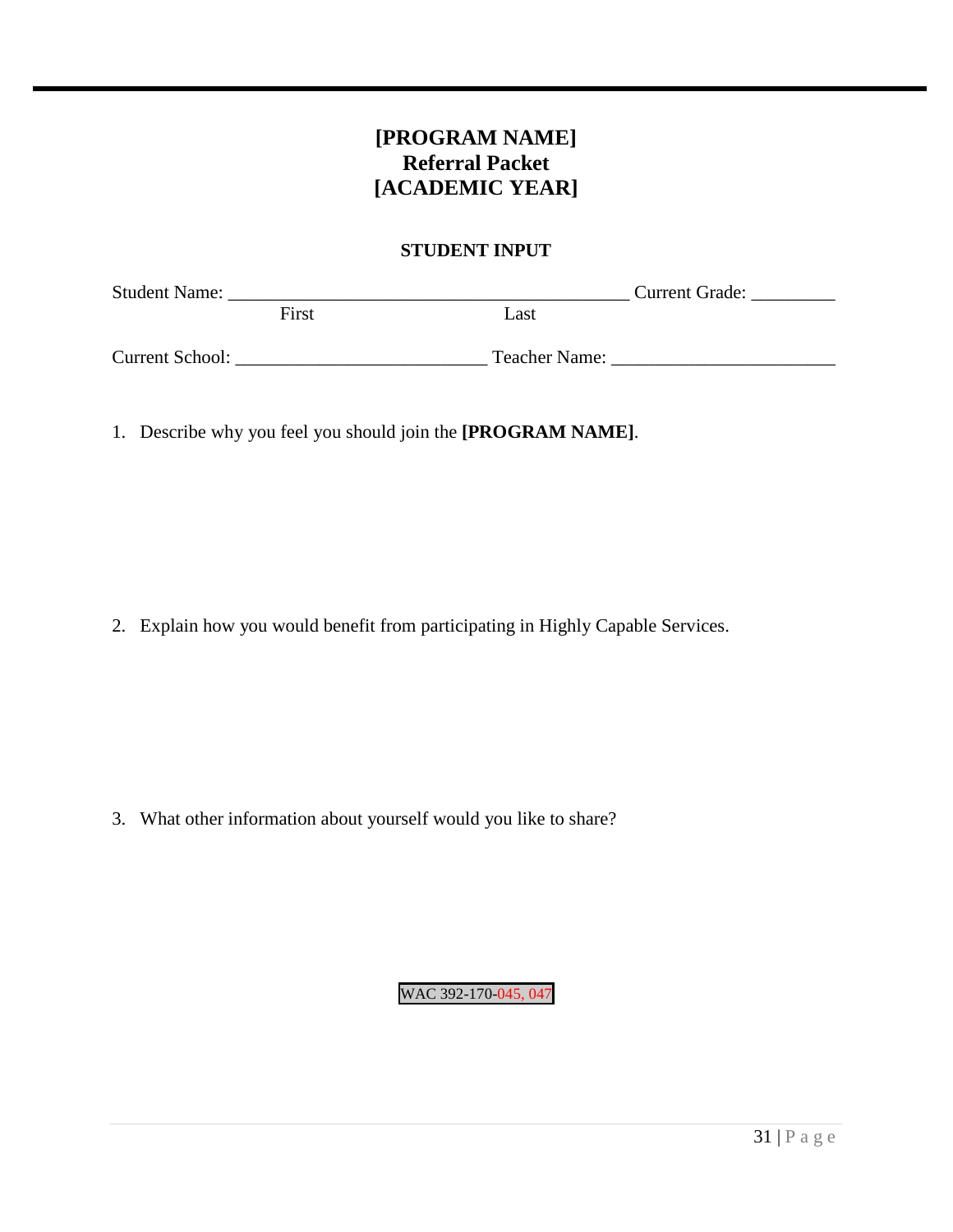# **Permission to Assess Form (Sample 1) WAC 392-170-047(1)**

## **[DISTRICT NAME]** Enrichment Program

Date: \_\_\_\_\_\_\_\_\_\_\_\_\_

Dear Parent/Guardian of \_\_\_\_\_\_\_\_\_\_\_\_\_\_\_\_\_\_\_\_\_\_\_\_\_\_\_\_\_\_\_:

In order to provide appropriate educational services for your child, we are requesting permission to give him/her an assessment called **[ASSESSMENT NAME]**.

### **[ASSESSMENT NAME AND DESCRIPTION]**

Please return this letter to your child's teacher stating whether or not you wish to have him/her assessed, and the school will make the necessary arrangements. You have a right to decline this evaluation service if you wish, and a right to know the results of the assessment. If you have any questions, please contact: **[CONTACT NAME, PHONE, EMAIL].**

- - - - - - - - - - - - - - - - - - - - - - - - - - - - - - - - - - - - - - - - - - - - - - - - - - - - - - - - - - - -

I DO or DO NOT (circle one) give permission to have my child,

|                       |       | , assessed with the [ASSESSMENT NAME].                                                                                                                                                                                                                                                                                                                                                           |  |
|-----------------------|-------|--------------------------------------------------------------------------------------------------------------------------------------------------------------------------------------------------------------------------------------------------------------------------------------------------------------------------------------------------------------------------------------------------|--|
|                       |       | My child's birth date is: $\frac{1}{\sqrt{1-\frac{1}{1-\frac{1}{1-\frac{1}{1-\frac{1}{1-\frac{1}{1-\frac{1}{1-\frac{1}{1-\frac{1}{1-\frac{1}{1-\frac{1}{1-\frac{1}{1-\frac{1}{1-\frac{1}{1-\frac{1}{1-\frac{1}{1-\frac{1}{1-\frac{1}{1-\frac{1}{1-\frac{1}{1-\frac{1}{1-\frac{1}{1-\frac{1}{1-\frac{1}{1-\frac{1}{1-\frac{1}{1-\frac{1}{1-\frac{1}{1-\frac{1}{1-\frac{1}{1-\frac{1}{1-\frac{1}{$ |  |
| Parent/Guardian Name: |       |                                                                                                                                                                                                                                                                                                                                                                                                  |  |
|                       | First | Last                                                                                                                                                                                                                                                                                                                                                                                             |  |
|                       |       | Parent/Guardian Signature:<br>Date:                                                                                                                                                                                                                                                                                                                                                              |  |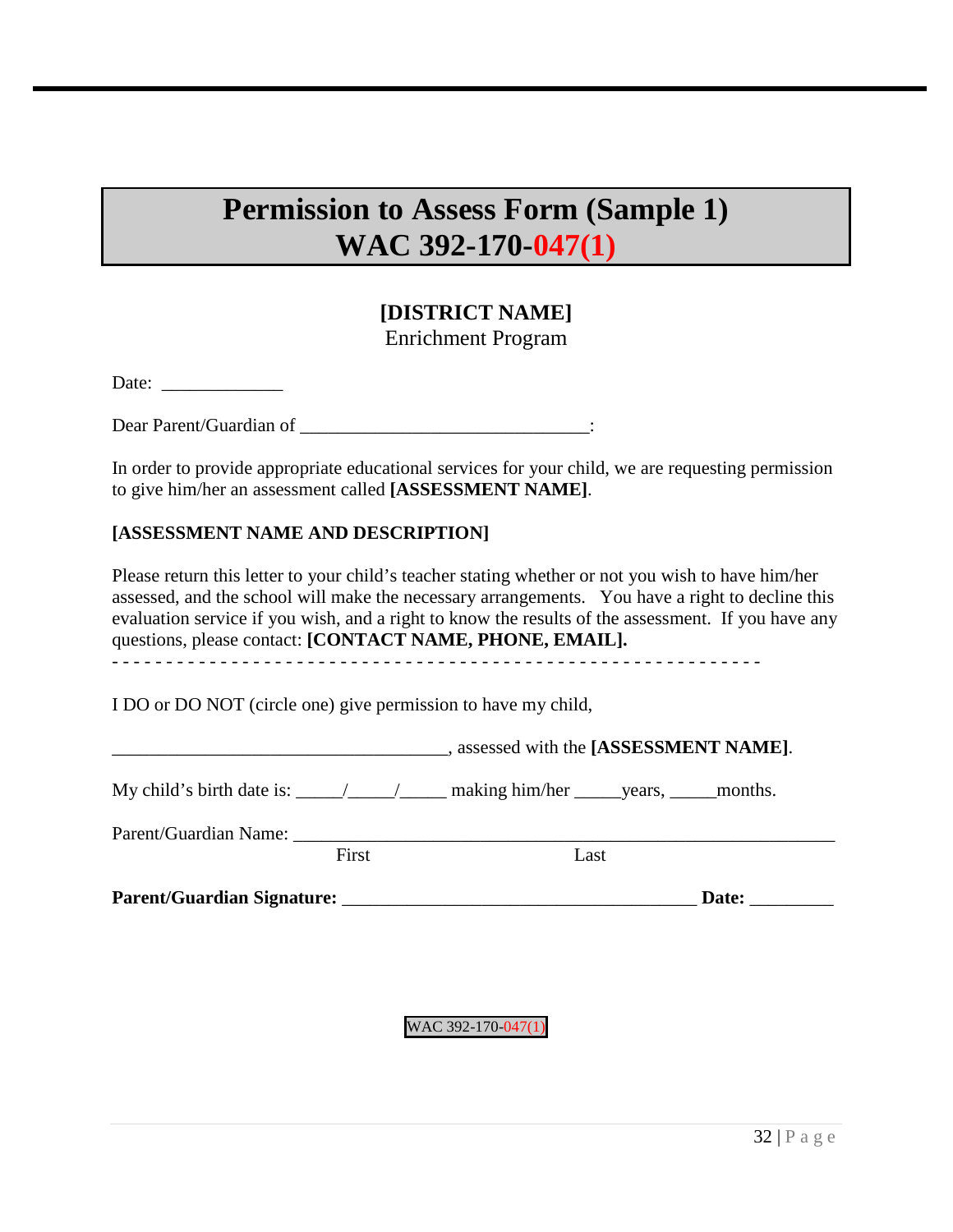# **Permission to Assess Form (Sample 2) WAC 392-170-047(1)**

## **[DISTRICT NAME] HIGHLY CAPABLE SERVICES [ADDRESS]**

### **Please complete this form and bring with you on [TEST DATE].**

Your child is being considered for HIGHLY CAPABLE SERVICES and is scheduled to be administered the **[ASSESSMENT NAME]**, a nationally-normed standardized assessment. The assessment will be given at **[LOCATION]** from **[TIME FRAME**

### ☐ **I would like my child to be assessed.**

| Date: |
|-------|
|       |
|       |
|       |
|       |

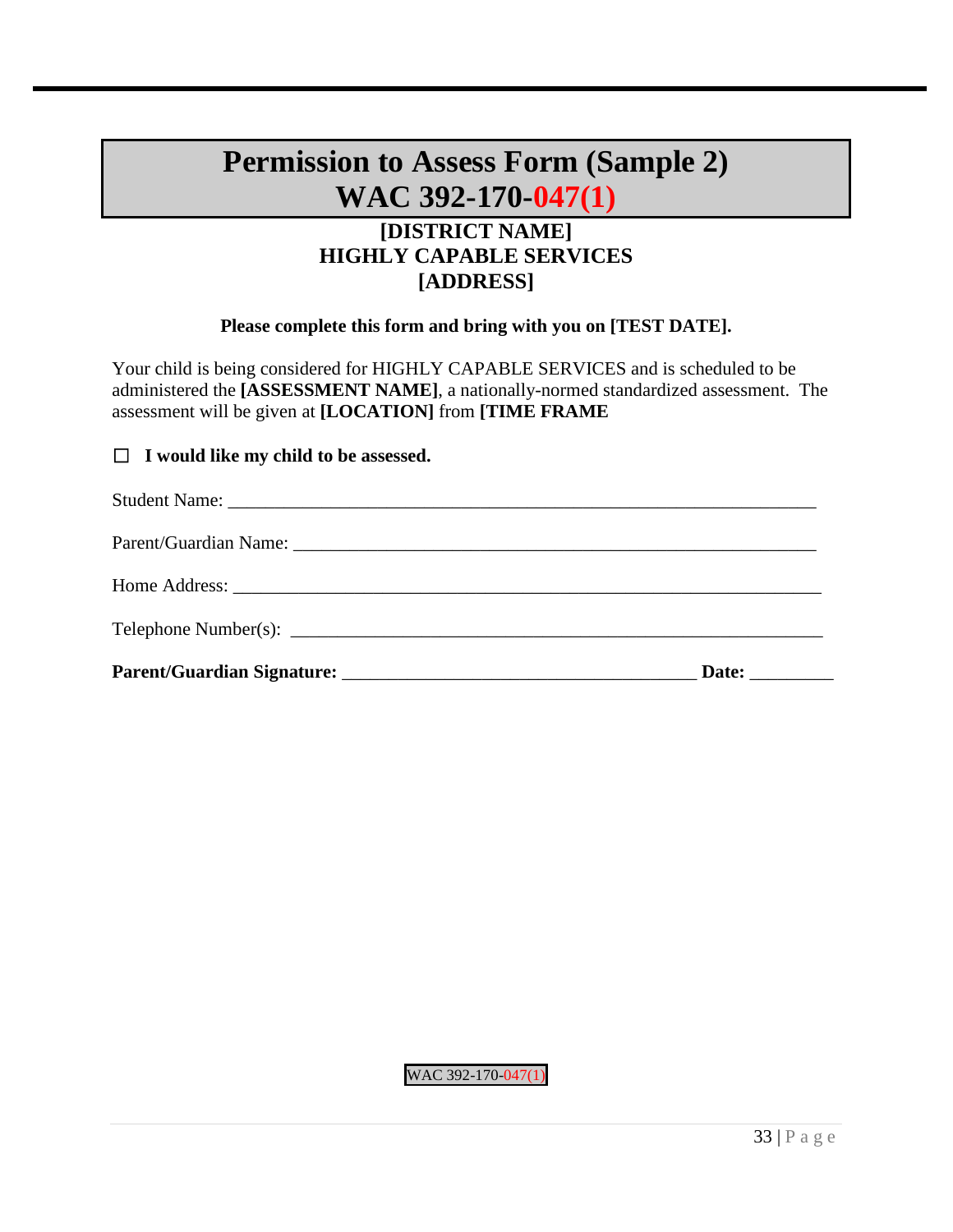# **Permission to Assess Form – Small District WAC 392-170-047(1)**

## **[DISTRICT NAME] Program for Highly Capable Services**

## **Parent/Guardian Permission Form**

Your child has recently been nominated for assessment for involvement in **[DISTRICT NAME]** program for highly capable services.

Parent/Guardian permission must be obtained in writing before the district can conduct assessments to determine eligibility for participation in programs for highly capable services.

If you would like to have your child assessed, please sign below and return this form to the **[LOCATION NAME & ADDRESS].**

| I give my permission to have |                                      | assessed for |
|------------------------------|--------------------------------------|--------------|
|                              | <b>Student's first and last name</b> |              |

**[DISTRICT NAME]** program for highly capable services.

| Parent/Guardian Signature: | <b>Date:</b> |  |
|----------------------------|--------------|--|
|                            |              |  |

**If you have any questions, please contact [CONTACT NAME & PHONE NUMBER].**

WAC 392-170-047(1) (SD)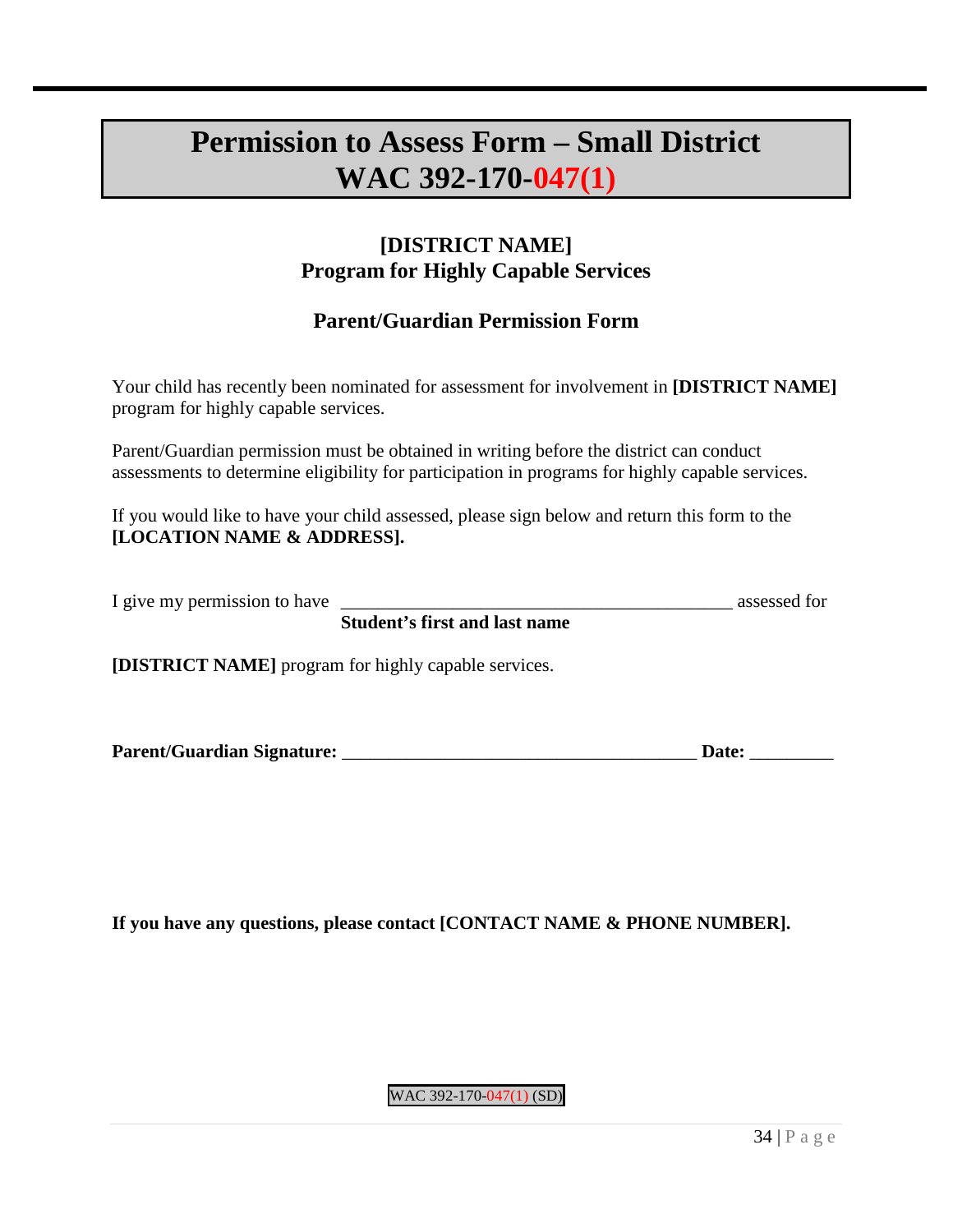# **Permission to Place Form (Sample 1) WAC 392-170-047(2), 078**

## **[DISTRICT NAME] HIGHLY CAPABLE SERVICES** [**ADDRESS]**

| Please complete this form and return it by [DATE].     |        |                               |  |
|--------------------------------------------------------|--------|-------------------------------|--|
| <b>Student's First Name</b>                            | Middle | Last Name                     |  |
| <b>Current School</b>                                  |        | <b>Current Grade</b><br>Level |  |
| Neighborhood School (if different than current school) |        |                               |  |

### **Parent/Guardian Consent for Highly Capable Services**

| I have reviewed the | <b>[DISTRICT REGULATION]</b> and the curriculum overview for |
|---------------------|--------------------------------------------------------------|
| [PROGRAM NAME].     |                                                              |

| I give permission for my child, | , to participate in |
|---------------------------------|---------------------|
| [PROGRAM NAME].                 |                     |

PARENT/GUARDIAN SIGNATURE:  $\blacksquare$ 

PARENT/GUARDIAN PRINTED NAME: \_\_\_\_\_\_\_\_\_\_\_\_\_\_\_\_\_\_\_\_\_\_\_\_\_\_\_\_\_\_\_\_\_\_\_\_\_\_\_\_\_\_\_\_\_

## **Parent/Guardian Request to Decline Highly Capable Services**

**\_\_\_\_\_\_ No**, I do **NOT** want my child to participate in the **[PROGRAM NAME]** for the

### **[ACADEMIC SCHOOL YEAR].**

PARENT/GUARDIAN SIGNATURE: \_\_\_\_\_\_\_\_\_\_\_\_\_\_\_\_\_\_\_\_\_\_\_\_\_\_\_\_\_\_\_\_\_\_\_ DATE: \_\_\_\_\_\_\_

PARENT/GUARDIAN PRINTED NAME: \_\_\_\_\_\_\_\_\_\_\_\_\_\_\_\_\_\_\_\_\_\_\_\_\_\_\_\_\_\_\_\_\_\_\_\_\_\_\_\_\_\_\_\_\_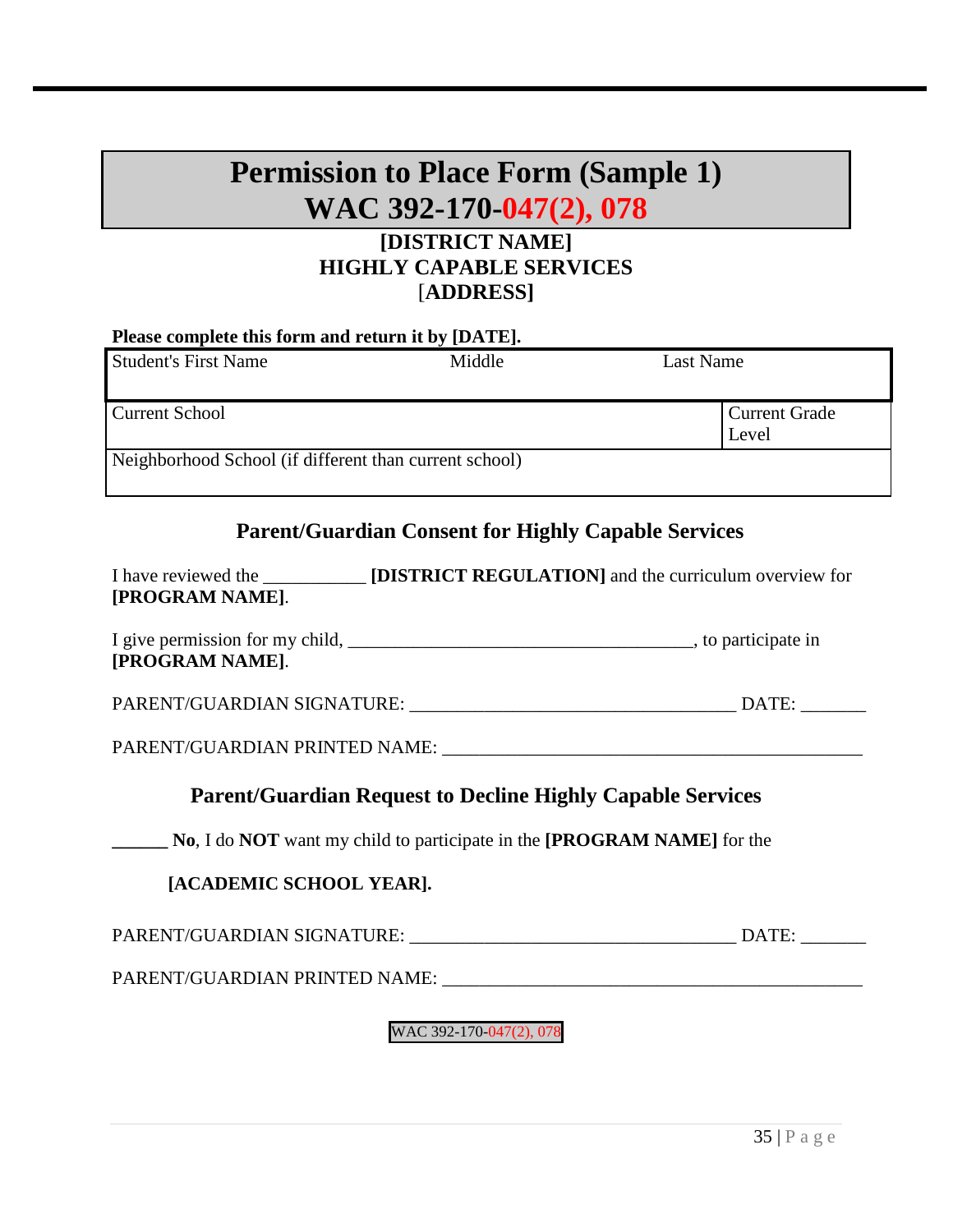# **Permission to Place Form (Sample 2) WAC 392-170-047(2), 078**

### **[DISTRICT NAME]**

### **[ADDRESS]**

### **[DATE]**

To the Parent(s) or Guardian(s) of:

After reviewing assessment information for **[STUDENT NAME],** the **[DISTRICT NAME]** Multidisciplinary Selection Committee has determined that a need for highly capable services does exist and invites you to register your child at **[LOCATION NAME]** in the **[PROGRAM NAME]**. Highly Capable Services are designed for those students with academic needs beyond the scope of the general education classroom. In order to be eligible for highly capable services, students must demonstrate academic need**.** 

Your child's results are reported in the following chart:

| <b>ASSESSMENT</b><br><b>NAME</b> | [ASSESSMENT<br><b>RESULTS</b> |  |
|----------------------------------|-------------------------------|--|
|                                  |                               |  |
|                                  |                               |  |
|                                  |                               |  |

If you decide that your child is in need of an advanced curriculum and capable of working at an accelerated pace and wish to register your child for highly capable services, please contact the **[PROGRAM NAME]** at **[PHONE NUMBER].** 

If you choose to enroll your child or if you decide you do not wish to have your child participate in **[DISTRICT NAME]** Highly Capable Services, we ask that you complete the enclosed **Participation Declaration** form and return it to: **[ADDRESS]**

## Sincerely, Supervisor of Highly Capable Services, **[DISTRICT NAME]**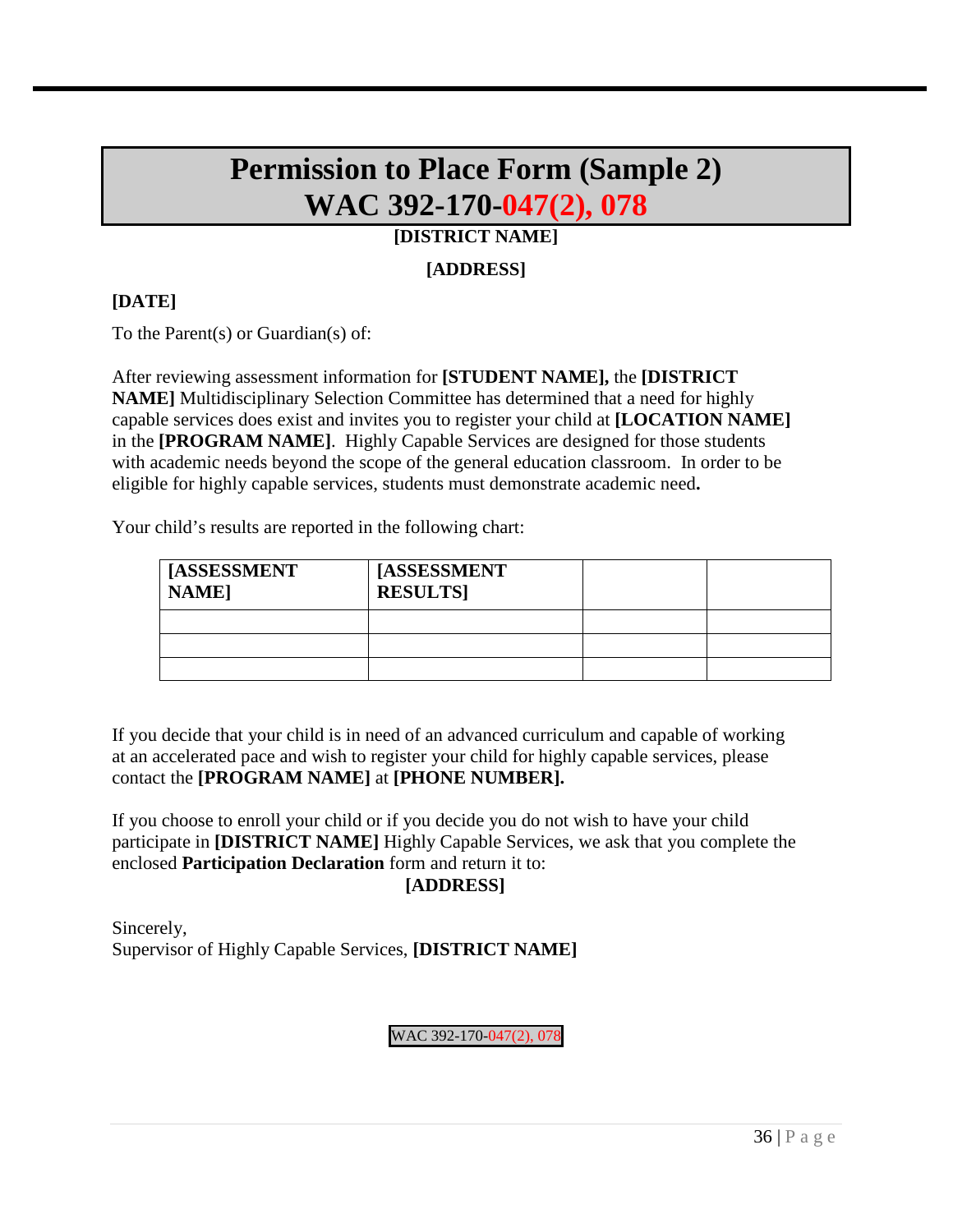## **Highly Capable Services PARTICIPATION DECLARATION**

To help us determine the enrollment in the **[DISTRICT NAME] [PROGRAM NAME]** for **[ACADEMIC YEAR]**, please return this form to the appropriate school office at the address given below *(if you are accepting placement)* or mail to **[ADDRESS]** *(if you are declining or deferring placement)* by **[DATE]**.

Name of Student: \_\_\_\_\_\_\_\_\_\_\_\_\_\_\_\_\_\_\_\_\_\_\_\_\_\_\_\_\_\_\_\_\_\_\_\_\_\_\_\_\_\_\_\_\_\_\_\_\_\_\_\_\_\_\_\_\_\_\_\_\_\_\_

Current School:

*Please check the statement that indicates your decision for next year:*  ☐I am **accepting** placement in the following program for **[ACADEMIC YEAR]**.



Assigned Highly Capable Services site:

\_\_ **[LOCATION 1, ADDRESS] \_\_ [LOCATION 2, ADDRESS]** \_\_ **[LOCATION 3, ADDRESS]**

☐I wish to **decline** placement in the following program for **[ACADEMIC YEAR]**. *You do not need to complete the rest of the form, but please sign at the bottom.* 

☐I wish to **defer** placement in the following program for **[ACADEMIC YEAR]**. *You do not need to complete the rest of the form, but please sign at the bottom.* 

| Parent/Guardian Signature: | )ate: |  |
|----------------------------|-------|--|
|                            |       |  |

Best Contact Number and/or Email: \_\_\_\_\_\_\_\_\_\_\_\_\_\_\_\_\_\_\_\_\_\_\_\_\_\_\_\_\_\_\_\_\_\_\_\_\_\_\_\_\_\_\_\_\_\_\_\_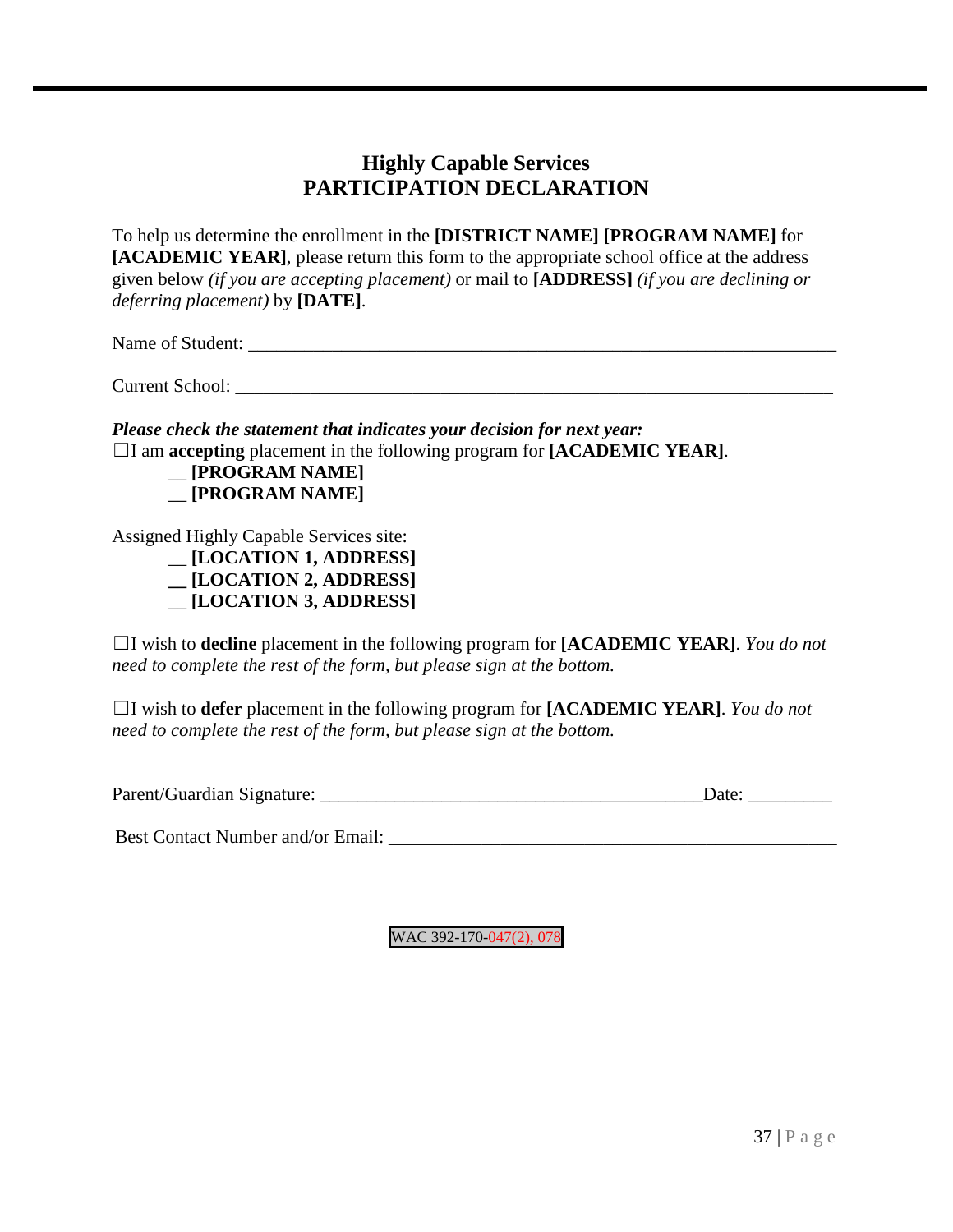# **Permission to Place Form – Small District WAC 392-170-047(2), 078**

### **[DATE]**

Dear Parent(s)/Guardian(s),

I am pleased to report that your child has qualified for the **[DISTRICT NAME]** Highly Capable Services. Your child's assessment data is reported below:

### **[STUDENT ASSESSMENT DATA]**

If you would like your child to participate in these services, please sign below and return to school. If you have any questions, do not hesitate to call me at (phone number).

The selection process, appeals process, program options and exit procedures are attached.

Sincerely,

Program Manager

I give my permission for my child, \_\_\_\_\_\_\_\_\_\_\_\_\_\_\_\_\_\_\_\_\_\_\_\_\_\_\_\_\_\_\_\_\_\_\_\_, to participate in **[DISTRICT NAME]** program for highly capable students.

Parent/Guardian Signature Date

WAC 392-170-047(2), 078

\_\_\_\_\_\_\_\_\_\_\_\_\_\_\_\_\_\_\_\_\_\_\_\_\_\_\_\_\_\_\_\_\_\_\_\_\_\_\_\_\_\_\_\_\_\_\_\_\_\_\_\_\_\_\_\_\_\_\_\_\_\_\_\_\_\_\_\_\_\_\_\_\_\_\_\_\_\_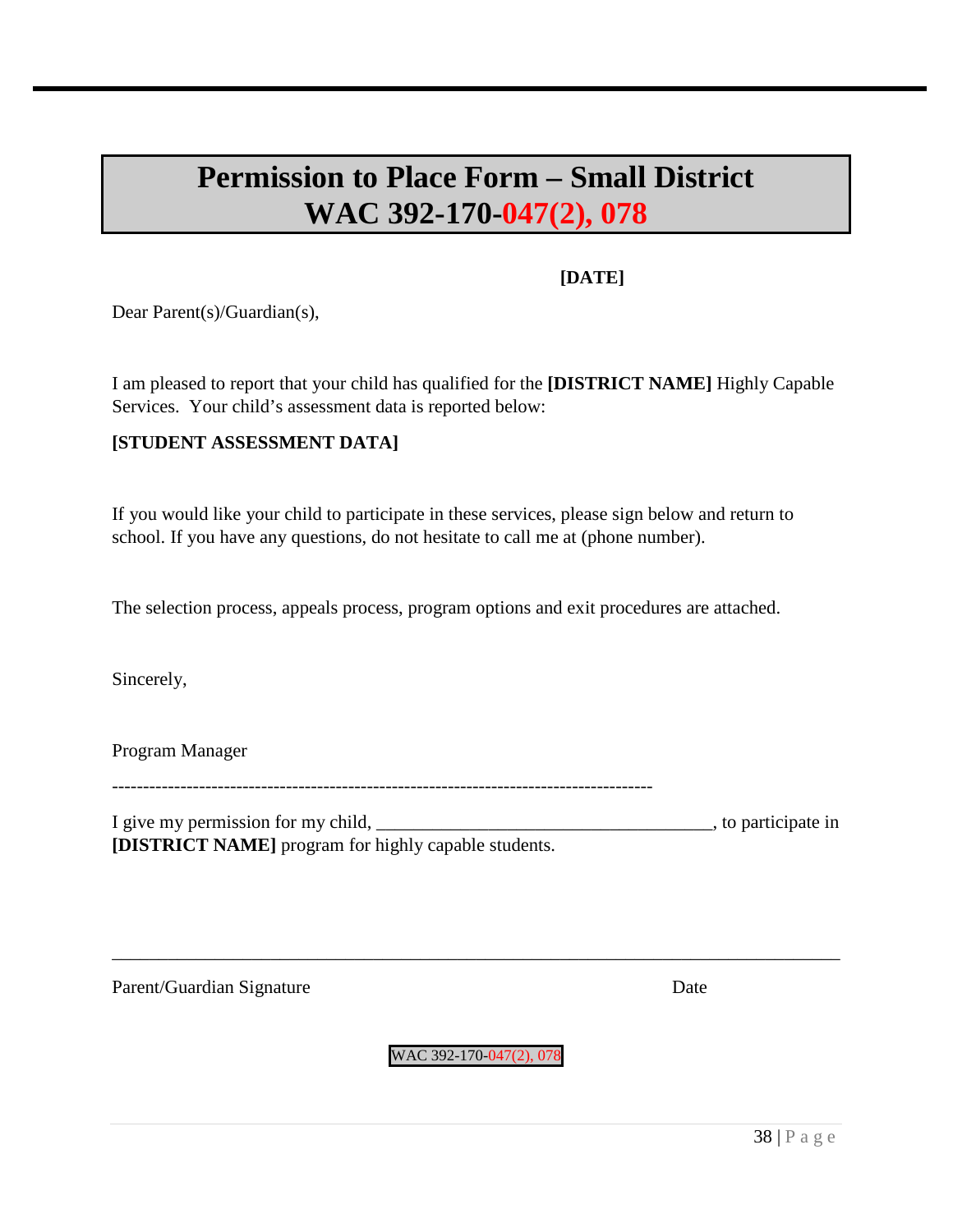# **Not Eligible Form WAC 392-170-055, 076**

## **[DISTRICT NAME]**

### **[ADDRESS]**

### **[DATE]**

To the Parent(s) or Guardian(s) of:

After reviewing the multiple objective criteria for **[STUDENT NAME],** the Multidisciplinary Selection Committee has determined your child is not eligible for highly capable services at this time.

The District requirements for eligibility include:

- •
- •
- •

Your child's results are reported in the following chart:

| <b>I [ASSESSMENT</b><br><b>NAME</b> | [ASSESSMENT<br><b>RESULTS</b> |  |
|-------------------------------------|-------------------------------|--|
|                                     |                               |  |
|                                     |                               |  |
|                                     |                               |  |

The **[DISTRICT NAME]** Highly Capable Services allow for parental appeals of placement decisions.

If you wish to appeal this program placement decision, you may submit a letter by **[DATE]**  to the:

Highly Capable Services Office **[ADDRESS]**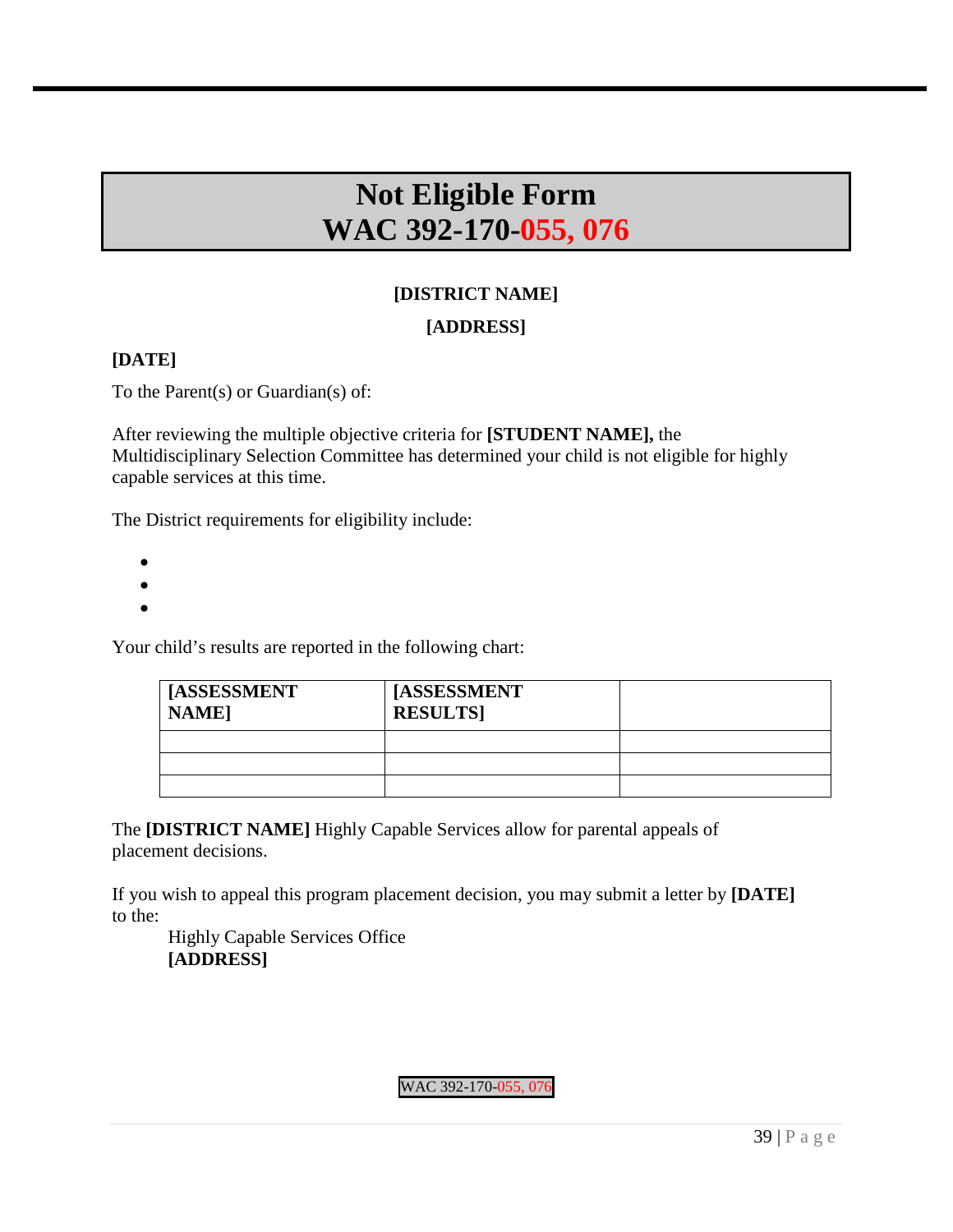# **Appeal Approved Form WAC 392-170-076**

## **[DISTRICT NAME]**

### **[ADDRESS]**

### **[DATE]**

To the Parent(s) or Guardian(s) of:

The **[DISTRICT NAME]** Highly Capable Services Appeals Committee recently met to consider the appeal for highly capable services submitted on behalf of **[STUDENT NAME**]. After a careful review of the documentation submitted and other available district data, the Committee has determined that a need for highly capable services does exist and invites you to enroll your child in the **[PROGRAM NAME]** at **[LOCATION NAME AND ADDRESS].** 

Highly Capable services are designed for those students indicated as highly capable whose academic needs are beyond the scope of the general education classroom. If you would like to accept placement in the **[PROGRAM NAME]**, please contact **[CONTACT NAME & PHONE/EMAIL]** in the **[LOCATION NAME]** for registration information.

If you choose to enroll your child or if you decide you do not wish to have your child participate in **[DISTRICT NAME]** Highly Capable Services, we ask that you complete the enclosed **Participation Declaration** form and return it to:

### **[ADDRESS]**

Thank you for taking the time to submit information to help the Committee make this important decision.

Sincerely,

Supervisor of Highly Capable Services, **[DISTRICT NAME]**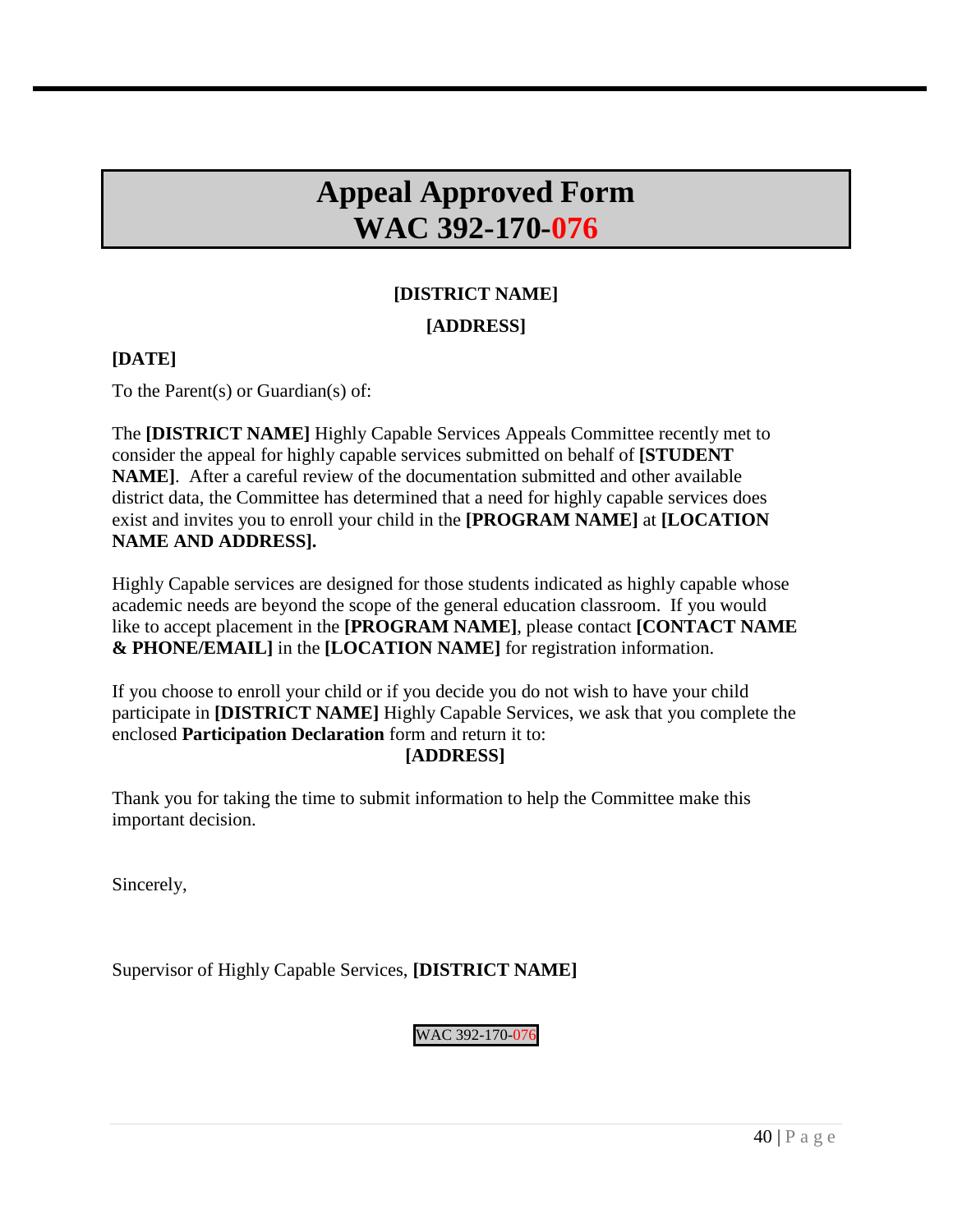# **Appeal Denied Form (Sample 1) WAC 392-170-076**

# **[DISTRICT NAME]**

### **[ADDRESS]**

### **[DATE]**

To the Parent(s) or Guardian(s) of:

The **[DISTRICT NAME]** Highly Capable Services Appeals Committee recently met to consider the appeal for highly capable services submitted on behalf of **[STUDENT NAME]**. Highly Capable services are designed for those students indicated as highly capable whose academic needs are beyond the scope of the general education classroom.

After a careful consideration of the evidence and rationale you provided for the appeal, teacher input solicited by the Committee, and assessment data on district and state assessments available to the Committee, the Appeals Committee has determined **not to reverse the previous placement decision.** The Committee has determined that **[REASON APPEAL DENIED]. [STUDENT NAME]** will continue in the general education classroom next fall. The decision of the Appeals Committee is final for this academic year.

Any student may reapply and be re-evaluated for the next academic year. Thank you for taking time to submit information to help the Committee make this important decision.

Sincerely,

Supervisor of Highly Capable Services, **[DISTRICT NAME]**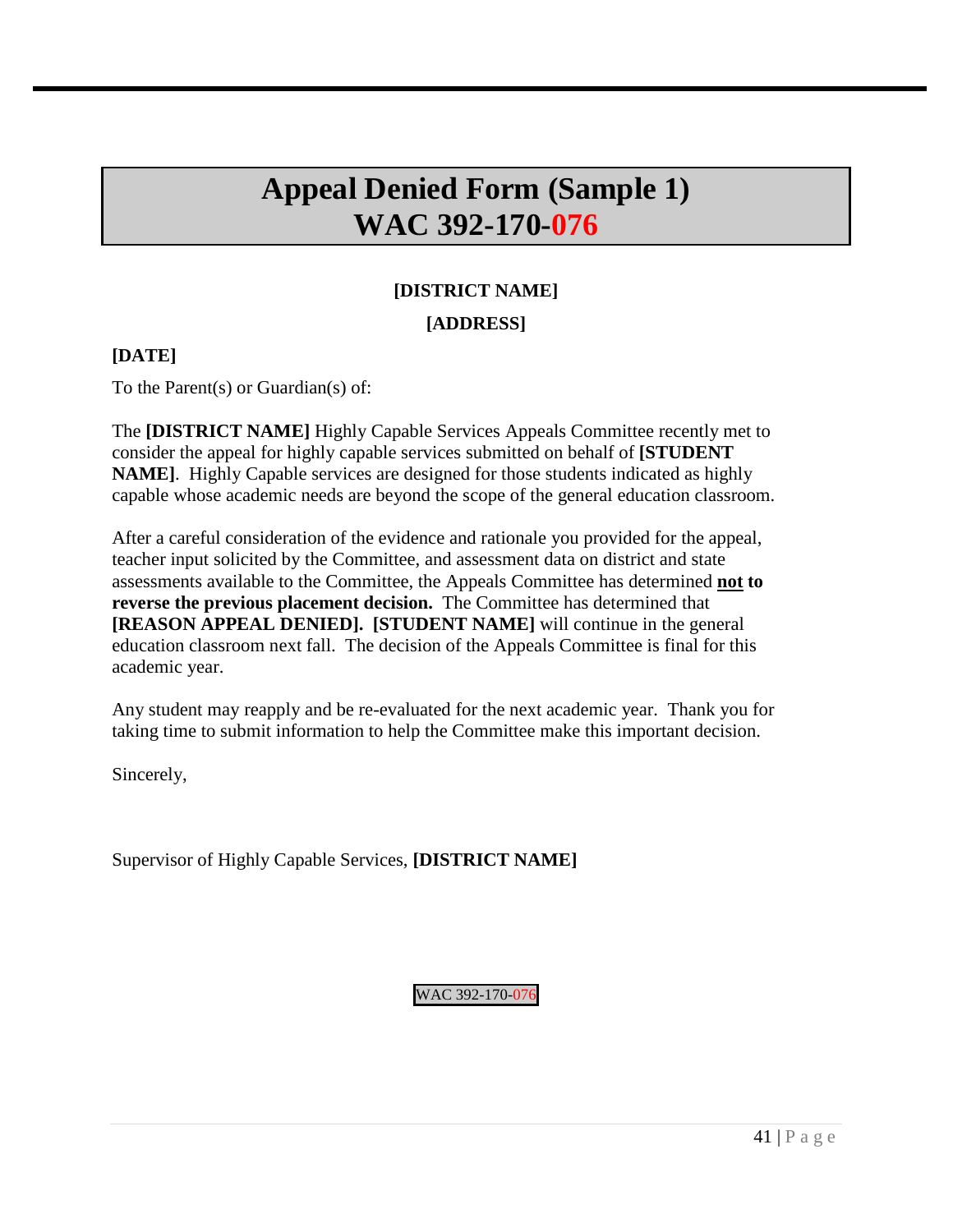# **Appeal Denied Form (Sample 2) WAC 392-170-076**

### **[DATE]**

To the Parent(s) or Guardian(s) of  $\frac{1}{\sqrt{1-\frac{1}{n}}}\$ 

Having received your appeal regarding \_\_\_\_\_\_\_\_\_\_\_\_\_\_\_\_\_ and your request for placement in **[DISTRICT PROGRAM NAME]**, the Appeals Committee convened to review your collection of evidence and consideration of your request.

According to the **[DISTRICT NAME]** Board Regulation regarding *Programs for Highly Capable Students*, the Appeals Committee shall review the appeal and determine the appropriate action from the list below:

- Continued placement in general education.
- Request for further assessment prior to a final decision.
- Request for further information and/or data prior to a final decision
- Change of status to qualified for placement into highly capable services.

After reviewing the additional data, members of the Appeals Committee maintain that the best placement for **[STUDENT NAME]** is in the general education classroom.

We appreciate your interest in your child's education and want to encourage you to stay involved in his/her education. Your encouragement and support will be critical to **[STUDENT NAME]'s continued success.** 

Sincerely,

Highly Capable Programs Manager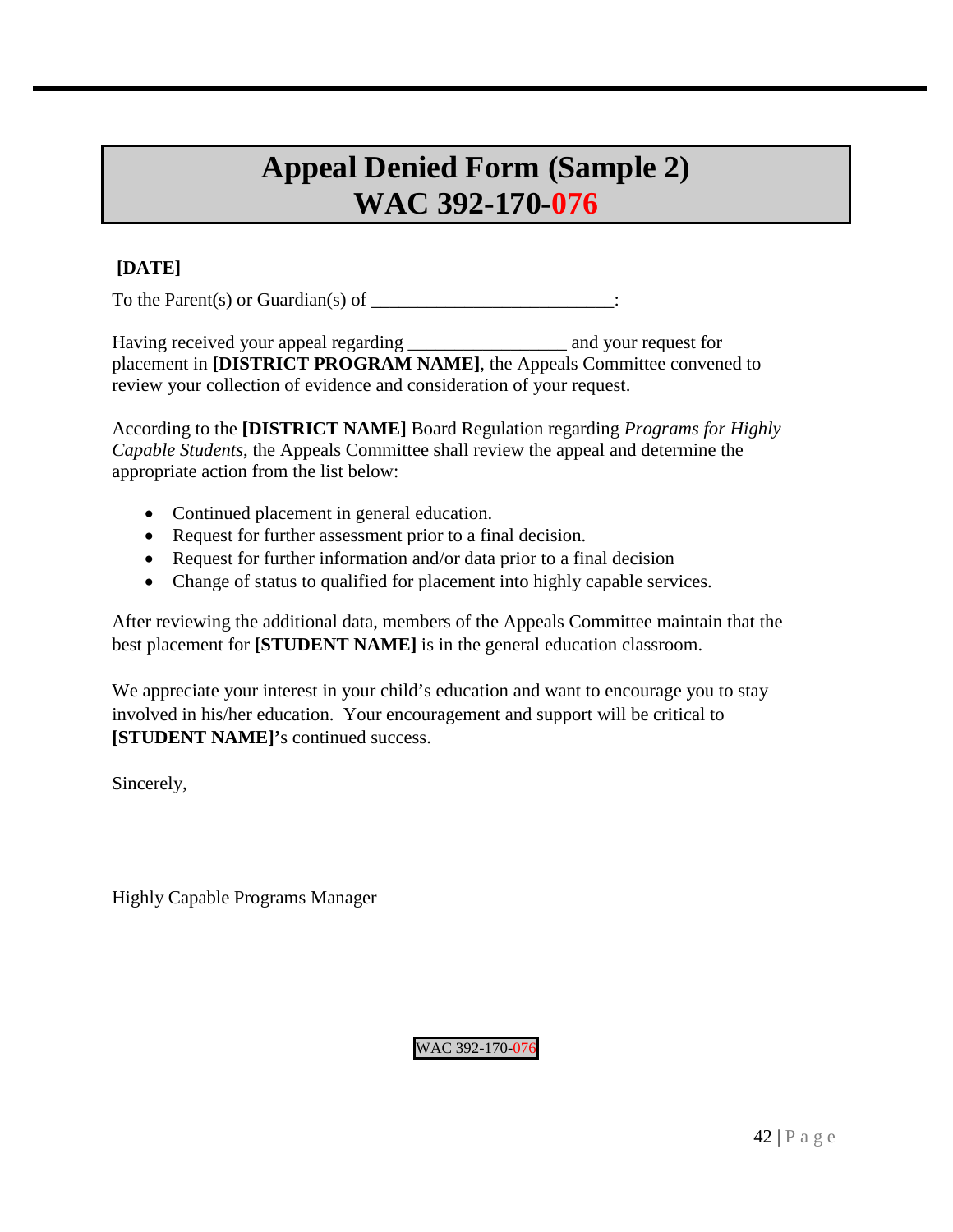# **CHAPTER 5: Programs and Services Forms**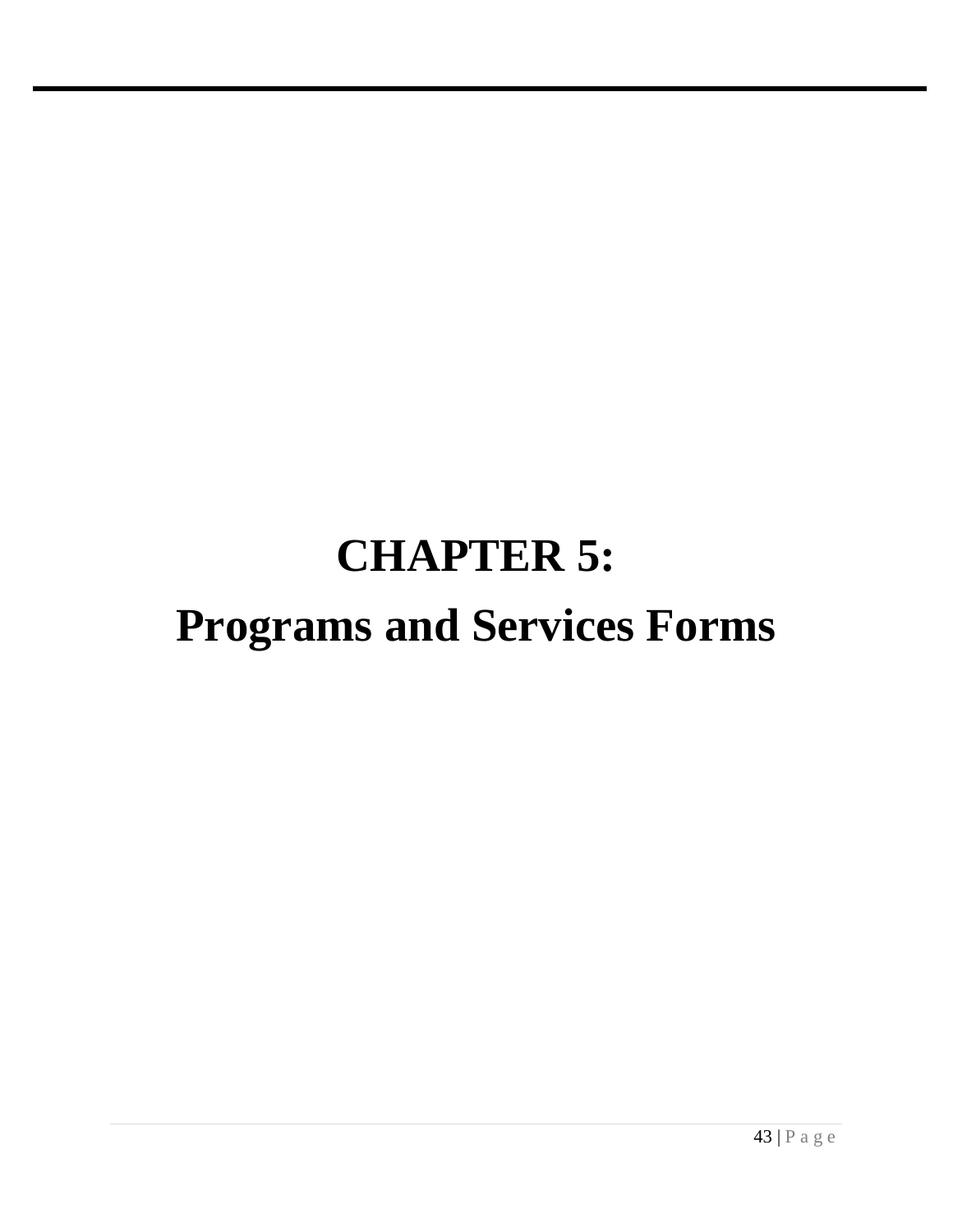# **Student Profile Form WAC 392-170-078**

## **Profile Card**

| <b>Student Name:</b><br>Gender:<br><b>Birthdate:</b><br><b>Home Phone:</b><br><b>Program Location:</b> |                     | <b>Beginning Grade:</b><br><b>Beginning Year:</b><br><b>Original Placement:</b><br><b>Neighborhood School:</b> | the contract of the contract of the contract of the<br><u> 1989 - John Harry Barn, amerikansk politiker</u> |  |  |
|--------------------------------------------------------------------------------------------------------|---------------------|----------------------------------------------------------------------------------------------------------------|-------------------------------------------------------------------------------------------------------------|--|--|
| <b>Cognitive Assessments:</b>                                                                          |                     |                                                                                                                |                                                                                                             |  |  |
| <b>Verbal</b>                                                                                          | <b>Quantitative</b> | <b>Non-Verbal</b>                                                                                              | <b>Composite</b>                                                                                            |  |  |
| <b>Academic Achievement Assessments:</b>                                                               |                     |                                                                                                                |                                                                                                             |  |  |
| <b>Reading</b>                                                                                         | <b>Math</b>         | <b>Language</b>                                                                                                | <b>Composite</b>                                                                                            |  |  |
| <b>Creativity Assessments:</b>                                                                         |                     |                                                                                                                |                                                                                                             |  |  |
| <b>Research Based Teacher Rating Scale:</b>                                                            |                     |                                                                                                                |                                                                                                             |  |  |
| <b>Other Informal Sources of Data:</b>                                                                 |                     |                                                                                                                |                                                                                                             |  |  |
| Program Services by year and date:                                                                     |                     |                                                                                                                |                                                                                                             |  |  |
|                                                                                                        |                     |                                                                                                                |                                                                                                             |  |  |
|                                                                                                        |                     |                                                                                                                |                                                                                                             |  |  |
| WAC 392-170-078                                                                                        |                     |                                                                                                                |                                                                                                             |  |  |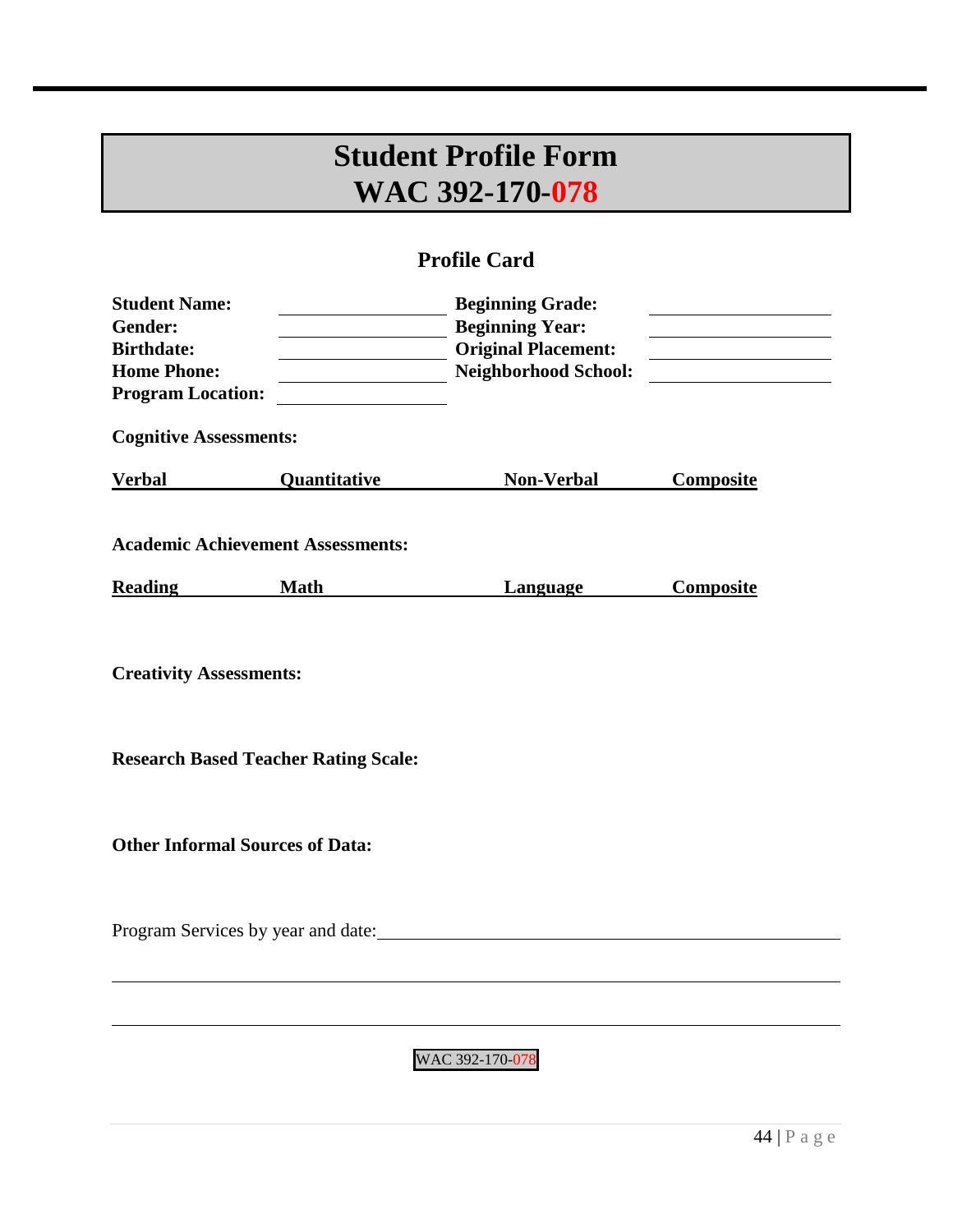## **Parent/Guardian Permission to Exit Form WAC 392-170-047**

### **HIGHLY CAPABLE SERVICES**

**[ADDRESS]**

### **PARENT REQUEST FOR WITHDRAWAL FROM [PROGRAM NAME]**

| <b>STUDENT'S</b> | <b>DATE OF BIRTH</b> |             |               |
|------------------|----------------------|-------------|---------------|
| <b>NAME</b>      | M/D/Y                |             |               |
| <b>REGIONAL</b>  | <b>GRADE</b>         | <b>Male</b> | <b>Female</b> |
| <b>SCHOOL</b>    | <b>LEVEL</b>         |             |               |
| <b>TEACHER</b>   | NEIGHBORHOOD SCHOOL  |             |               |

Please withdraw my child from **[PROGRAM NAME]**.

Parent/Guardian Signature: \_\_\_\_\_\_\_\_\_\_\_\_\_\_\_\_\_\_\_\_\_\_\_\_\_\_\_\_\_\_\_ Date: \_\_\_\_\_\_\_\_\_\_\_\_\_\_\_\_\_\_\_\_\_

Effective Date: \_\_\_\_\_\_\_\_\_\_\_\_\_\_\_\_\_\_\_\_\_\_\_\_\_\_\_

Reason for Withdrawal: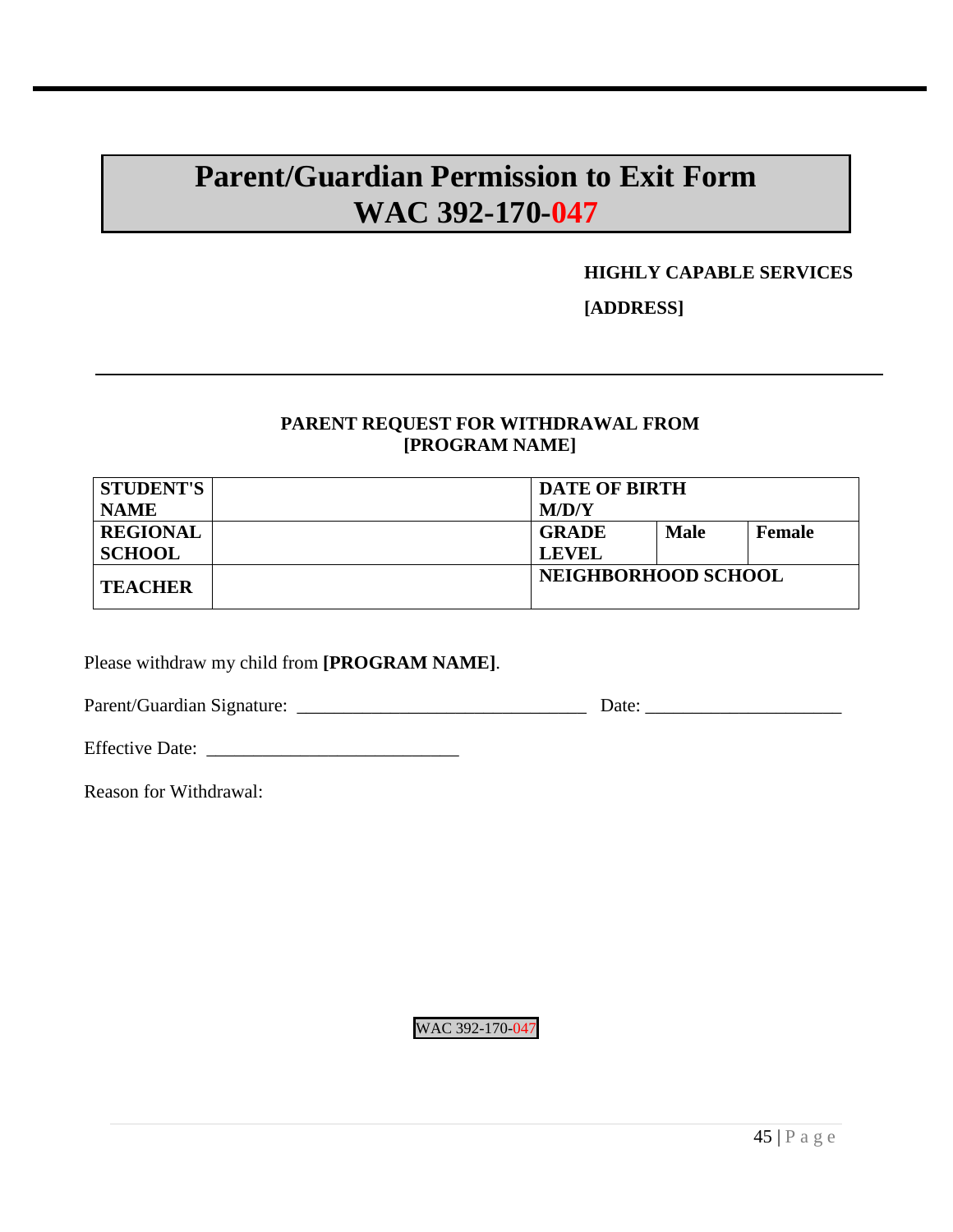# **CHAPTER 6: Program Evaluation Forms**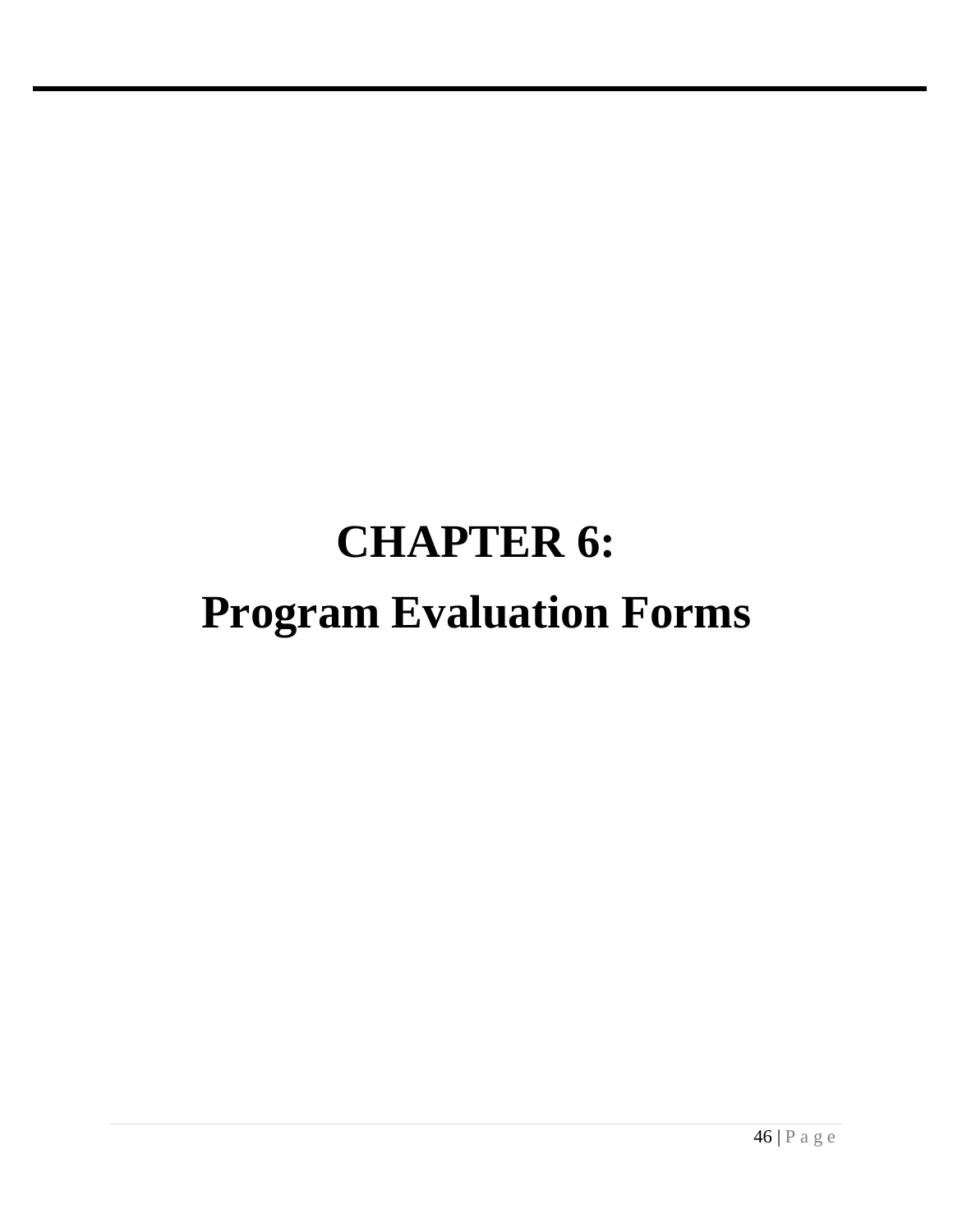# **CHAPTER 7: Professional Development Resources**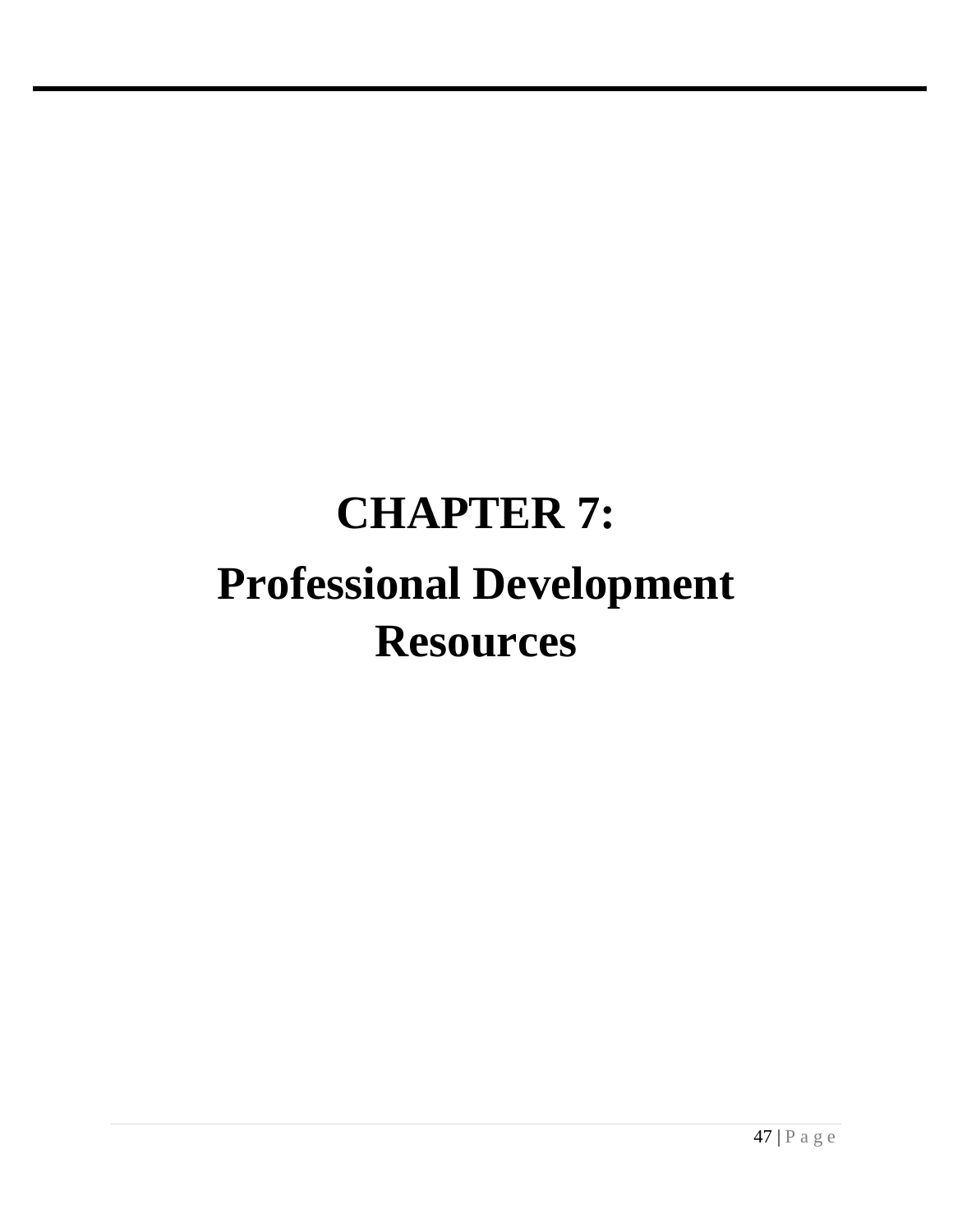## **Professional Development Resources WAC 392-170-090(4)**

## **PROFESSIONAL DEVELOPMENT RESOURCES**

## **Professional Organizations**

- National Association of Gifted Children (NAGC) <http://www.nagc.org/>
- Supporting Emotional Needs of the Gifted (SENG) <http://www.sengifted.org/>
- Washington Association of Educators of the Talented and Gifted (WAETAG) <http://www.waetag.net/>
- University of Washington Robinson Center for Young Scholars <https://robinsoncenter.uw.edu/>
- Whitworth University Center for Gifted Education [http://www.whitworth.edu/Academic/Department/Education/CenterForGiftedEducation/h](http://www.whitworth.edu/Academic/Department/Education/CenterForGiftedEducation/home.html) [ome.html](http://www.whitworth.edu/Academic/Department/Education/CenterForGiftedEducation/home.html)
- Washington Educational Research Association (WERA) <http://www.wera-web.org/>
- Edufest <http://www.edufest.org/>

## **Professional Journals**

### **Research Journals**

- Gifted Child Quarterly [http://www.nagc.org/index.aspx?id=979#](http://www.nagc.org/index.aspx?id=979)
- Roeper Review <http://www.roeper.org/page.aspx?pid=1222>
- Teaching for High Potential <http://www.nagc.org/thp.aspx>
- Journal for Education of the Gifted <http://www.sagepub.com/journals/Journal202068>
- Journal of Advanced Academics <http://joa.sagepub.com/>

WAC 392-170-090(4)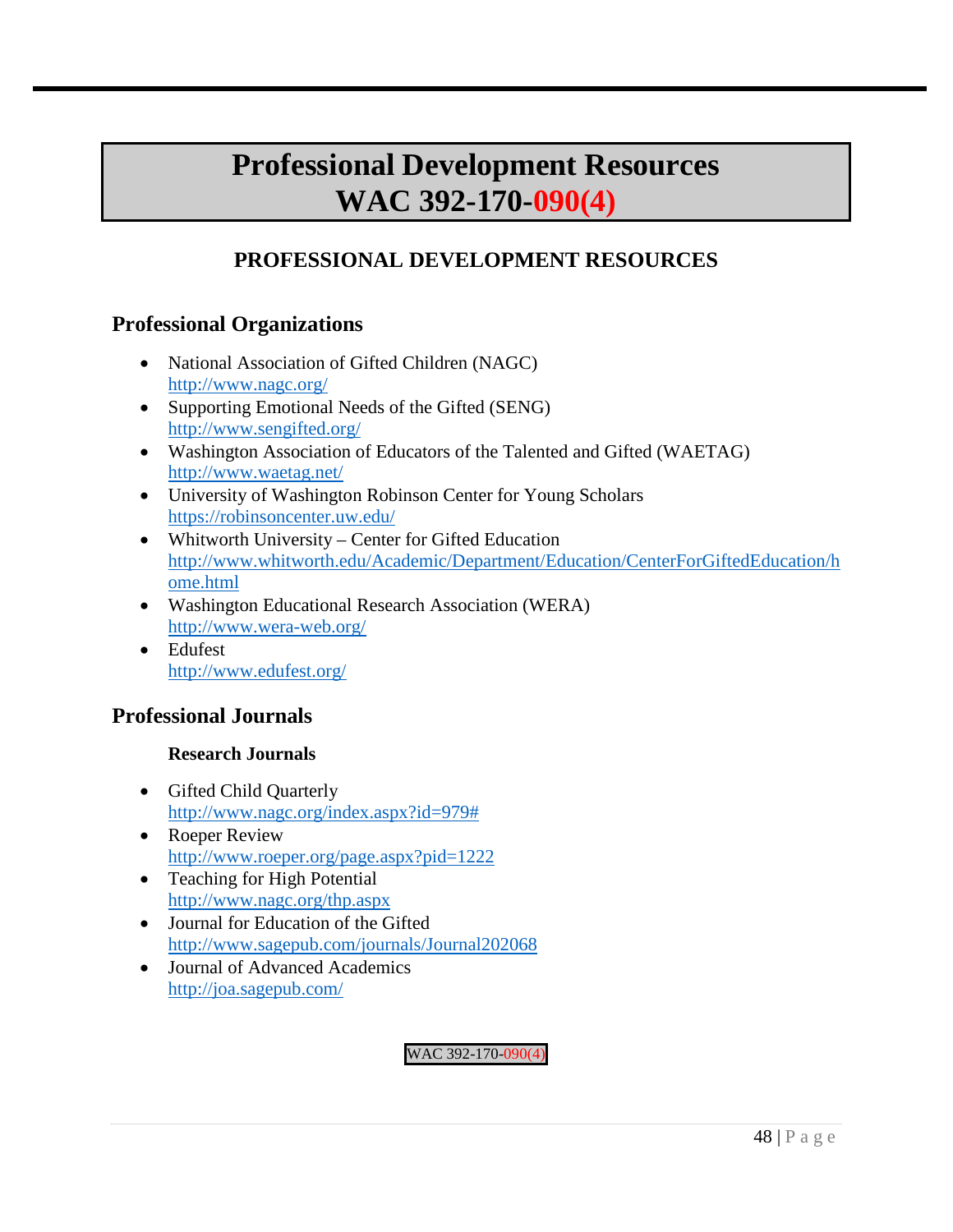### **Practitioner Journals**

- Parenting for High Potential <http://www.nagc.org/index.aspx?id=1180>
- Gifted Child Today <http://gct.sagepub.com/>
- Understanding our Gifted <http://www.ourgifted.com/>

WAC 392-170-090(4)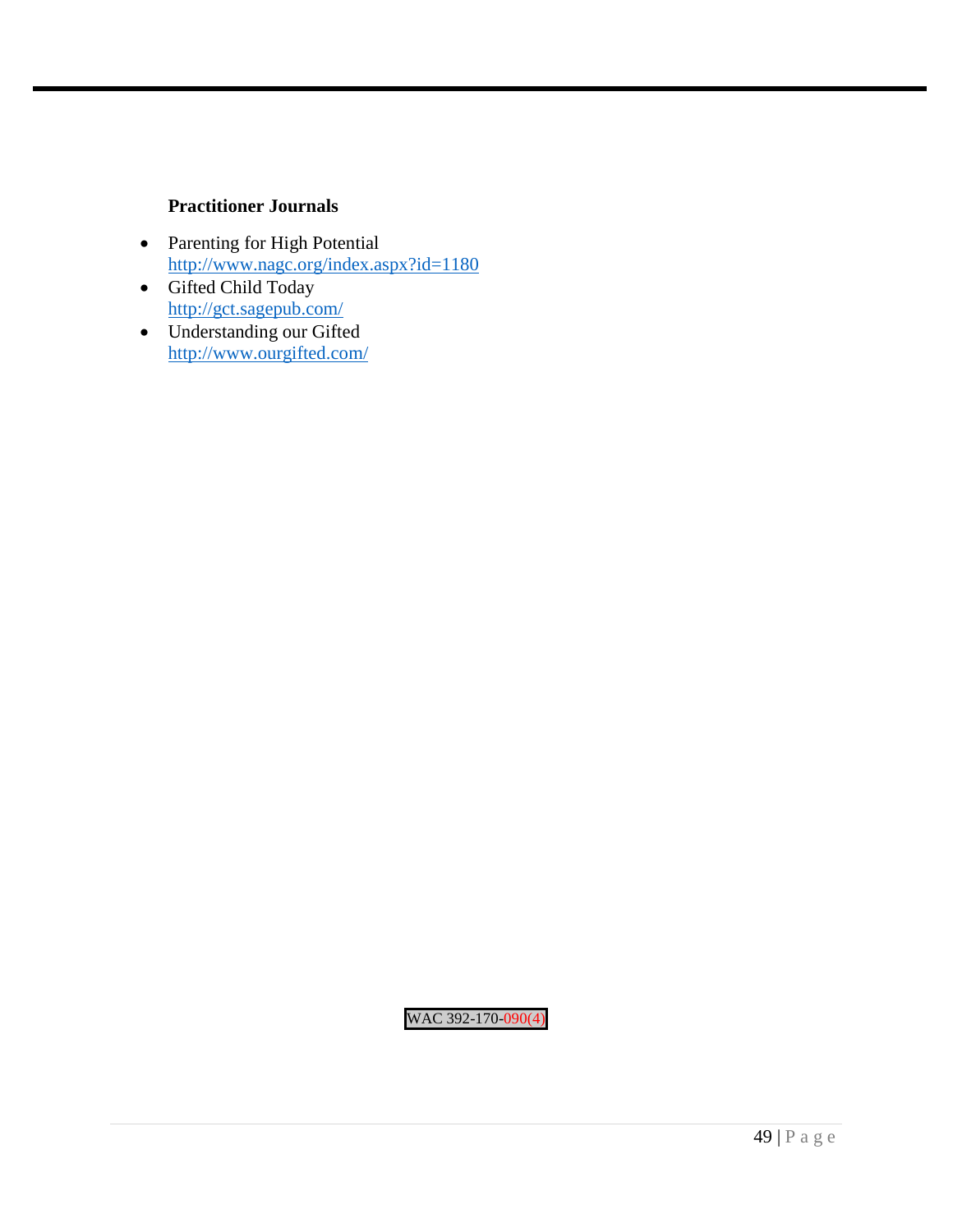# **DISTRICT WEB SITE LINKS**

### **Bellevue School District**

**<https://www.bsd405.org/about-us/departments/student-services/gifted-education.aspx>**

### **Edmonds School District**

**<http://www.edmonds.wednet.edu/highlycapable>**

### **Evergreen School District**

**<http://evergreenps.org/Article-View/excel-program>**

## **Newport School District**

**[http://www.newport.wednet.edu/pages/Newport\\_SD\\_056/Gifted\\_\\_Highly\\_Capable\\_Progra](http://www.newport.wednet.edu/pages/Newport_SD_056/Gifted__Highly_Capable_Program) [m](http://www.newport.wednet.edu/pages/Newport_SD_056/Gifted__Highly_Capable_Program)**

### **Puyallup School District**

**[http://www.puyallup.k12.wa.us/pages/Puyallup\\_School\\_District/Departments/Instruction\\_](http://www.puyallup.k12.wa.us/pages/Puyallup_School_District/Departments/Instruction___Learning__new_/Highly_Capable/News/Highly_Capable_Program) [\\_\\_Learning\\_\\_new\\_/Highly\\_Capable/News/Highly\\_Capable\\_Program](http://www.puyallup.k12.wa.us/pages/Puyallup_School_District/Departments/Instruction___Learning__new_/Highly_Capable/News/Highly_Capable_Program)**

### **Wenatchee School District**

**<http://www.wenatcheeschools.org/resources/01f947f7bb2440fb3745a49013852ec4>**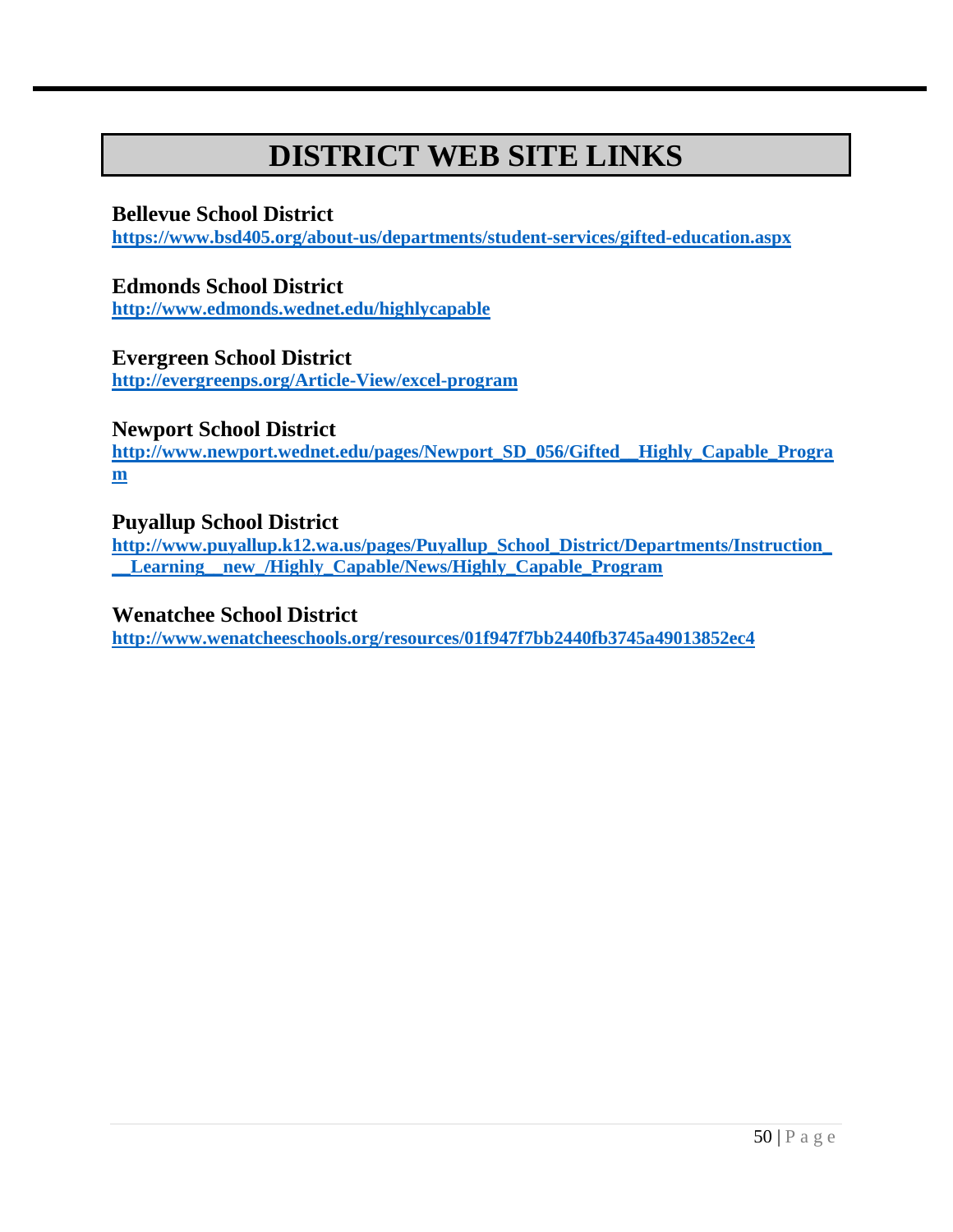# **CHAPTER 8: District Specific Forms**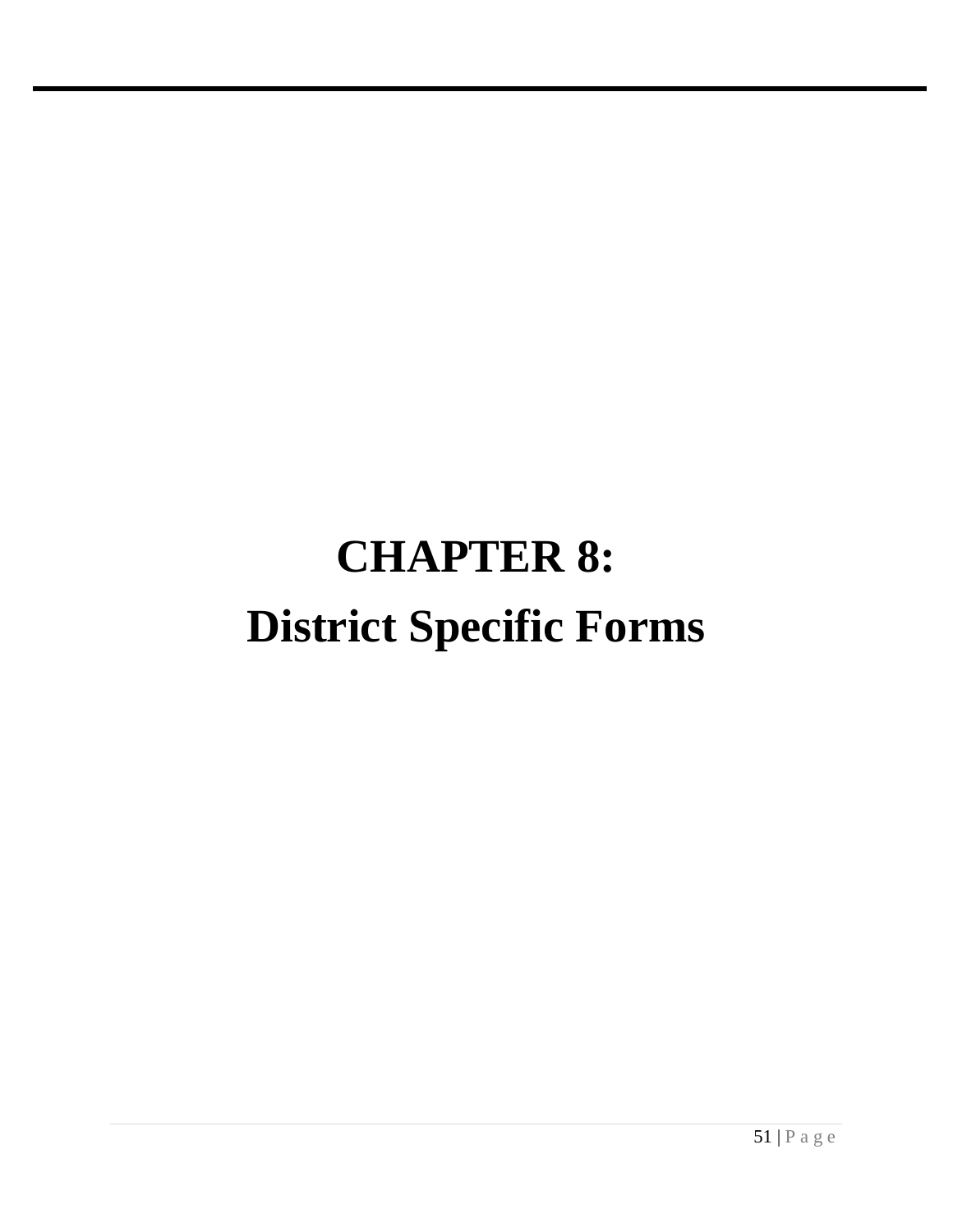# **Assessment Process WAC 392-170-055, 070, 075**

### **[DISTRICT NAME] List of assessments: [DISTRICT ASSESSMENTS]**

Other measures may also be used as supportive evidence for consideration by the Multidisciplinary Selection Committee (MDSC) such as report cards, work samples, written teacher and parent referral information, ITBS and ITED from other districts. Any other pertinent information available will also be considered in the process. Students will not be affected in a negative way if there is a missing test score or other data.

**Please note:** Private individual testing cannot be used in place of the group **[ASSESSMENT NAME]**. All students wanting acceptance into any highly capable services options must take the **[ASSESSMENT NAME]** given by district testers.

If a student moves into the district from another district/state/country who has been qualified and in a highly capable program, we will request all testing documentation, current report card, etc. We will then test the student on the **[ASSESSMENT NAME]** in our district and the MDSC will review all information to determine placement in our program.

### **Assessment process**

**Multidisciplinary Selection Committee** reviews the performance data for all tested students and identifies the students whose instructional needs would be best served in K-12 Highly Capable Services. They are assisted by the **[DISTRICT NAME]** Assessment Office to compile and understand the student's assessment profile. The district encourages referrals/testing from under-served populations.

Assessments used and the process for identifying highly capable students are aligned with our program's description of highly capable students. Multiple assessments used are not biased against any student population.

WAC 392-170-055, 070, 075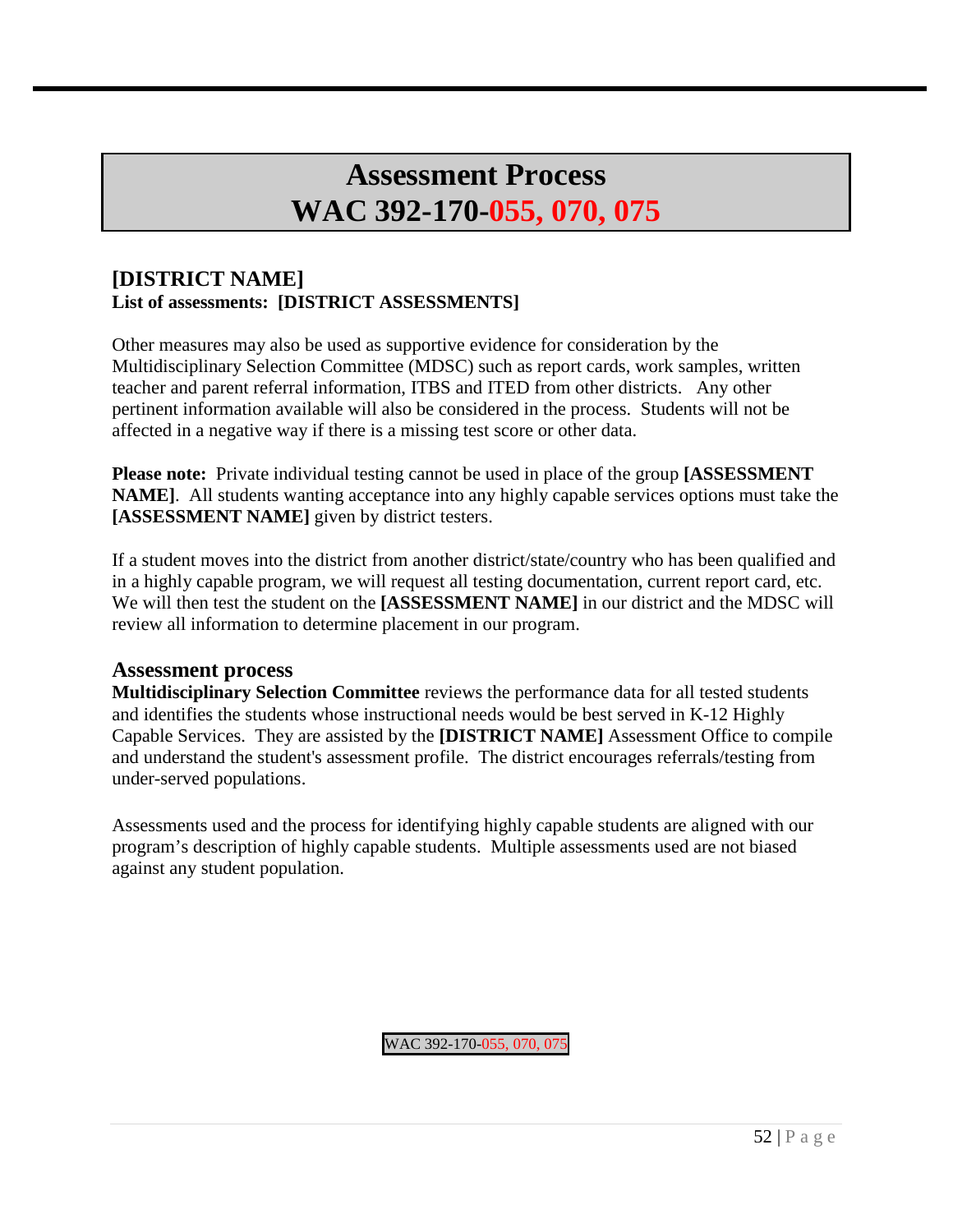# **Permission to Test Form with Eligibility Criteria WAC 392-170-047(1), 055**

## **[DISTRICT NAME] Highly Capable Services [ADDRESS]**

TO: Parent/Guardian(s) of new **[GRADE LEVEL]** students

FROM:

DATE:

RE: Highly Capable Services Testing

The **[DISTRICT NAME]** screens *all* students for Highly Capable Services starting in **[DATE]**. Eligibility is based on the following criteria:

### **DISTRICT CRITERIA**

- •
- •
- •
- •

Each building administers the **[ASSESSMENT NAME]** frequently; **however, we have no record of your child taking the [ASSESSMENT NAME]**. **IF you would like to have your child considered as a candidate for highly capable services in this domain there are two ways** to qualify:

- 1. Provide documentation from your former school district that meets the criteria listed above, or
- 2. Allow **[DISTRICT NAME]** to administer the **[ASSESSMENT OF COGNITIVE ABILITY]**.

Please return the bottom portion of this letter to your child's classroom teacher or Highly Capable Services Specialist by **[DATE]** if you wish to have your child tested during the school day. If you have any questions, you may call the Highly Capable Services Specialist at **[PHONE NUMBER]**.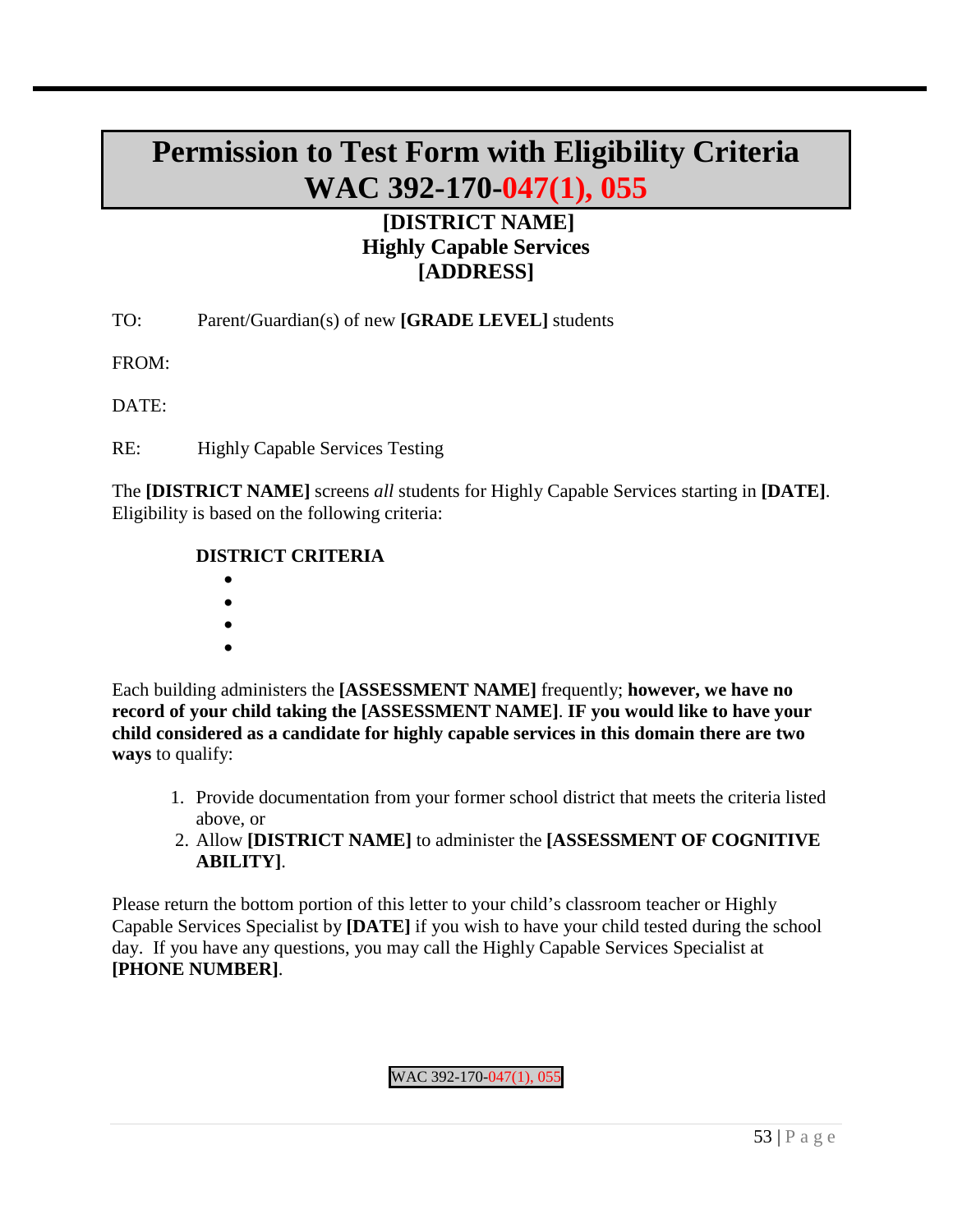| [ASSESSMENT NAME].                | to take the |
|-----------------------------------|-------------|
|                                   |             |
| <b>Parent/Guardian Signature:</b> | Date:       |
|                                   |             |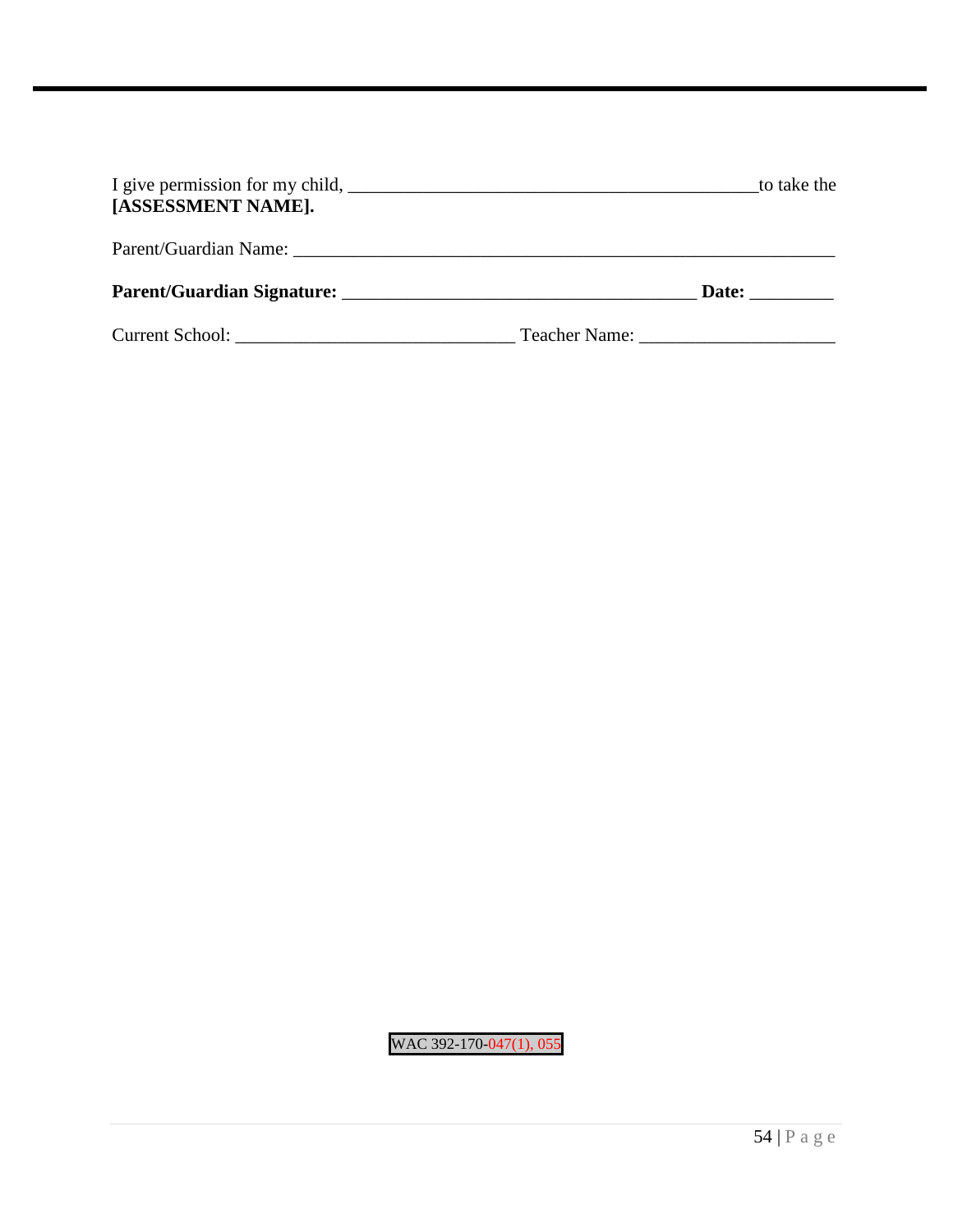# **Selection Process WAC 392-170-070**

## **Multidisciplinary Selection Committee (MDSC) Process**

The Multidisciplinary Selection Committee (MDSC) is comprised of the Program Manager, one building administrator, one psychologist, and at least one **[PROGRAM NAME]** teacher. It may include a Professional Development Specialist or other certificated staff. The Program secretary is a non-voting member and a participant during meetings. The Middle School MDSC also includes counselors/HCP liaisons from the middle schools. Names of MDSC members are not published.

The MDSC places students by using assessment data including test results, parent nominations, teacher recommendations, and documenting evidence. This documentation will be kept in the student's file in the HCP office.

The MDSC may use professional judgment in placing students. The Committee looks for best fit for individual students. The MDSC meets twice per year. It meets after fall testing and it meets after winter testing. All students placed in **[PROGRAM NAME]** programs must go through one of these two regularly scheduled meetings with these exceptions:

- 1. Students who enter the school district mid-year with scores from sending school districts that qualify them for eligibility in the program may be placed by:
	- the middle school counselor after the Program Manager has reviewed scores and verified eligibility
	- by the MDSC via email for elementary Full Time and Pull Out programs.
- 2. Middle school students who are Target students or those with other supporting data and information sources may be placed in **[PROGRAM NAME]** classes by the middle school counselors without formally being admitted to the **[PROGRAM NAME]**. These students may test at the next test period in order to become eligible so as to ensure their placement in **[PROGRAM NAME]** classes in the future.
- 4. Elementary students for whom the Full Time program placement is not in the best interest of the student may change to Pull Out after parent meetings with both the teacher and the Program Manager. They need to wait a year (12 months) before they can request reinstatement to Full Time and need to do so by going through the MDSC at a regularly scheduled meeting.

Changes in placement generally need to go through a regularly scheduled meeting of the MDSC. All changing of programs/or exiting from a program involves the student, teacher(s), parent, and program manager. At the middle school level it also involves the counselor/liaison. At the elementary level, all placements in new programming involve the MDSC as well. At the secondary level, all re-placement involves the counselor/liaison.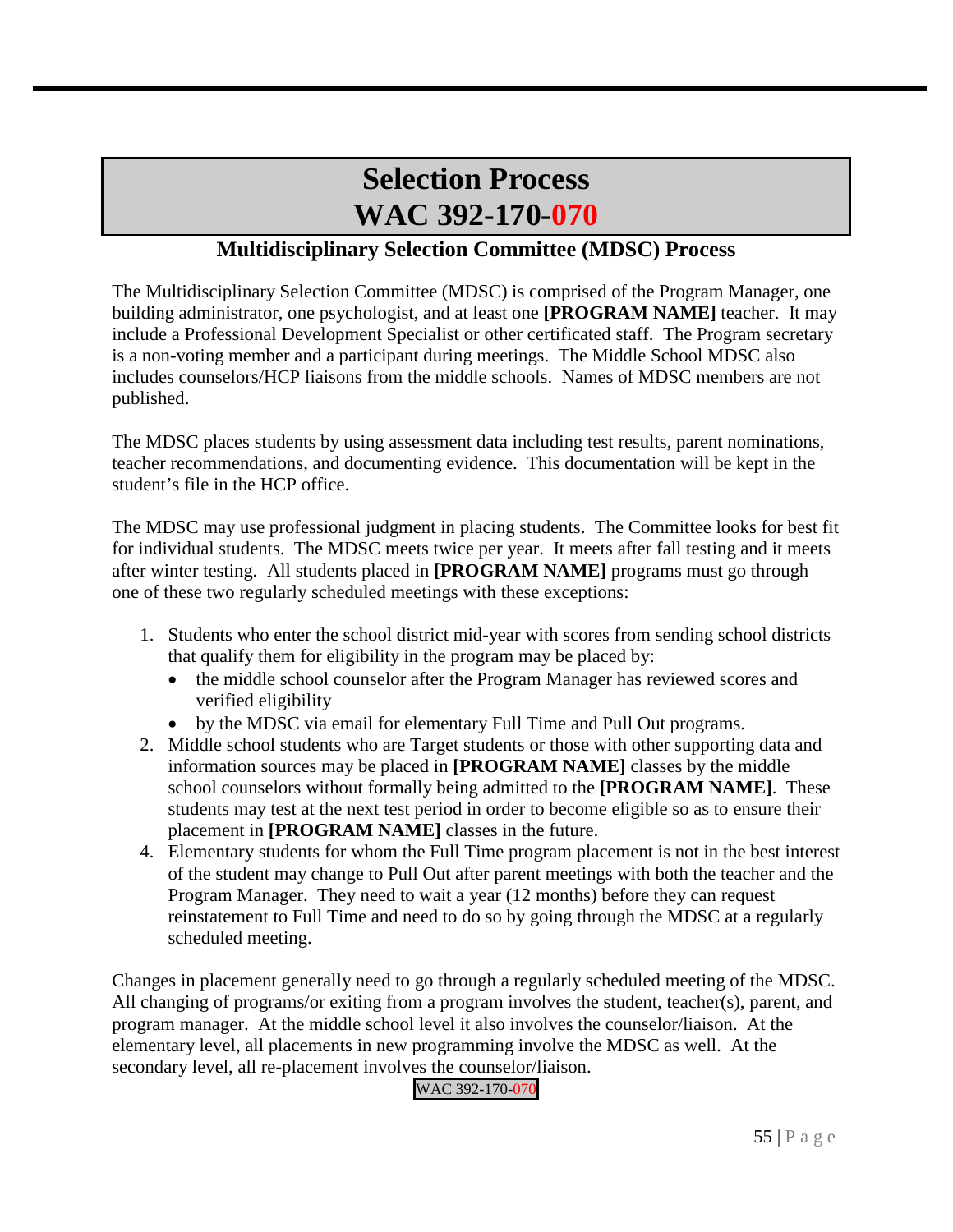Students for whom the academic fit of program placement is not in the best interest of the student – may voluntarily become inactive from the program. Inactive students need to then wait a year (12 months) before requesting reinstatement and need to do so by going through the MDSC at a regularly scheduled meeting.

Students who move away and move back need to contact the HCP office and request reinstatement. Reinstatement could occur if space is available. If space is not available, they need to go through MDSC at the next regularly scheduled meeting.

The MDSC also hears appeals for eligibility after winter testing. Appeals may be generated by the teacher, the parents, or the MDSC. Parents and teacher fill out the required Appeal form. When considering appeals, the MDSC is looking for compelling evidence that the student needs highly capable services. The MDSC or the parents may request an appeal of the evaluation results.

All eligible students are placed in one of the Highly Capable Services programs. Parent requests for placement changes are solicited annually and reviewed annually.

The MDSC advises the program manager on program decisions particularly where placement, transportation, boundaries and other interrelated issues arise.

### **Conclusion:**

The MDSC, operating within the constraints of the Washington Administrative Code, strives to consider the learning needs of every student who applies for the **[PROGRAM NAME]**, reviewing both objective and subjective data to get as complete a profile as possible for selection and placement. No decision about selection or placement in programming is made unilaterally, but by a team of professionals who strive to ensure to the greatest extent possible fair and equitable consideration of all students applying to, eligible for, and participating in the **[PROGRAM NAME]**.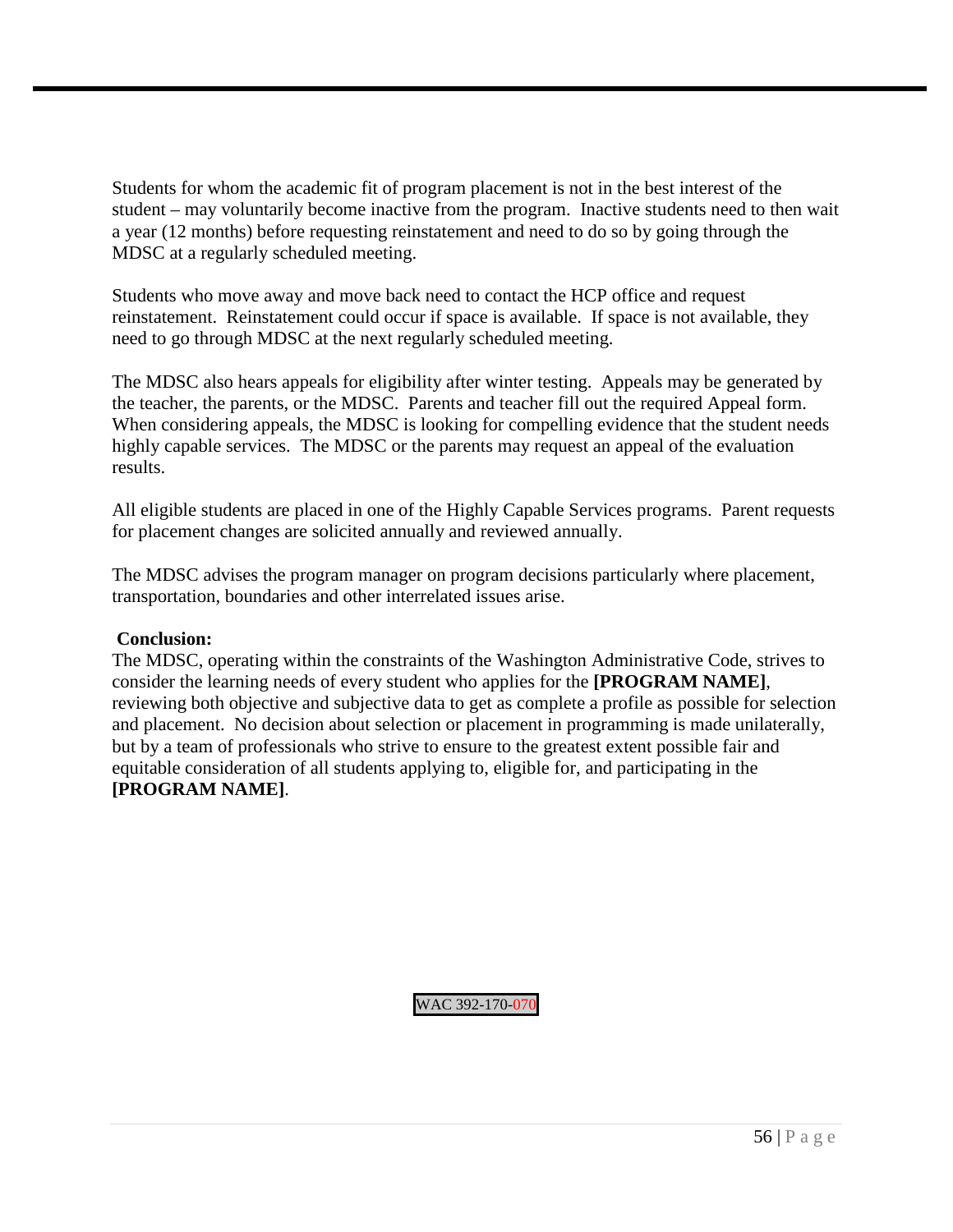# **Appeal Process WAC 392-170-076**

## **Appeal Process**

If the Multidisciplinary Selection Committee does not see an indication of need for highly capable services, the parent(s)/guardian(s) may appeal the decision by submitting documentation (including any available state tests, district assessments, and progress reports) supporting one of the conditions below:

- A condition or circumstance believed to have caused a misinterpretation of the testing results
- An inequitable application of the identification procedures
- An extraordinary and temporary circumstance that negatively affected the validity of the test results.

Letters of appeal must accompany the documentation and contain the student's name, date of birth, school and parent's name and sent to the **[DISTRICT OFFICE]** by the deadline stated on the score report/letter they receive. **School staff may also submit appeals for students.**

In situations where the information did not indicate a need for highly capable services but in the Multidisciplinary Selection Committee's professional opinion believe the student needs additional consideration, the Multidisciplinary Selection Committee may file an appeal on the student's behalf.

The Highly Capable Program Appeals Committee consists of three or more members from the following list - a teacher of the highly capable, an administrator, a school counselor/psychologist, and the Program Supervisor. The Committee will review each appeal and may recommend another assessment or an interview before making a decision. **Teachers are welcome to write a letter on the student's behalf supporting the appeal but are in no way obligated to do so.** If the Highly Capable Program Appeals Committee determines that the referral information does not accurately reflect the students' needs, professional judgment will be applied to determine if a potential need for gifted services is present. **DECISIONS OF THE GIFTED PROGRAM APPEALS COMMITTEE ARE FINAL.**

Parents will be informed of the Highly Capable Program Appeals Committee's decision in writing.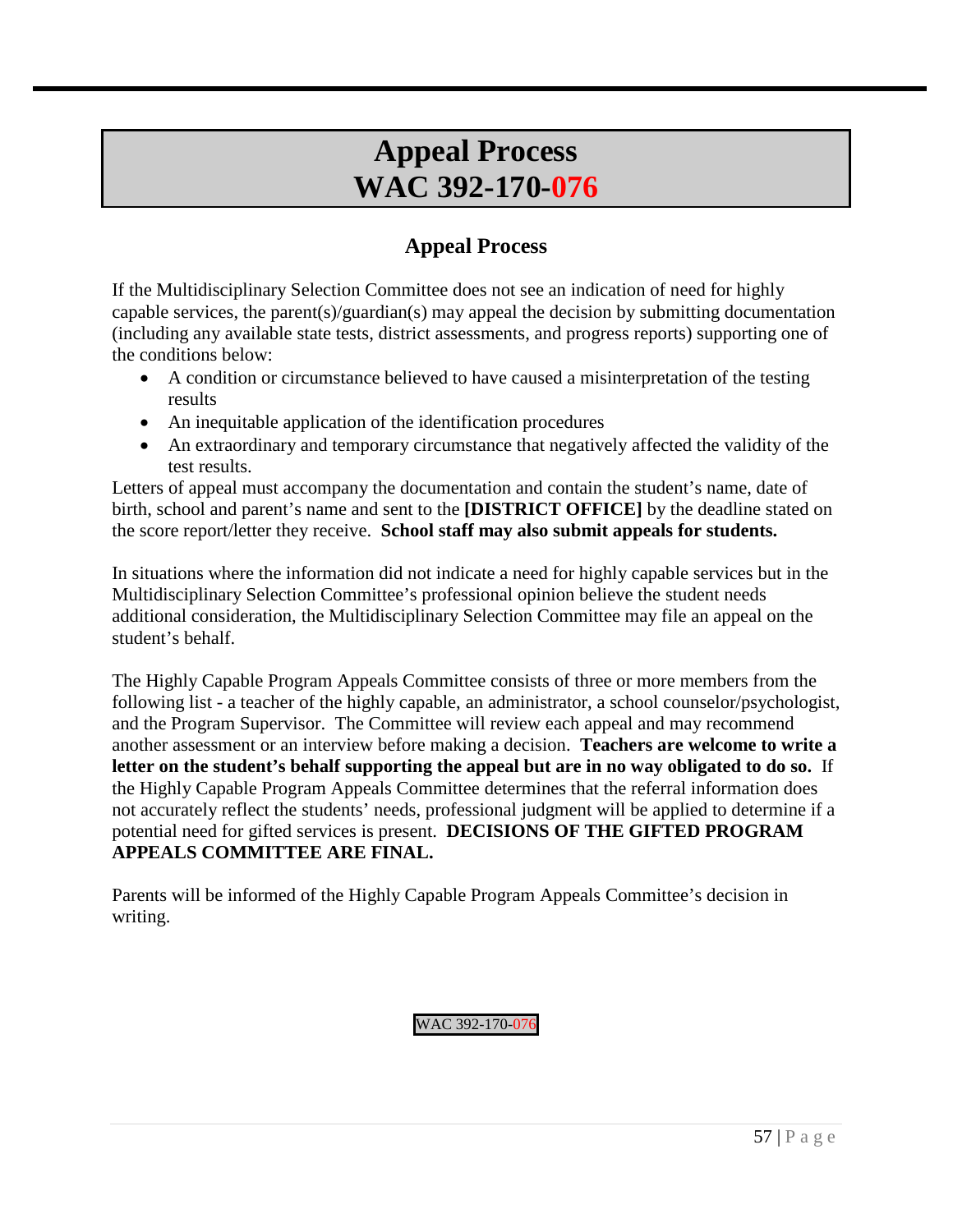# **Appeal Teacher Memo WAC 392-170-076**

## **[DISTRICT NAME]**

# Memo

To:

From:

Date:

Re: Appeal for Highly Capable Services for **[STUDENT NAME]**

We have received a request for an appeal of assessment data and selection for Highly Capable Services. Please complete the attached Student Background portion.

The Multidisciplinary Selection Committee looks for compelling evidence of need for highly capable services when considering appeals. This might be a student work sample, test data, report card copy, etc. Feel free to include any of this when you send back the appeal form.

Please return them to **[LOCATION]** by **[TIME, DATE]**.

Thank you for taking the time to assist in this process. We appreciate your cooperation in the appeals process. Please call **[PHONE NUMBER]** if you have any questions.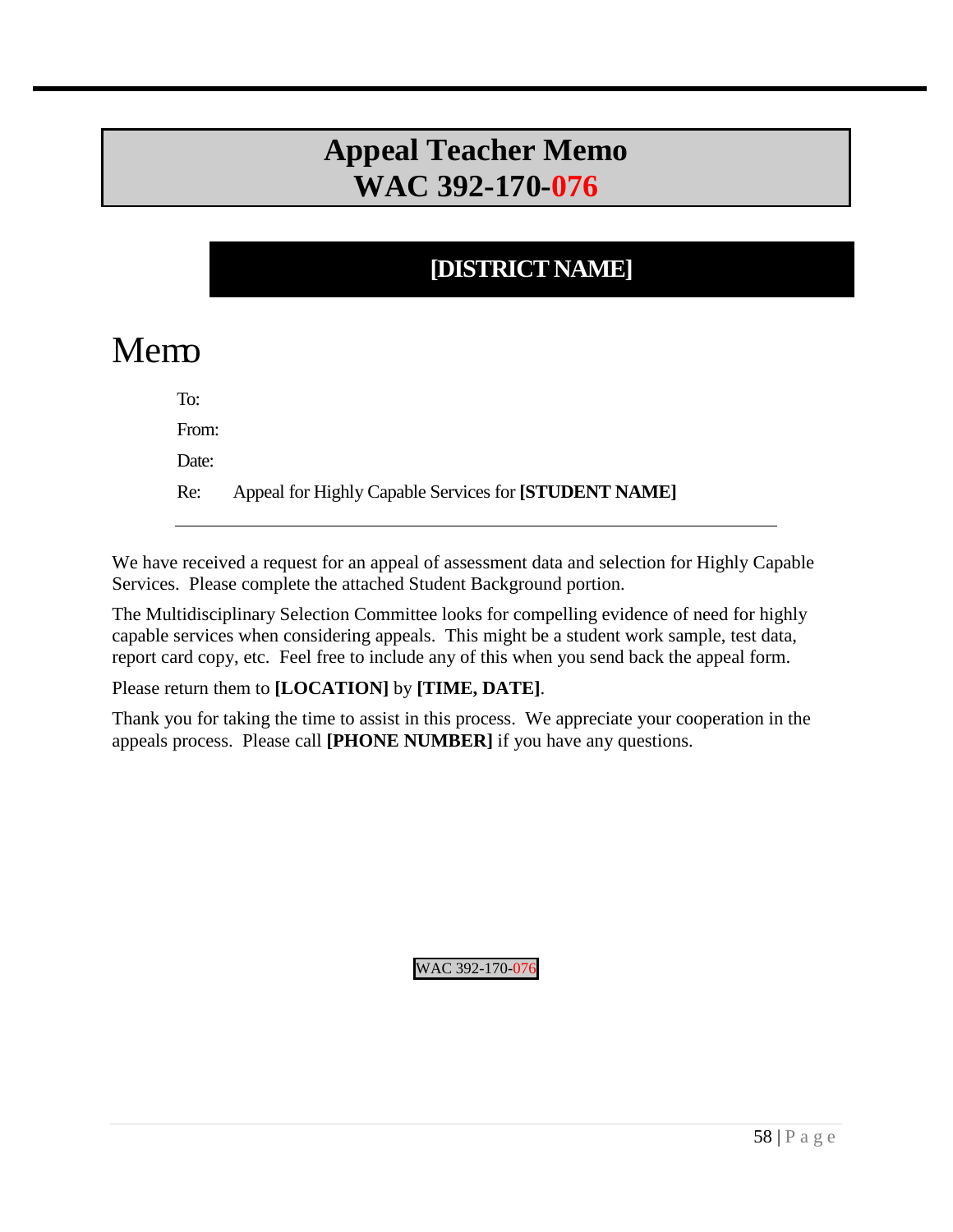# **Appeal Packet Form WAC 392-170-076**

## **[SCHOOL DISTRICT NAME]**

## **[PROGRAM NAME] Appeal Packet [YEAR]**

### **Directions:**

- Any student may pursue an appeal.
- An appeal may be initiated by any interested person on a student's behalf.
- An appeal may be submitted only once annually. Students may also be re-evaluated annually.
- **[ASSESSMENT NAME]** for Teacher and Parent do not need to be completed **IF a [ACADEMIC YEAR] Referral Packet** was submitted.
	- Necessary components of an Appeal include the following:
		- $\Box$  Student Information
		- ☐ Student Documentation Parent/Guardian
		- ☐ Student Documentation Teacher
		- ☐ Additional evidence of student achievement (e.g. test scores, report cards), and evidence of extraordinary circumstances may accompany the appeal packet.

### **STUDENT INFORMATION**

| Name of Student:                                                              |                |
|-------------------------------------------------------------------------------|----------------|
|                                                                               | Zip Code       |
|                                                                               |                |
| Parent/Guardian's Work Phone:                                                 |                |
| Current School: Current Grade: Teacher: Teacher:                              |                |
|                                                                               |                |
| (Name)<br>DEADLINE: Submit to Highly Capable Services Office by [TIME, DATE]. | (Relationship) |

### **NO EXCEPTIONS TO THE ABOVE DEADLINE CAN BE MADE [PROGRAM NAME, ADDRESS]**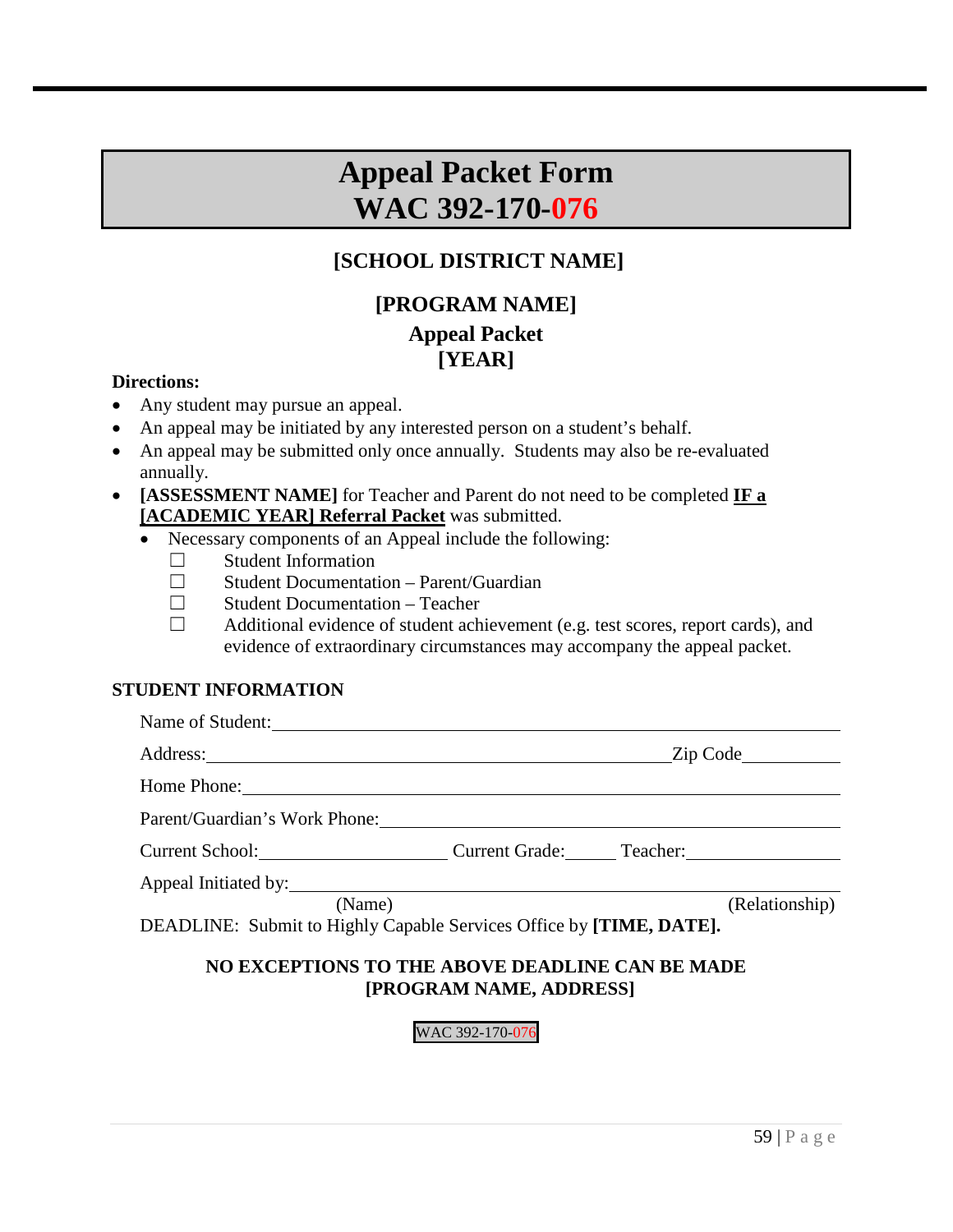### **STUDENT DOCUMENTATION – PARENT/GUARDIAN**

|    |                                       |                                                                     | Student Name: School: Current Grade:                                                               |
|----|---------------------------------------|---------------------------------------------------------------------|----------------------------------------------------------------------------------------------------|
|    |                                       |                                                                     | 1. Describe the characteristics/behaviors/needs of a highly capable learner that you have observed |
|    |                                       |                                                                     |                                                                                                    |
| 2. |                                       |                                                                     | Describe your child's academic progress, interaction with classmates, and special interest areas.  |
| 3. |                                       |                                                                     | Describe how the regular curriculum has been modified to meet your child's special needs:          |
| 4. |                                       |                                                                     | My child's test performance may have been influenced by: _______________________                   |
| 6. |                                       |                                                                     | Comments: Comments:                                                                                |
|    | Committee in determining eligibility. |                                                                     | NOTE: Please attach copies of any supporting documentation that may be helpful to the Selection    |
|    | Parent/Guardian Permission to appeal: |                                                                     |                                                                                                    |
|    | Parent/Guardian Name: _________       | First                                                               | Last                                                                                               |
|    |                                       |                                                                     | Date: $\qquad \qquad$                                                                              |
|    |                                       |                                                                     | <b>DEADLINE:</b> Submit to your Highly Capable Services office by [TIME, DATE].                    |
|    |                                       | No exceptions to the above deadline can be made.<br>WAC 392-170-076 |                                                                                                    |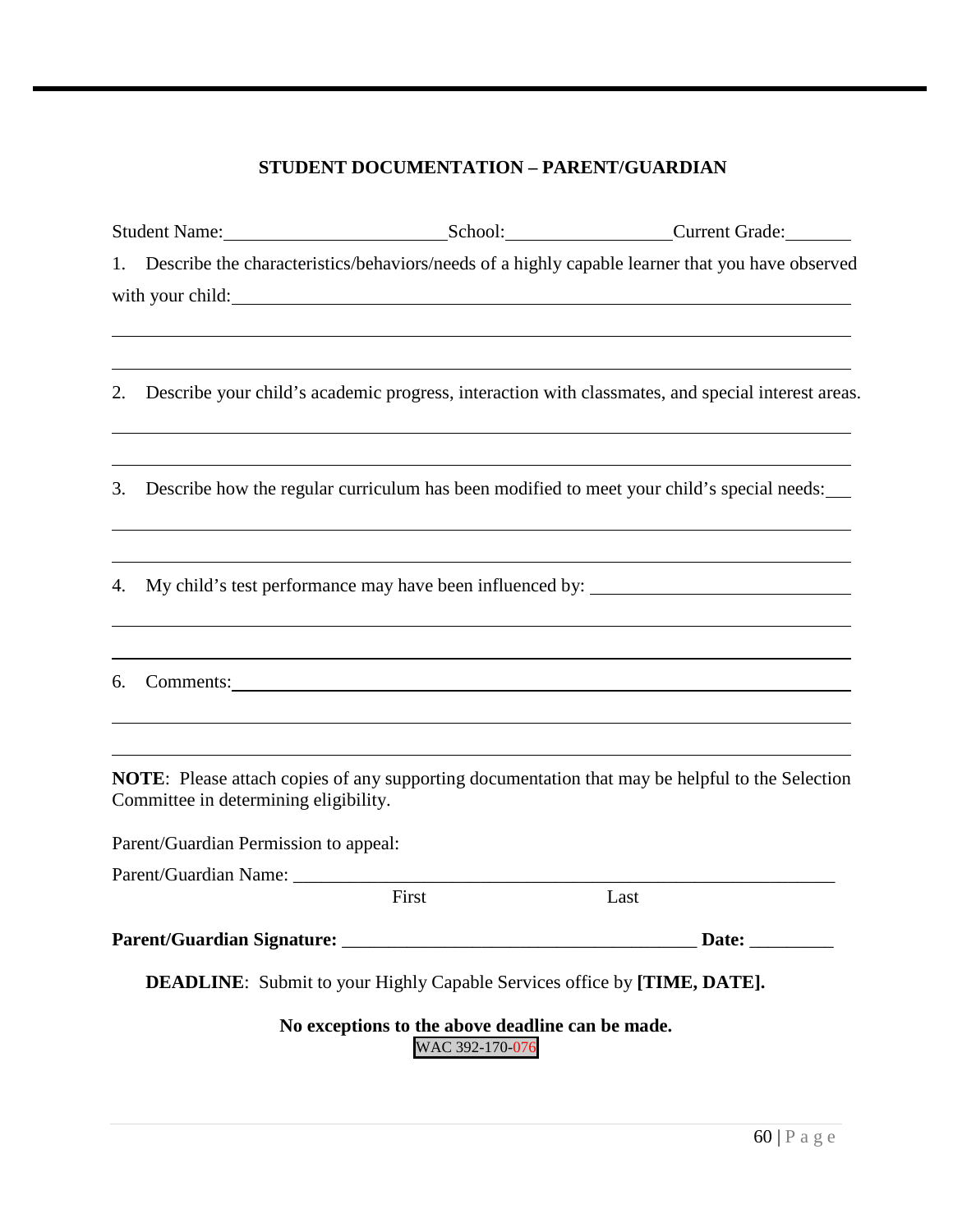### **STUDENT DOCUMENTATION – TEACHER**

|    |                                                      |                                                                                                                                                                                                                                                                                                                                | Student Name: School: Current Grade: Current Grade:                                                                                                                                                                       |
|----|------------------------------------------------------|--------------------------------------------------------------------------------------------------------------------------------------------------------------------------------------------------------------------------------------------------------------------------------------------------------------------------------|---------------------------------------------------------------------------------------------------------------------------------------------------------------------------------------------------------------------------|
|    |                                                      |                                                                                                                                                                                                                                                                                                                                | 1. Describe the characteristics/behaviors/needs of a highly capable learner that you have observed                                                                                                                        |
|    |                                                      | with this student:                                                                                                                                                                                                                                                                                                             |                                                                                                                                                                                                                           |
|    |                                                      | ,我们也不会有什么。""我们的人,我们也不会有什么?""我们的人,我们也不会有什么?""我们的人,我们也不会有什么?""我们的人,我们也不会有什么?""我们的人                                                                                                                                                                                                                                               |                                                                                                                                                                                                                           |
| 2. |                                                      |                                                                                                                                                                                                                                                                                                                                | Describe this student's academic progress, interaction with classmates, and special interest areas:                                                                                                                       |
| 3. |                                                      |                                                                                                                                                                                                                                                                                                                                | <u> 1989 - Johann Barn, mars and deur de Brensen en deur de Brensen en deur de Brensen en de Brensen en de Brense</u><br>Describe the general education curriculum has been modified to meet this student's special needs |
|    |                                                      |                                                                                                                                                                                                                                                                                                                                |                                                                                                                                                                                                                           |
|    |                                                      | <u> 1989 - Johann Stoff, deutscher Stoffen und der Stoffen und der Stoffen und der Stoffen und der Stoffen und der</u><br>4. Please describe which services of the highly capable program you would recommend for this<br>student and why:<br>,我们也不会有什么。""我们的人,我们也不会有什么?""我们的人,我们也不会有什么?""我们的人,我们也不会有什么?""我们的人,我们也不会有什么?""我们的人 |                                                                                                                                                                                                                           |
| 5. |                                                      | <u> 1989 - Andrea Santana, amerikana amerikana amerikana amerikana amerikana amerikana amerikana amerikana amerika</u>                                                                                                                                                                                                         | Test performance may have been influenced by: __________________________________                                                                                                                                          |
| 6. | <u> 1989 - Johann Barn, fransk politik (f. 1989)</u> | Additional Comments: 2008 and 2008 and 2008 and 2008 and 2008 and 2008 and 2008 and 2008 and 2008 and 2008 and 2008 and 2008 and 2008 and 2008 and 2008 and 2008 and 2008 and 2008 and 2008 and 2008 and 2008 and 2008 and 200                                                                                                 |                                                                                                                                                                                                                           |
|    | any other supporting documentation.                  |                                                                                                                                                                                                                                                                                                                                | NOTE: Feel free to attach copies of the most recent report cards, ORI/DRP/ITBS, etc. test data, and                                                                                                                       |
|    | <b>Teacher Signature:</b>                            |                                                                                                                                                                                                                                                                                                                                | Date:                                                                                                                                                                                                                     |
|    |                                                      | <b>DEADLINE:</b> Submit to the Highly Capable Programs office by [TIME, DATE].                                                                                                                                                                                                                                                 |                                                                                                                                                                                                                           |
|    |                                                      | No exceptions to the above deadline can be made.                                                                                                                                                                                                                                                                               |                                                                                                                                                                                                                           |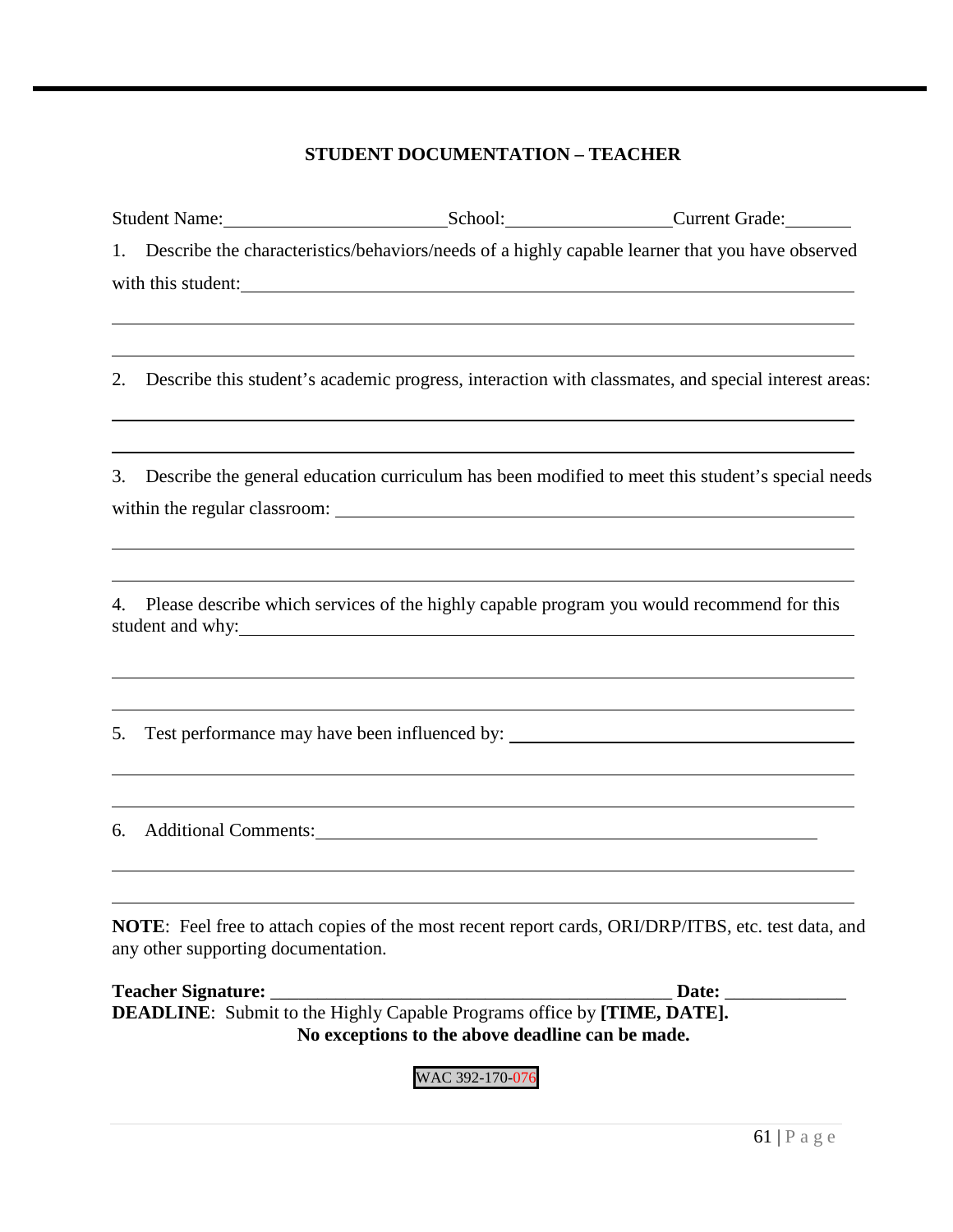# **Appeal Denied Form WAC 392-170-047(2), 076**

## **[DISTRICT NAME]**

### **[ADDRESS]**

### **[DATE]**

To the Parent(s) or Guardian(s) of:

The Highly Capable Programs' Multidisciplinary Selection Committee (MDSC) met on **[DATE]** to determine placement and services in the Highly Capable Program classes. The Washington Administrative Code requires selection of students who are most highly capable based upon assessment data. Placements for the requested services and classrooms were based upon student data.

In determining the eligibility of students being appealed, the MDSC based its decision upon the following:

- Evidence of complex thinking ability
- Evidence of accelerated learning Achievement data
- Evidence of the need for accelerated pacing, complexity in the curriculum, and interaction with intellectual peers
- Evidence of the characteristics and behaviors of giftedness
- 
- Classroom performance

- 
- Probability of success Potential benefits to the student

After a thorough review of all data submitted through the appeal process, the MDSC determined that at this time, your child does not need highly capable services. Therefore, the appeal **was not** granted. This decision by the MDSC is final, however, your student is welcome to reapply and be re-evaluated the following school year.

Please feel free to call my office at **[PHONE NUMBER]** should you have any questions/concerns.

Sincerely, Highly Capable Programs Manager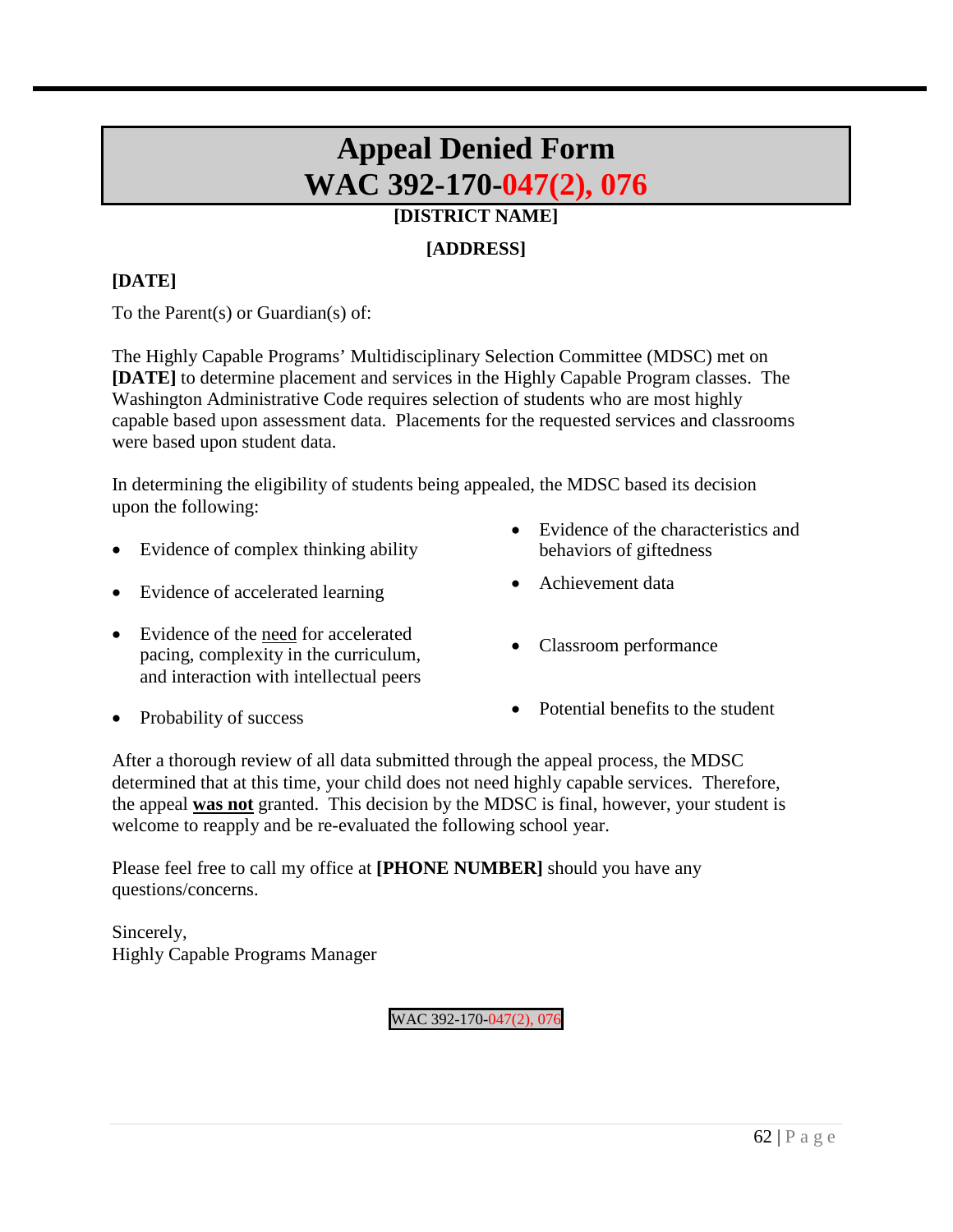# **Permission to Place in Full-time/Pull-Out Program WAC 392-170-047(2), 078**

## **Highly Capable Services AGREEMENT FOR PARTICIPATION**

In order to officially enroll **in the <b>FULL-TIME OR** in the **FULL-TIME OR PULL-OUT]** Program for the next school year, the attached form must be signed, dated, and returned to:

**Highly Capable Services Manager [DISTRICT NAME] [ADDRESS]**

*no later than [DATE].* Failure to meet this deadline may result in your child's name being removed from the Highly Capable Services class lists.

I agree to student placement:

Parent/Guardian Signature Student Signature

 $\overline{a}$ 

 $\overline{a}$ 

 $\overline{a}$ 

Address Student PRINTED Name

**Phone [SCHOOL YEAR]** School/Grade

Please Sign and Return to:

**Highly Capable Services Manager [DISTRICT NAME] [ADDRESS] MUST BE RETURNED BY [DATE].**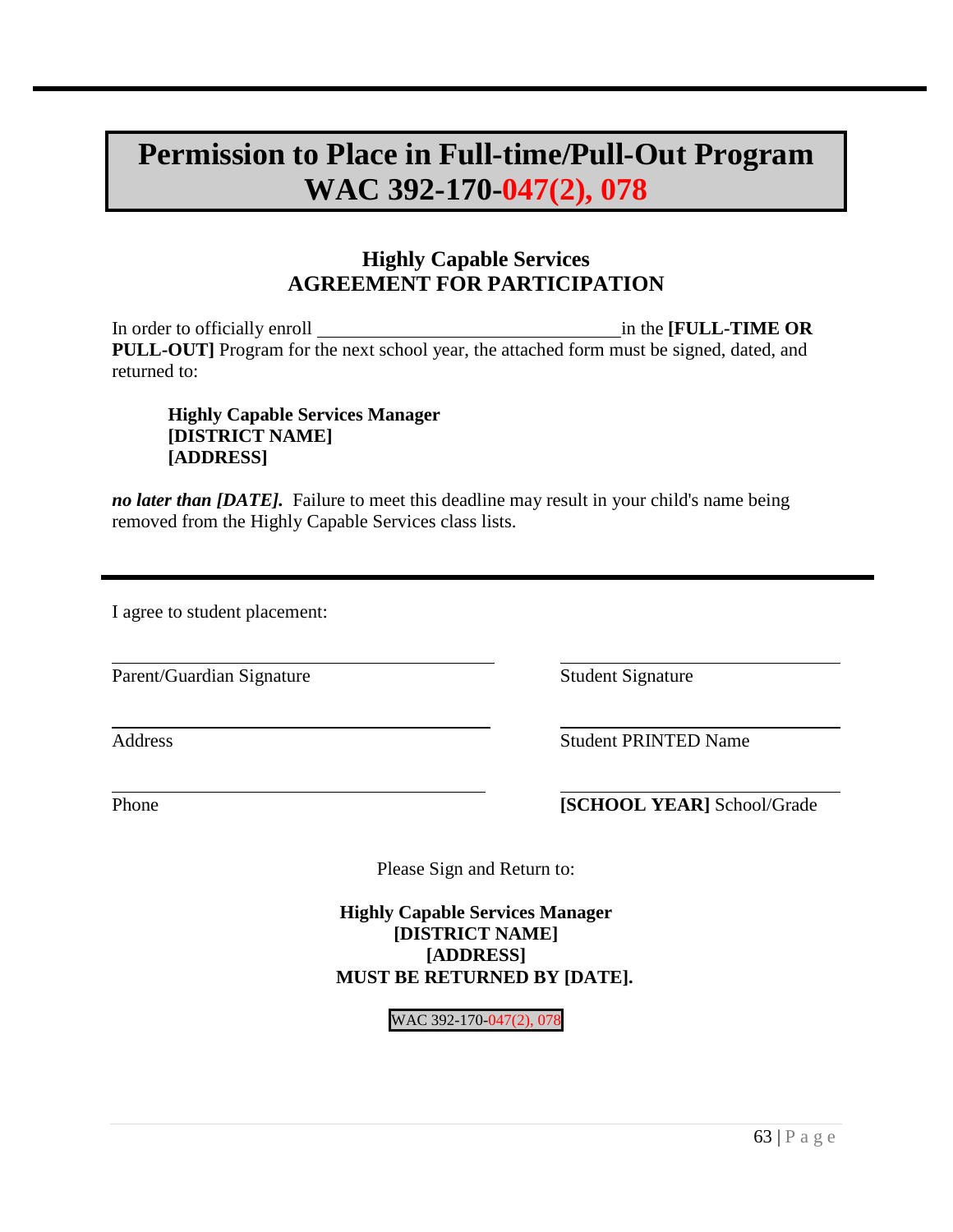# **Program Services District Exemplar 1 WAC 392-170-078, 080**

# **District Service Options for Identified Highly Capable Students**

**Part Time Grouping: [DISTRICT NAME]** has adopted the Schoolwide Enrichment Model developed by Dr. Joseph Renzulli. Enrichment opportunities are planned at various levels to introduce students to new experiences and ideas (Type I), develop the skills necessary to reach their goals as they pursue their interests and talents (Type II), or complete an in-depth investigation for an authentic audience (Type III). Students who have a demonstrated talent in a particular area are served in pull-out classes by the Enrichment Specialist.

Advanced Subject Placement: Qualified math students enroll in Pre-Algebra in 6<sup>th</sup> grade and progress through AP Calculus or AP Statistics in high school.

**Advanced Grade Placement:** Based on the **[ASSESSMENT NAME]**, students may qualify for early entrance to Kindergarten or whole-grade acceleration.

**Independent Study:** Students contract to complete specific work or projects, usually under the direction of a mentor teacher.

**Honors Classes:** Classes that offer greater depth, complexity and a faster pace.

**Advanced Placement:** Formal curriculum developed by the College Board for which high school students can complete a course and take the exam for college credit.

**Cluster Grouping:** A group of four to eight identified gifted students are placed together in a mixed-ability classroom with a teacher who has had training in how to teach highly capable students.

**Administration: [DISTRICT NAME]** funds a full-time program administrator.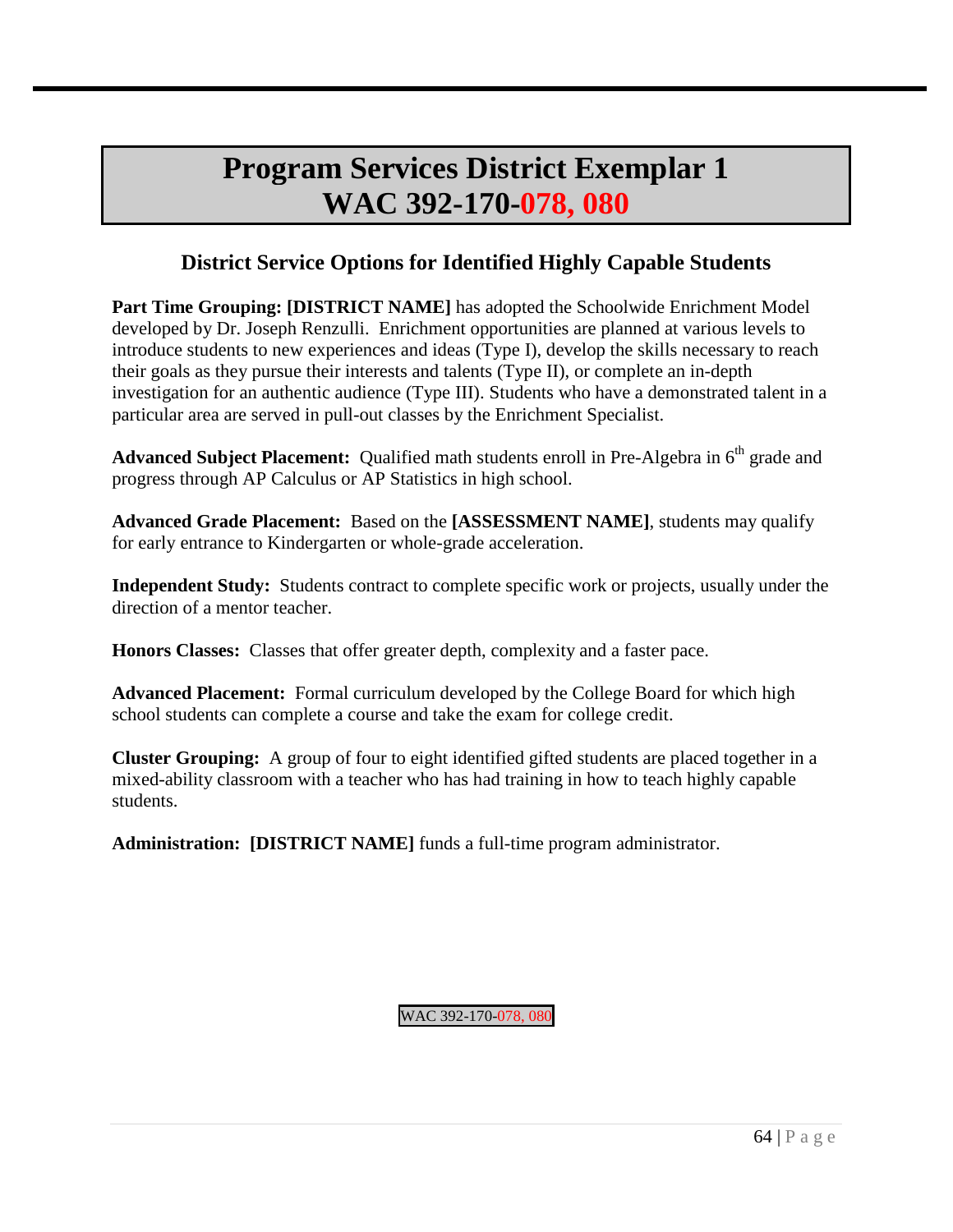### **Curriculum and Instruction Differentiation**

In all pull-out options conducted by Enrichment Specialists, the curriculum is differentiated in pace and complexity. In the general classroom, the curriculum is compacted and the Enrichment Specialist monitors student work weekly. All staff members have been exposed to differentiation strategies through various presentations at staff meetings and trainings. They can also observe demonstration lessons offered by the Enrichment Specialist. In addition, a voluntary class on Differentiation Strategies has been offered numerous times in the district.

**Middle School [PROGRAM NAME]**: This voluntary program has the following goals: success in academics, citizenship, participation in school, community or family service, participation in school or community activities and/or sports, development of leadership skills, and career exploration.

## **Description of Educational Program**

All identified students are listed in a database that indicates the area(s) in which they qualified and the services being provided. Each option has documentation describing the services.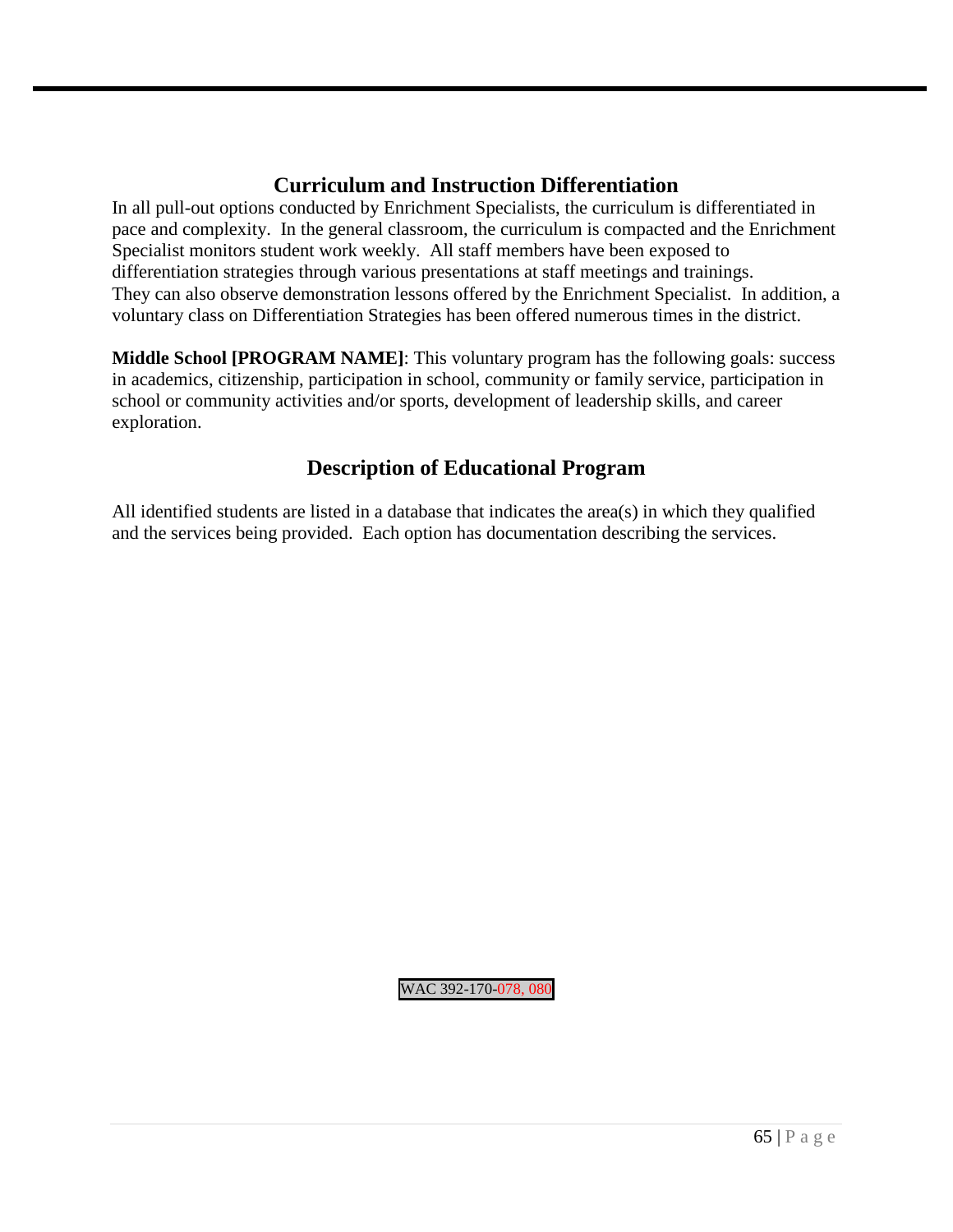# **Program Services District Exemplar 2 WAC 392-170-078, 080**

## **[DISTRICT NAME] Program Services and the Highly Capable K-12 Continuum**

**Grade K-8:** Grade K students are served in the regular classroom through differentiation by the classroom teacher. The screening process for the **[ELEMENTARY PROGRAM NAME]** and **[MIDDLE SCHOOL PROGRAM NAME]** programs start in the fall. Some students in grades K-8 who qualify for highly capable services opt out of the full-time programs and receive differentiated services or accelerated subject placement in the general education program.

**Grades 1-6:** Options include a full time, self-contained district magnet program – **[ELEMENTARY PROGRAM NAME]**. Students are identified according to state and district guidelines. The process, product, and content are differentiated in classes that can be split classes (depending on enrollment). All students who qualify and accept are placed in **[ELEMENTARY PROGRAM NAME]** grades 1-6.

**Grades 3-5 Math:** We are proponents of math taught with NCTM standards and WA State Math Learning Standards, so we do a lot of number sense/other strands/explaining thinking/reasoning and communication. Traditional computational focus is incorporated by a one-day a week math group which focuses on operations and number sense. Pre-tests and math inventories are used to group these students at the various skill levels. Problem solving is emphasized with Continental Math League and Math Olympiads.

**Grade 6:** Students are pre and post tested for grouping in Math-Science. The **[MATH PROGRAM NAME]** is the adopted base curriculum, and the levels used are differentiated according to the group a student needs. Students move between groups as they progress. Math Olympiad supports the curriculum. There is a strong project and diversity of culture based curriculum. The 5th and 6th grade students also participate in drama, music productions, Robotics and STEM.

**Grades 7-8:** Options include a continuum of highly capable services in our full-time gifted middle school program. Classes include Humanities (English and Social Studies, Science, and Advanced Math). Highly capable students are pre-tested in math for placement only. 7-8 math: Most students are challenged by our 7th grade math course. We currently use our newly adopted **[MATH PROGRAM NAME]** curriculum. Students desiring an even more challenging program may apply and test for Accelerated Math placement. Pre-AP/IB curriculum is used. The arts, languages, science, STEM and a variety of electives are available. Highly capable student learning plans are provided by the **[ELEMENTARY PROGRAM NAME**] 6<sup>th</sup> grade teacher

 $7<sup>th</sup>$  and 8th grade building-based placement assessments will be considered in determining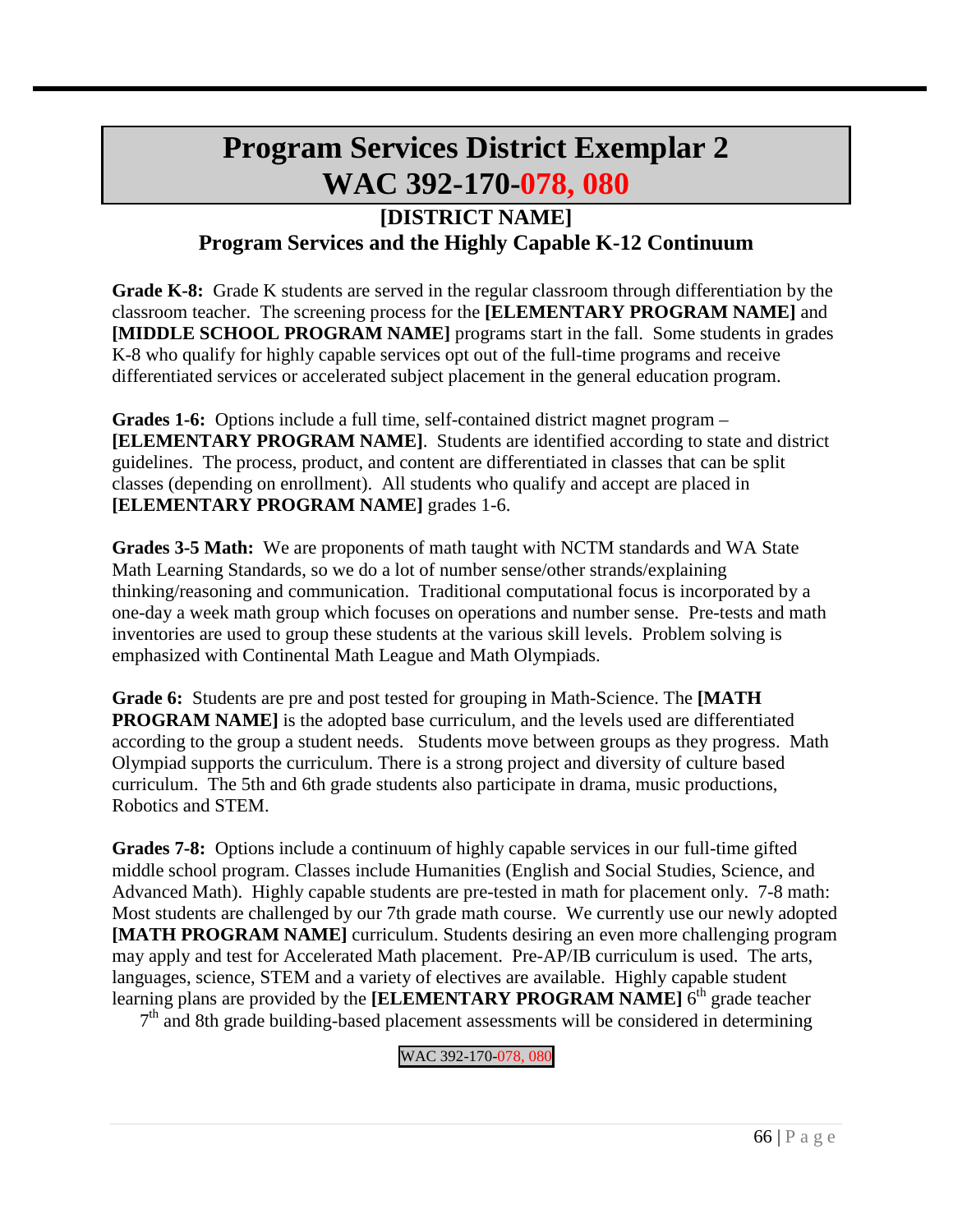the most appropriate placement. The curriculum and instruction are Honors level and are pre-AP/IB in nature. **Grades 9-12**: **Honors** courses in grades 9-10 and International Baccalaureate in grades 11-12 are the **[DISTRICT NAME]** high school continuum for identified highly capable students.

**Grades 9-10:** Honors and Advanced Math/Science classes provide a differentiated curriculum and instruction service for identified gifted students as well as a broader range of high ability students who may not have been identified. Teachers work together to calibrate their instruction to meet Pre-AP IB and STEM standards. The **[MIDDLE SCHOOL PROGRAM NAME]** Task Force has focused on bridging the gap from elementary **[ELEMENTARY PROGRAM NAME]** to **[MIDDLE SCHOOL PROGRAM NAME]** to AP/IB level courses. Instruction also focuses on eliminating the barriers for underachieving gifted students before they reach the AP/IB/STEM level.

**Grades 11-12: IB** (District Identified Program for all eligible highly capable students) The International Baccalaureate Diploma Program is a demanding pre-university course of study designed for highly motivated secondary school students. Differentiation in student work leads to required examinations and has earned a reputation for rigorous assessment, giving IB diploma holders access to the world's leading universities. Qualified hi-cap IB students are required to participate in a full IB program or a minimum of 4 IB classes each semester for four years and must take the IB exams to have IB noted on their transcript. IB instructional training is received by all IB teachers. The use of UBD and differentiation of process, product, and content is imbedded in the professional development for teachers.

#### **Grades 11-12: AP** (Advanced Placement) at all high schools

Advanced Placement courses are college level classes offered in the high school. The classes follow a rigorous curriculum developed by the College Board and students are prepared to take a national standards referenced exam that results in credit or higher placement at US Colleges and Universities worldwide. A variety of AP classes are offered at each high school. Students normally take AP classes at grades 11 and 12 with a few offered in  $10^{th}$  grade. There is no minimum number of AP classes required. Collaboratively analyzing and scoring student work for the AP exams helps calibrate the instruction needed to differentiate for the needs of students.

#### **Grades 11-12: STEM** (Science, Technology, Engineering, Math)

Students will choose their own advanced STEM Program of Study from three STEM Pathway Options and complete a Senior Project related to and reflecting on their learning in the chosen STEM Pathway. STEM will be another rigorous curriculum option for our identified gifted students as well as a broader range of high ability students who may not have been identified. STEM will provide opportunities for highly capable students to earn college credit and a STEM diploma. Teachers are trained in STEM process, product, and differentiation of students.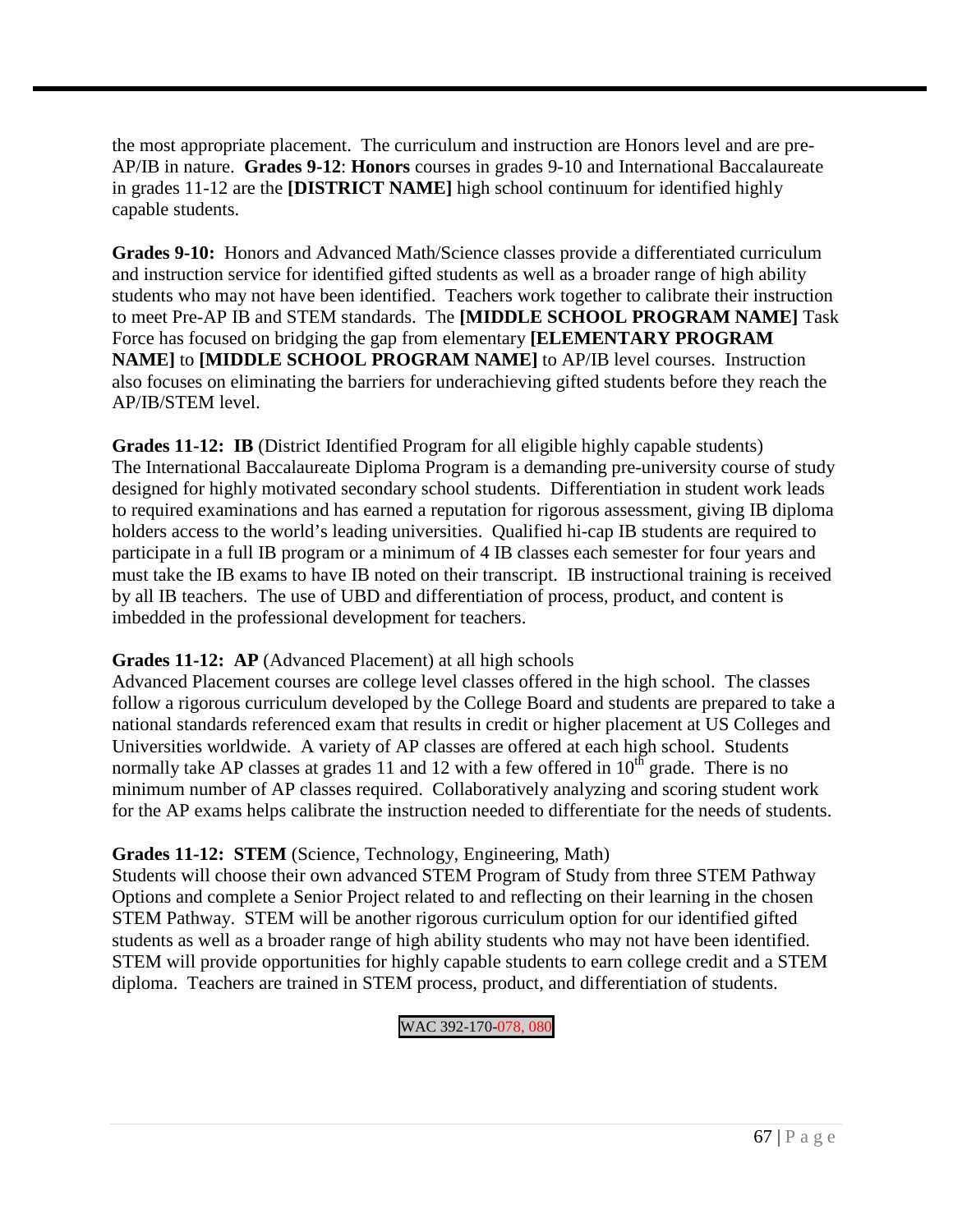# **Program Services District Exemplar 3 WAC 392-170-078, 080**

## **[DISTRICT NAME] Program Options for Highly Capable Services**

In kindergarten, the program consists of 50 minutes once a week of pull-out enrichment. In first and second grade, students are served in a pull-out enrichment class, held weekly for 65 minutes. Differentiated reading groups are available in kindergarten, first and second grade.

In third and fourth grade, the program consists of a two and one half hour enrichment block once a week. We complete in-depth units that are interdisciplinary in nature. In addition there are math differentiation opportunities in the general education classroom, as well as differentiated reading groups.

In fifth and sixth grade, the program consists of one period per day each of an Honors math class and an Honors reading class. Math acceleration and compaction options are available to students who meet the criteria.

In seventh and eighth grade, identified students are in the program daily, participating in an integrated language arts/ humanities program if the student is reading at the **[PERCENTILE LEVEL**] or above. This course teaches thinking skills and provides relevant enrichment. Students identified as highly capable in math may, if they meet the criteria, enroll in a more advanced math class.

In all the above grades, whole grade acceleration is available for students for whom it is deemed appropriate.

In high school, highly capable students have the opportunity to participate in advanced English courses, Advanced Placement and/or College in the High School classes, and advanced science and math courses. The vocational department offers students opportunities to excel in such areas as technology and business education.